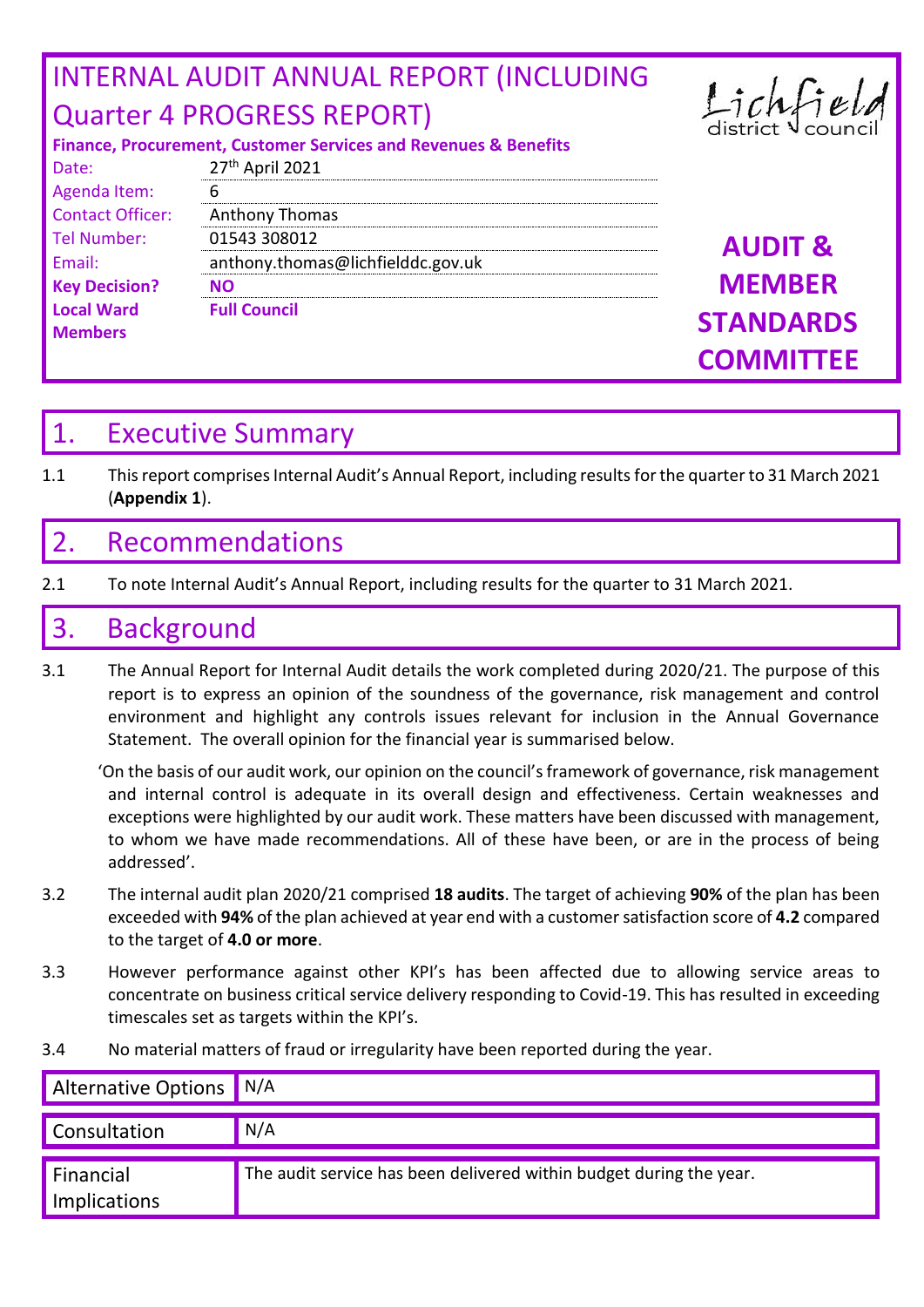| Contribution to the<br>Delivery of the<br><b>Strategic Plan</b> | Delivery of the audit plan contributes to all aspects of the District Council's Strategic<br>Plan. |
|-----------------------------------------------------------------|----------------------------------------------------------------------------------------------------|
| Equality, Diversity<br>and Human Rights<br>Implications         | No equality, diversity or human rights implications arising from this report.                      |
| Crime & Safety<br><b>Issues</b>                                 | None arising.                                                                                      |
| Environmental<br>Impact                                         | None arising.                                                                                      |
| GDPR/Privacy<br><b>Impact Assessment</b>                        | None required.                                                                                     |

|   | <b>Risk Description</b>                                                              | How We Manage It                                                                                                            | Severity of Risk (RYG)                                         |
|---|--------------------------------------------------------------------------------------|-----------------------------------------------------------------------------------------------------------------------------|----------------------------------------------------------------|
| A | Significant / high risk systems of<br>internal control fail and go un-<br>addressed. | The audit planning process ensures<br>that audit resources are directed to<br>areas of most significance / highest<br>risk. | Likelihood: Green<br>Impact: Yellow<br>Severity of Risk: Green |

### Background documents

Audit & Member Standards Committee routine reports, internal audit reports

Relevant web links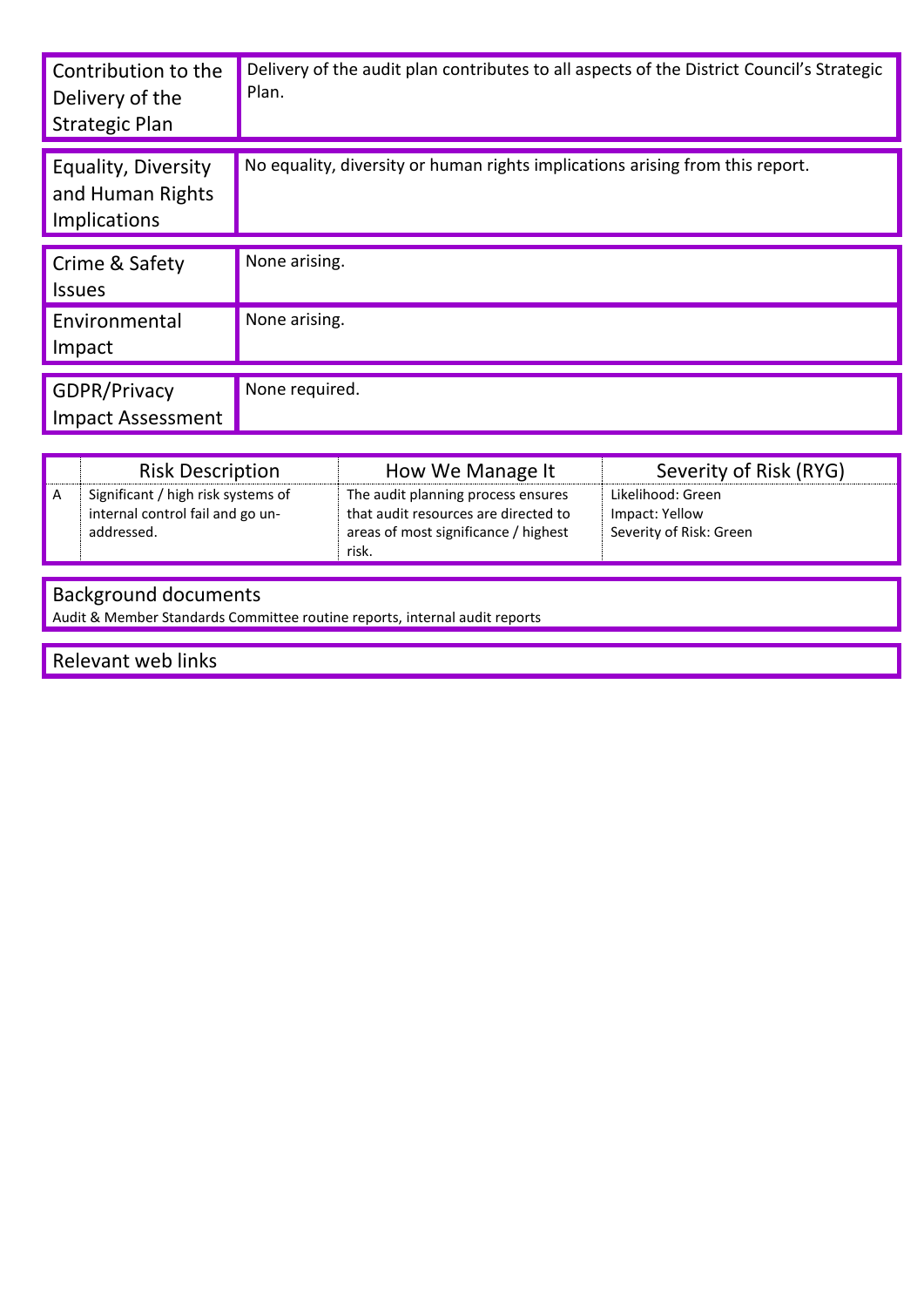

# Internal Audit Annual Report (including Quarter 4 2020/21 Progress Results) April 2021

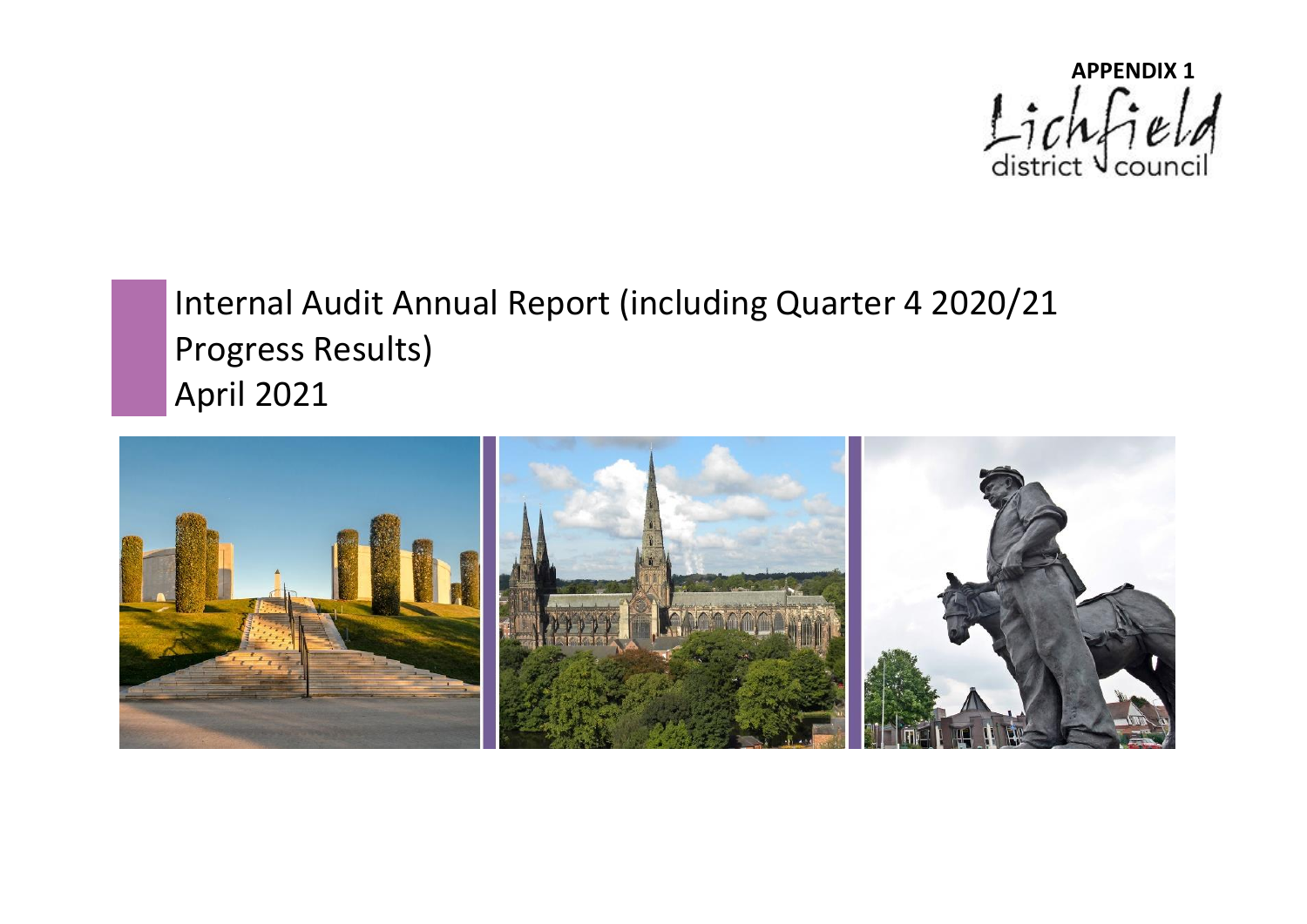

# **Contents**

**01 Introduction 02 Internal Audit Work Undertaken 03 Annual Opinion 04 Follow Up 05 Performance of Internal Audit** 

**Appendices 01 Summary of Internal Audit Work Undertaken in 20/21 02 Assurance and Recommendation Classifications** 

If you have any questions about this report, please contact Alison Swift alison.swift@lichfielddc.gov.uk

The matters raised in this report are the ones that came to our attention during our internal audit work. While every care has been taken to make sure the information is as accurate as possible, internal audit has only been able to base these findings on the information and documentation provided. Consequently, no complete guarantee can be given that this report is necessarily a comprehensive statement of all the weaknesses that exist, or of all the improvements that may be needed. This report was produced solely for the use and benefit of Lichfield District Council. The council accepts no responsibility and disclaims all liability to any third party who purports to use or rely for any reason whatsoever on the report, its contents, conclusions, any extract, reinterpretation, amendment and/or modification.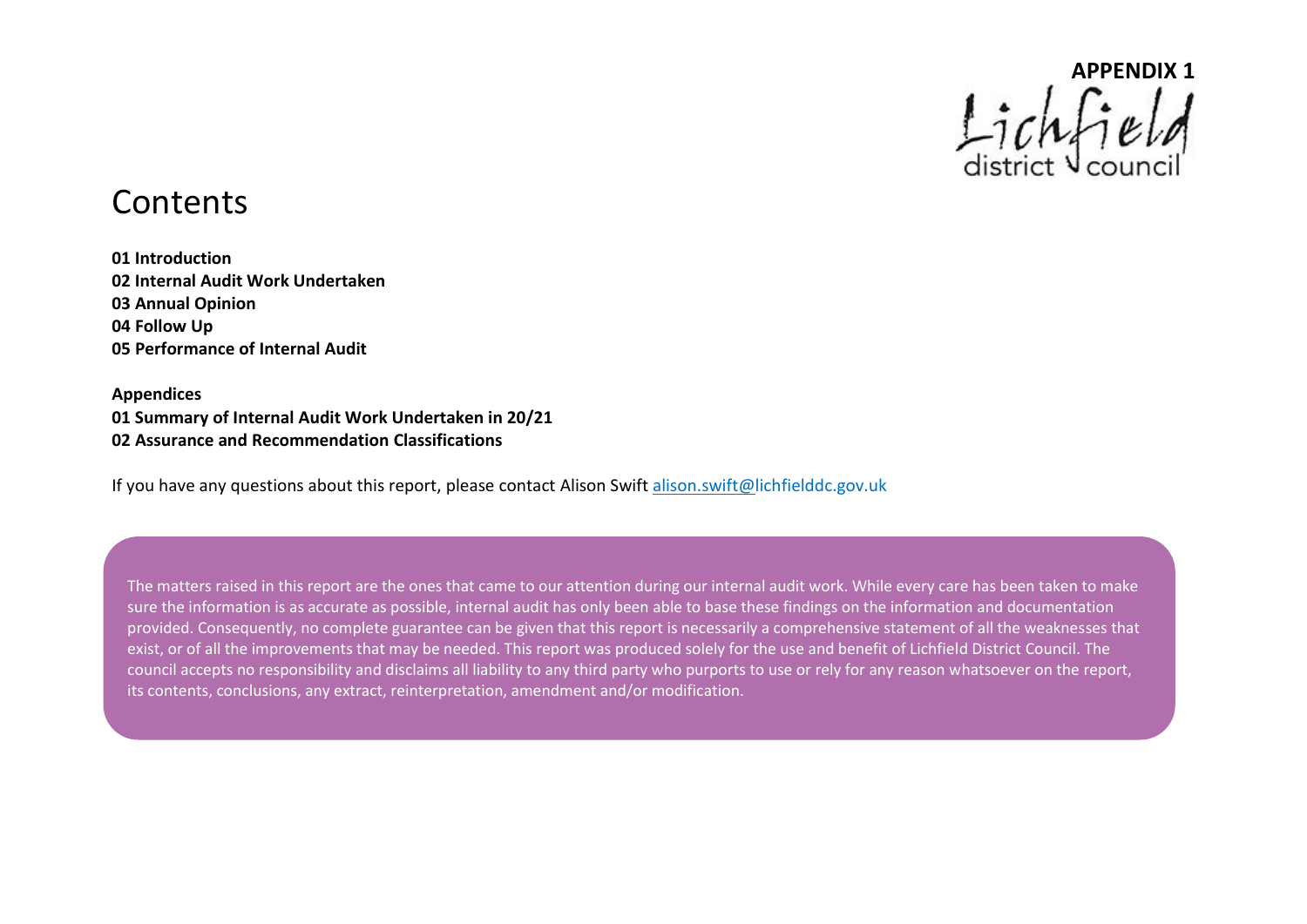#### **01 INTRODUCTION**

#### **BACKGROUND**

This report comprises Internal Audit's Annual Report, including results for the quarter 4 to 31 March 2021.

#### **SCOPE AND PURPOSE OF INTERNAL AUDIT**

The Accounts and Audit Regulations 2015 require councils to undertake an effective internal audit to evaluate the effectiveness of their risk management, control and governance processes, taking into account Public Sector Internal Auditing Standards or guidance.

This opinion forms part of the framework of assurances that is received by the council and should be used to help inform the annual governance statement. Internal audit also has an independent and objective consultancy role to help managers improve risk management, governance and control.

Internal Audit's professional responsibilities as auditors are set out within Public Sector Internal Audit Standards (PSIAS) produced by the Internal Audit Standards Advisory Board. **ACKNOWLEDGEMENTS**

Internal audit is grateful to the heads of service, service managers and other staff throughout the council for their help during the period.

#### **02 INTERNAL AUDIT WORK UNDERTAKEN**

The internal audit plan for 2020/21 was approved by the Audit & Member Standards Committee in July 2020. The plan was for a

total of 18 audits. Initially, some planned audit work was temporarily suspended at the start of the period, to allow functions to concentrate on business critical service delivery responding to Covid-19. One of the auditors was deployed during quarter one, to support the Council's emergency response. The plan was recommenced and work re-profiled, to continue towards the target of 90% plan achievement at year end, which has been achieved. However, as we entered subsequent waves and national lockdowns, this has had an impact in terms of some service areas' ability to respond to audits, due to their changing priorities as a result of the pandemic.

Performance against internal audits new KPI's is at section 05 but clearly the above has had an effect.

The audit findings of each review, together with recommendations for action and the management response are set out in our detailed reports. A summary of the reports we have issued during the period is included at **Appendix 01**.

#### **03 OPINION**

#### **SCOPE OF THE OPINION**

In giving an opinion, it should be noted that assurance can never be absolute. The most that the internal audit service can provide to the council is a reasonable assurance that there are no major weaknesses in risk management, governance and control processes. The matters raised in this report are only those which came to our attention during our internal audit work and are not necessarily a comprehensive statement of all the weaknesses that exist, or of all the improvements that may be required. In arriving at an opinion, following matters have been taken into account: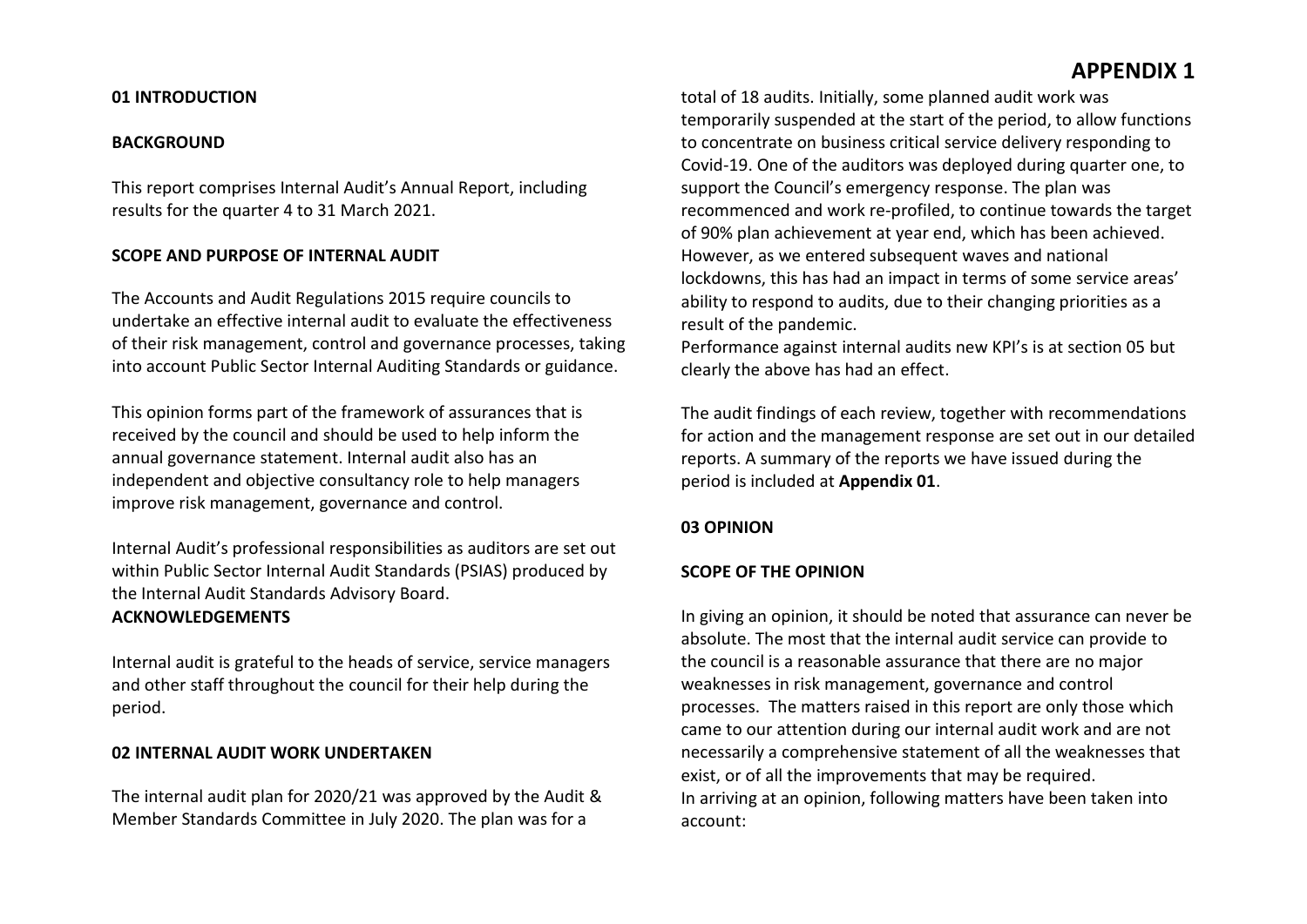- The outcomes of all audit activity undertaken during the period.
- The effects of any material changes in the organisation's objectives or activities.
- Whether or not any limitations have been placed on the scope of internal audit.
- Whether there have been any resource constraints imposed upon us which may have impinged our ability to meet the full internal audit needs of the organisation.
- What proportion of the organisation's internal audit needs have been covered to date.

#### **INTERNAL AUDIT OPINION**

**On the basis of audit work competed, our opinion on the council's framework of governance, risk management and internal control is reasonable in its overall design and effectiveness. Certain weaknesses and exceptions were highlighted by our audit work. These matters have been discussed with management, to whom we have made recommendations. All of these have been, or are in the process of being addressed.**

#### **SPECIFIC ISSUES**

No specific issues have been highlighted through the work undertaken by internal audit during the year.

#### **FRAUD & IRREGULARITY**

Work was undertaken regarding an irregularity identified during the quarter - a loss of takings (£99.65) at Beacon Park. Recommendations have been agreed to strengthen arrangements.

#### **CONSULTANCY & ADVICE**

The audit team may be requested by managers to undertake consultancy and advice on governance, risk management and internal control matters. During the year to 31 March 2021, the following was undertaken:

- Advice on payment of overtime/ casual claims during Covid-19.
- Attending demo/ consultancy on new finance system.
- Review of process for reclaiming VAT for election expenses.
- Financial Procedure rules review.
- Fraud and Corruption checklist (procurement).
- Attending project board for payroll and new finance system.
- Advice on scanning contract controls.
- Advice on scheme for Getin2it Young Persons project.
- Attending elections core meeting.
- Advice on Community funding scheme.

#### **04 FOLLOW UP**

The Committee approved a new approach to audit follow up earlier this year (all high priority actions and those arising from no and limited overall assurance reports will be followed up by audit, managers confirmation applies to the rest). Implementation of the new system was initially delayed to allow functions to concentrate on business critical service delivery due to Covid-19. The current status is as below.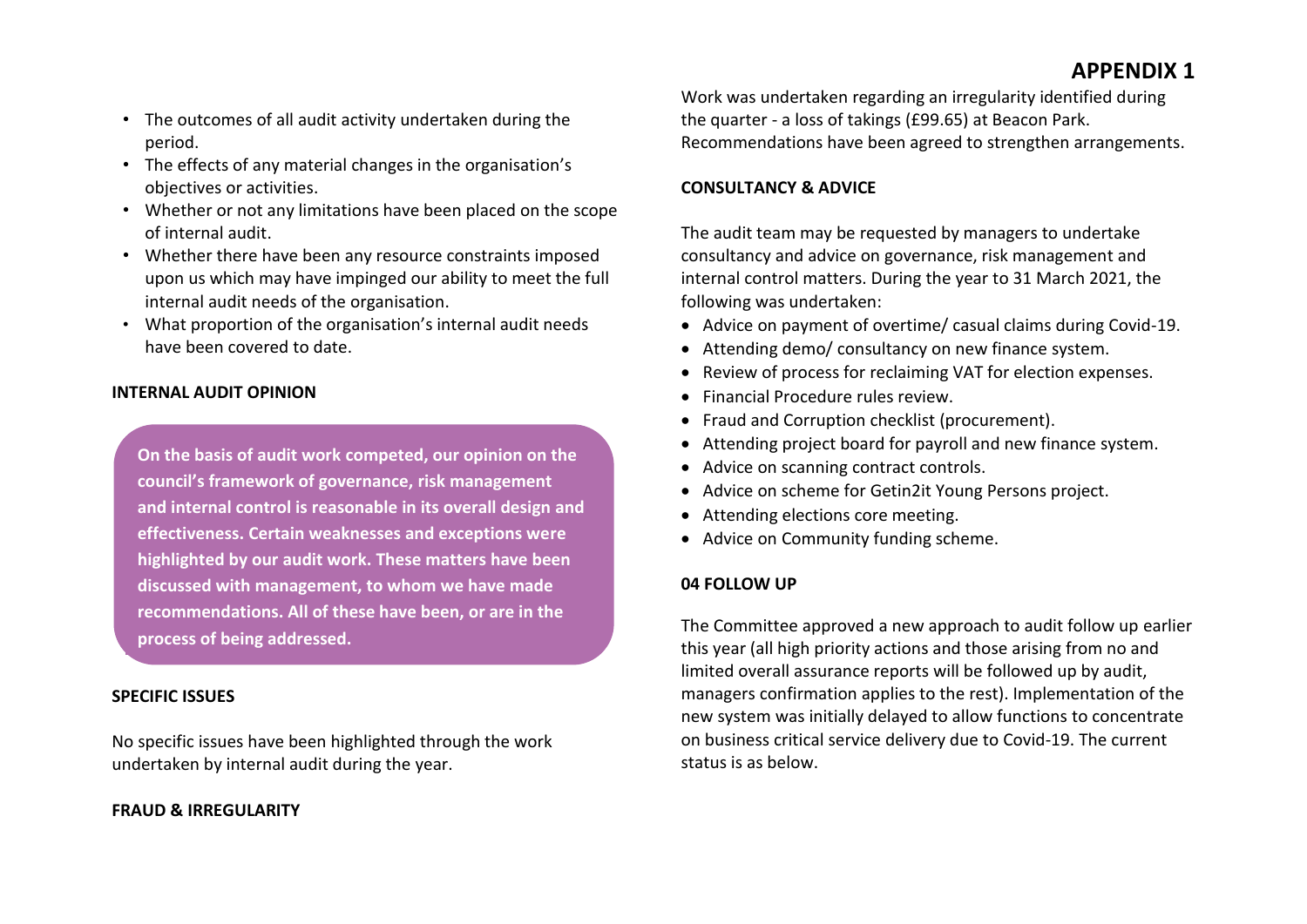| <b>Action</b>   | Total          | <b>Actions</b> | Total          | <b>Total</b> | <b>Total</b> | ℅            |
|-----------------|----------------|----------------|----------------|--------------|--------------|--------------|
| <b>Priority</b> | Open           | <b>Raised</b>  | <b>Overall</b> | Closed       | Open         | Implemented  |
| Rating          | <b>Actions</b> | <b>Since</b>   |                | out at       | at 31        | 31 March     |
|                 | at Jan         | Jan            |                | 31           | <b>March</b> | 2021         |
|                 | 2020           | 2020           |                | <b>March</b> | 2021         | (Dec 2020    |
|                 |                |                |                | 2021         |              | comparison)  |
| High            | 24             | 16             | 40             | 30           | 10           | (53%)<br>75% |
| <b>Medium</b>   | 206            | 102            | 308            | 241          | 67           | (76%)<br>78% |
| Low             | $\cdot$        | 47             | 47             | 29           | 18           | (60%)<br>62% |

#### **\*low actions were not previously tracked.**

This is a positive direction of travel since our last progress report. Under the current system, all high recommendations are re-tested and @10% of medium and low priority actions are sample tested to confirm the accuracy of managers' confirmation. Actions sampled confirmed implementation.

Of those audits receiving a no or limited assurance opinion which have been followed up, a summary of progress to date is given at Appendix 01.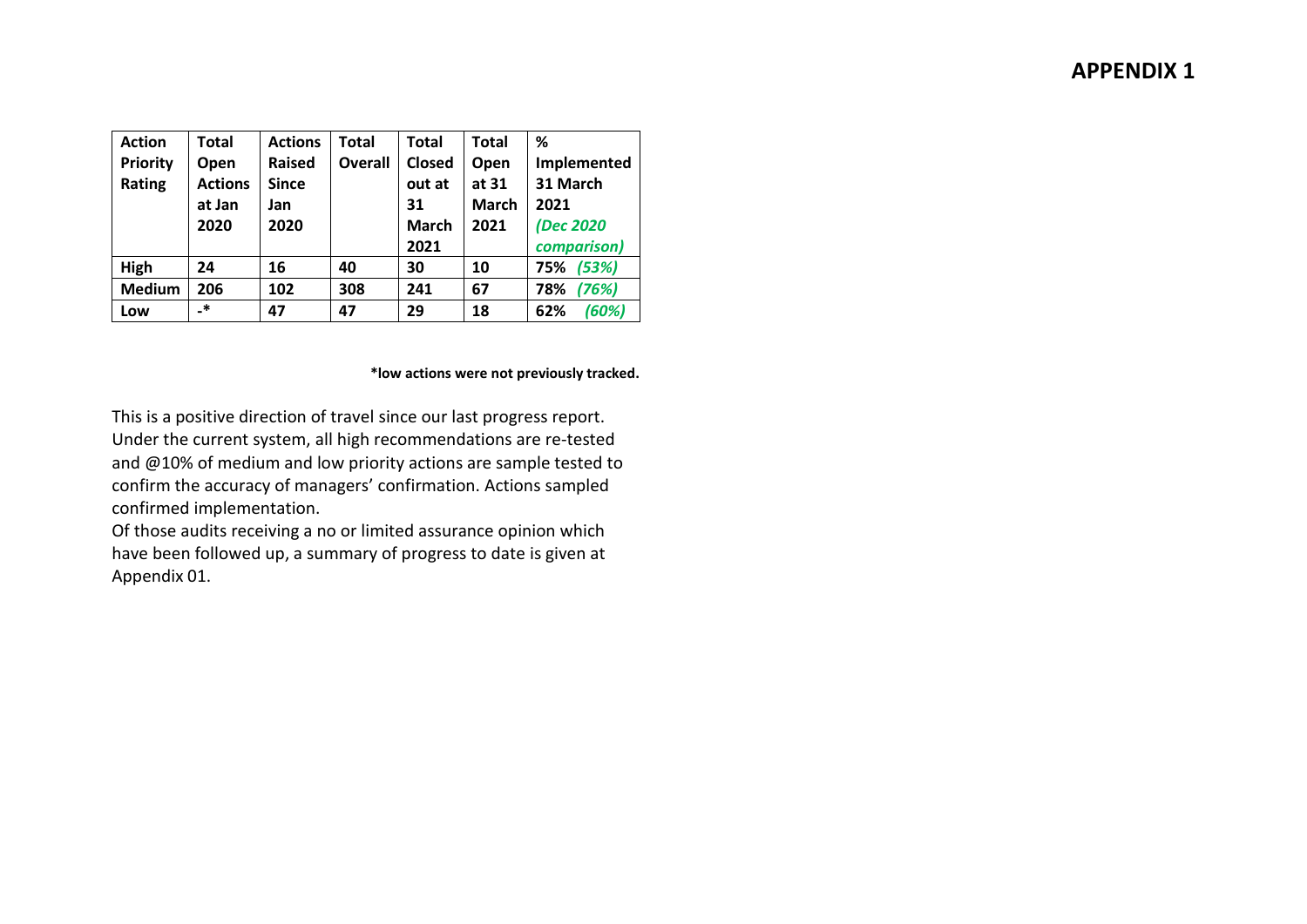#### **05 PERFORMANCE OF INTERNAL AUDIT**

#### **Compliance with professional standards**

We employ a risk-based approach in planning and conducting our audit assignments. Our work has been performed in accordance with PSIAS.

#### **Conflicts of interest**

There have been no instances during the year which have impacted on our independence that have led us to declare an interest.

#### **Performance of internal audit**

Ī

#### **Internal audit quality assurance**

To make sure the quality of the work we perform, we have a programme of quality measures which includes:

- Supervision of staff conducting audit work.
- Review of files of working papers and reports by managers.
- Regular meetings of our networking groups, which issue technical and sector updates.

#### **Performance Measures**

- Complete 90% of the audit plan **- 94%**
- 100% Draft reports issued within 6 weeks of start date – **38%**
- 100% Closure meetings conducted within 5 days of completion of audit work **– 78%**
- 100% draft reports to be issued within 10 working days of closure meeting – **78%**
- 100% of all high priority actions are implemented at follow up – **75%**
- All no and limited assurance reports have a revised assurance rating of substantial or reasonable on follow up – **90%**
- Achieve an average customer satisfaction score of 4 or more **- 4.2**
- Added value **None quantifiable**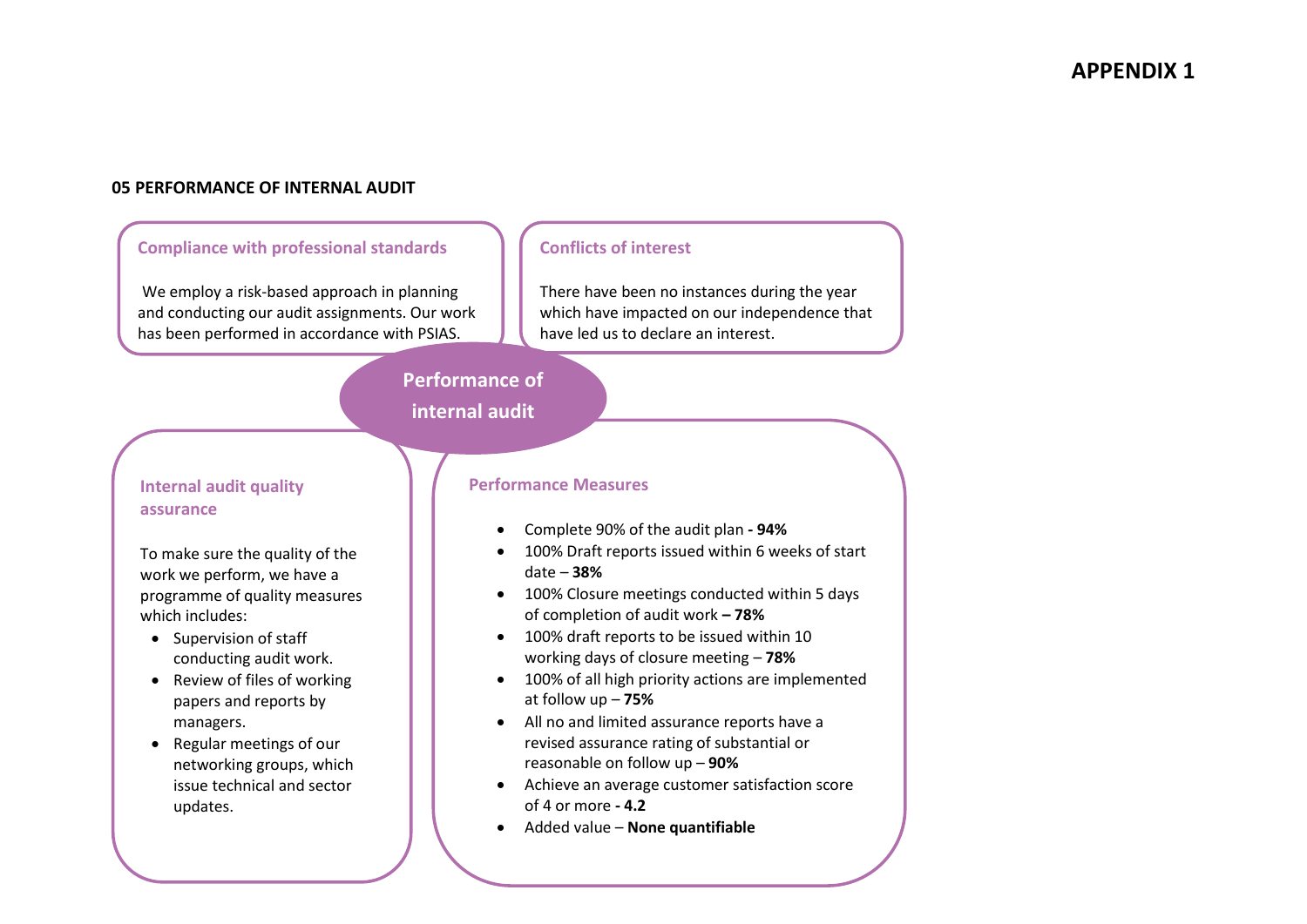#### **APPENDIX 01: SUMMARY OF INTERNAL AUDIT WORK UNDERTAKEN**

| <b>Assurance</b>             | <b>Audit</b> | <b>Scope</b>                                                                                                                                                                                               | <b>Planned</b> | <b>Assurance Summary</b>                                                                                                                                                                                                                                                                                                                                                                                                                                                                                                                                                                                                                                                                                                                                                                                                                                                                                                                                                                                                                                                                                                            | <b>Assurance Opinion</b>                                                              |
|------------------------------|--------------|------------------------------------------------------------------------------------------------------------------------------------------------------------------------------------------------------------|----------------|-------------------------------------------------------------------------------------------------------------------------------------------------------------------------------------------------------------------------------------------------------------------------------------------------------------------------------------------------------------------------------------------------------------------------------------------------------------------------------------------------------------------------------------------------------------------------------------------------------------------------------------------------------------------------------------------------------------------------------------------------------------------------------------------------------------------------------------------------------------------------------------------------------------------------------------------------------------------------------------------------------------------------------------------------------------------------------------------------------------------------------------|---------------------------------------------------------------------------------------|
|                              |              |                                                                                                                                                                                                            | <b>Quarter</b> |                                                                                                                                                                                                                                                                                                                                                                                                                                                                                                                                                                                                                                                                                                                                                                                                                                                                                                                                                                                                                                                                                                                                     |                                                                                       |
| Core<br>Financial<br>Systems | Creditors    | Risk based review covering the<br>adequacy and effectiveness of<br>controls around creditor payments,<br>including supplier set up /<br>amendment, requisitioning /<br>ordering, receipting and approvals. | $Q1-Q2$        | The procure to pay process from end to end is<br>designed with controls in place to mitigate against<br>the major risks. The Council's Financial Procedure<br>Rules provide a strong framework for procurement<br>activity and the Accounts Payable section have<br>internal policies and procedures in place, as an<br>example, The Government Procurement Card<br>(GPC) Credit Card Policy and Procedures. There is<br>clear segregation of duties through the ordering,<br>payment and reconciliation processes to mitigate<br>against the risk of fraud / error.<br>Controls were found to be operating effectively.<br>Payments were found to be made in an accurate<br>and timely manner and monitored through<br>Performance Indicators (PI's). Statistics from these<br>Pl's are published to Leadership Team and also<br>within the 'Money Matters Report' reported to<br>Cabinet, so there is the necessary oversight.<br>Some minor weaknesses in the operation of<br>controls were identified which need to be<br>addressed, in ensuring orders are raised prior to<br>good / services / invoices having been received, | <b>Substantial Assurance</b><br><b>Number of Actions</b><br>$H - O$<br>$M-1$<br>$L-2$ |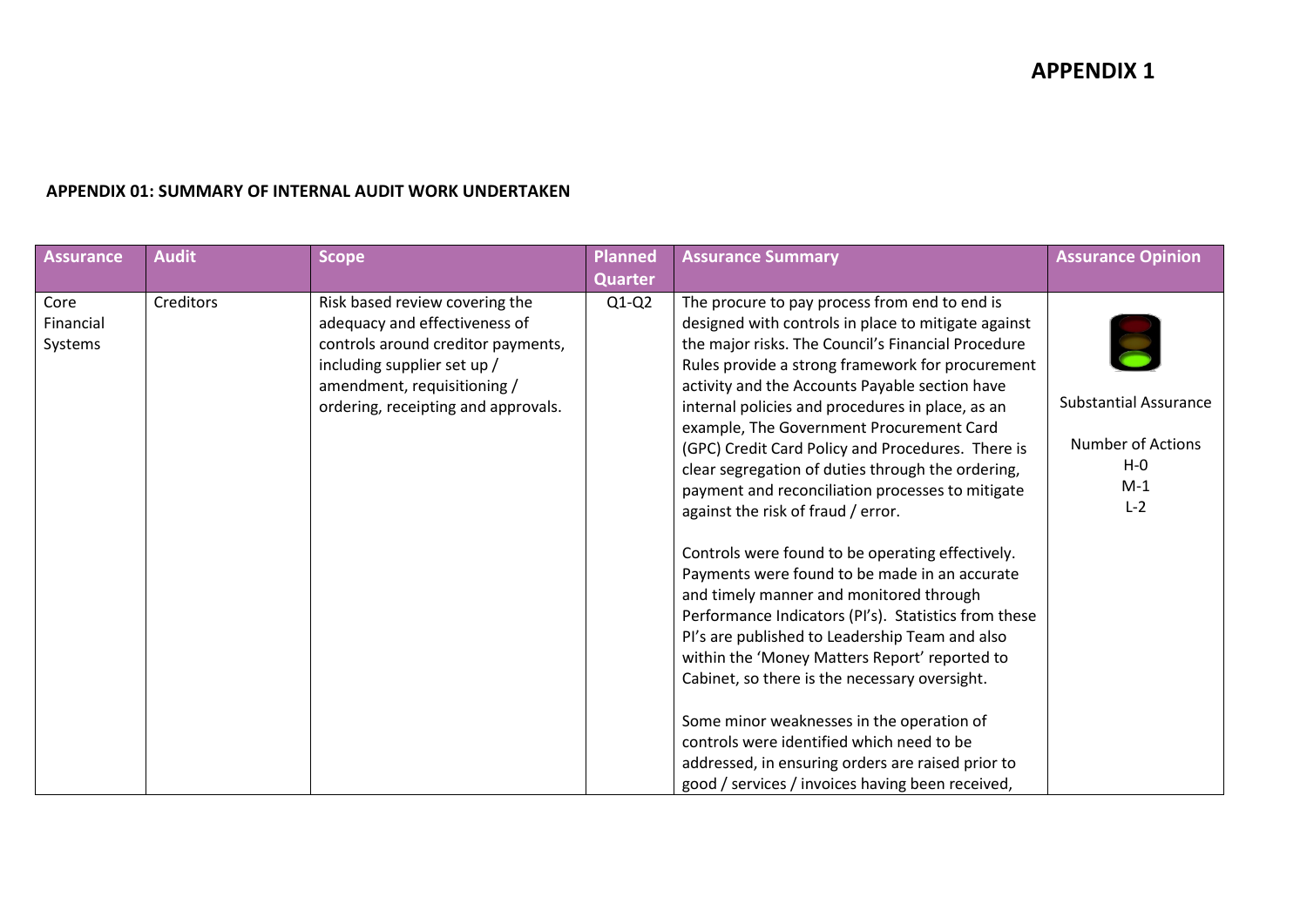| <b>Assurance</b> | <b>Audit</b>              | <b>Scope</b>                                                                                                                                             | <b>Planned</b> | <b>Assurance Summary</b>                                                                                                                                                                                                                                                                                                                                                                                                                                                                                                                                                                                  | <b>Assurance Opinion</b>                                |
|------------------|---------------------------|----------------------------------------------------------------------------------------------------------------------------------------------------------|----------------|-----------------------------------------------------------------------------------------------------------------------------------------------------------------------------------------------------------------------------------------------------------------------------------------------------------------------------------------------------------------------------------------------------------------------------------------------------------------------------------------------------------------------------------------------------------------------------------------------------------|---------------------------------------------------------|
|                  |                           |                                                                                                                                                          | <b>Quarter</b> |                                                                                                                                                                                                                                                                                                                                                                                                                                                                                                                                                                                                           |                                                         |
|                  |                           |                                                                                                                                                          |                | lack of timely submission of evidence (receipts etc.)<br>in credit card transactions and ensuring supplier<br>information on the website is up to date.                                                                                                                                                                                                                                                                                                                                                                                                                                                   |                                                         |
|                  | <b>Capital Accounting</b> | Risk based review of the capital<br>accounting systems focusing on<br>completeness, accuracy and<br>compliance with appropriate<br>accounting standards. | $Q1-Q2$        | The capital accounting system is designed well with<br>controls in place to mitigate against the risks.<br>Assurance can be given that the design of controls<br>is adequate and the controls were found to be<br>operating effectively.                                                                                                                                                                                                                                                                                                                                                                  | <b>Substantial Assurance</b>                            |
|                  |                           |                                                                                                                                                          |                | The treatment of capital assets in relation to<br>depreciation, revaluations and impairments is<br>clearly defined. The asset register is maintained<br>securely, updated accurately for additions,<br>disposals and the remaining life of assets. Assets<br>are valued in line with the required schedule and<br>adjustments made accurately to the revaluations<br>reserve and asset register. Depreciation is<br>calculated and processed accurately in line with<br>policy. There are clear controls over capturing and<br>coordinating data on behalf of service areas and<br>reporting performance. | <b>Number of Actions</b><br>$H - O$<br>$M - 0$<br>$L-1$ |
|                  |                           |                                                                                                                                                          |                | A weakness was noted in the effectiveness of<br>controls, in relation to ensuring the asset register is<br>complete and accurate. Verification of assets was<br>not received from all managers at year end (it is<br>acknowledged that the start of Covid-19 lockdown<br>restrictions had an impact on this) and a check or<br>reconciliation has not been completed between<br>the asset register used for the statement of                                                                                                                                                                              |                                                         |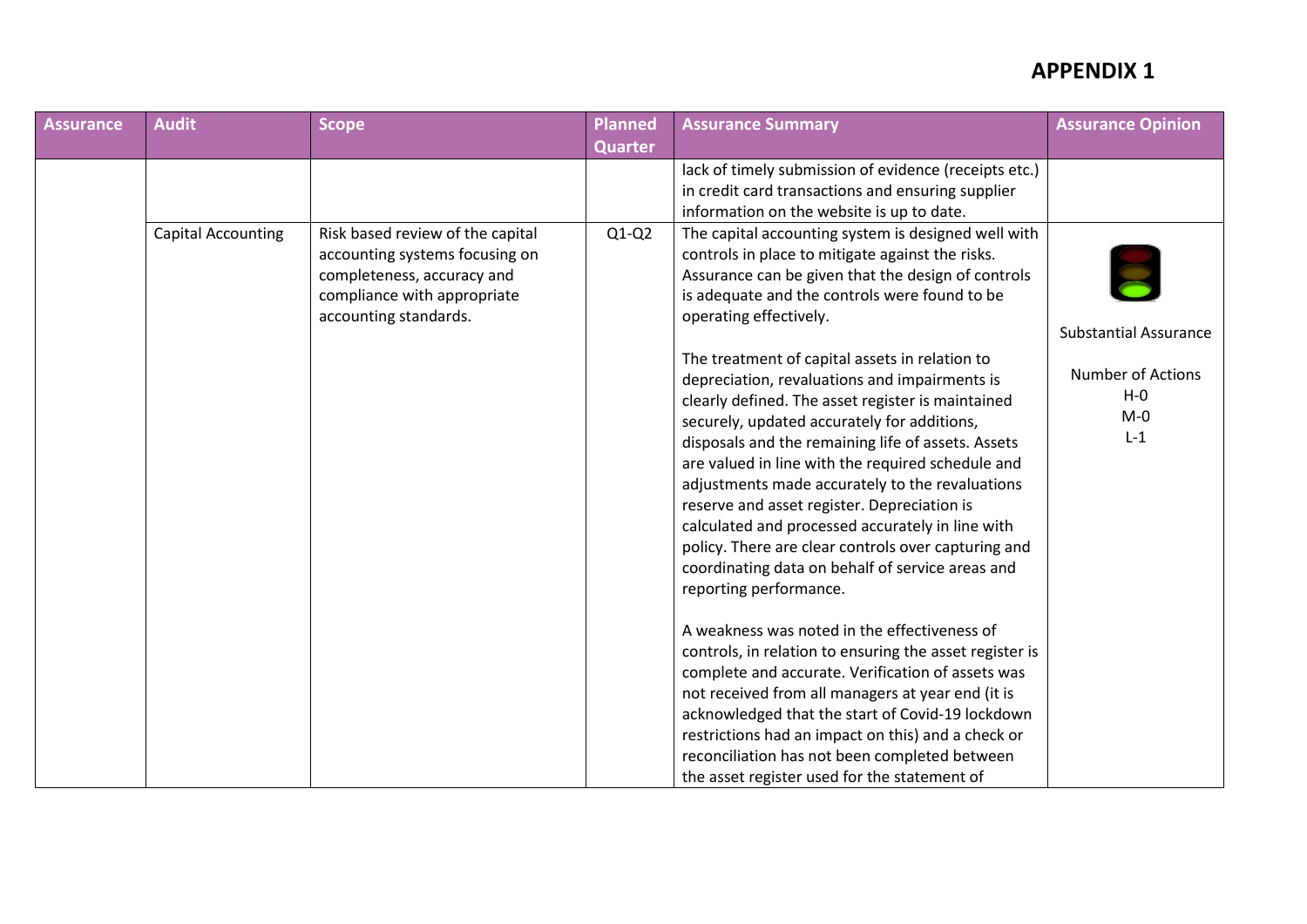| <b>Assurance</b> | <b>Audit</b> | Scope                                                                                                                                                                                  | <b>Planned</b> | <b>Assurance Summary</b>                                                                                                                                                                                                                                                                                                                                                                                                                                                                                                                                                                                                                                                                                                                                                                                                                                                                                                 | <b>Assurance Opinion</b>                                                        |
|------------------|--------------|----------------------------------------------------------------------------------------------------------------------------------------------------------------------------------------|----------------|--------------------------------------------------------------------------------------------------------------------------------------------------------------------------------------------------------------------------------------------------------------------------------------------------------------------------------------------------------------------------------------------------------------------------------------------------------------------------------------------------------------------------------------------------------------------------------------------------------------------------------------------------------------------------------------------------------------------------------------------------------------------------------------------------------------------------------------------------------------------------------------------------------------------------|---------------------------------------------------------------------------------|
|                  |              |                                                                                                                                                                                        | <b>Quarter</b> |                                                                                                                                                                                                                                                                                                                                                                                                                                                                                                                                                                                                                                                                                                                                                                                                                                                                                                                          |                                                                                 |
|                  |              |                                                                                                                                                                                        |                | accounts and the register compiled by the estates<br>team.                                                                                                                                                                                                                                                                                                                                                                                                                                                                                                                                                                                                                                                                                                                                                                                                                                                               |                                                                                 |
|                  | Payroll      | Risk based review of payroll,<br>including adequacy and<br>effectiveness of controls around the<br>systems for starters, leavers,<br>amendments, deductions, overtime<br>and expenses. | $Q1-Q2$        | The Payroll system is designed with controls in<br>place to mitigate the key risks.<br>There is a clear and documented SLA that outlines<br>the expectations of the payroll function / service<br>between both LDC and SBC.<br>A clear segregation of duties exist for both Councils<br>such as LDC inputting personal data (start/leave<br>dates, position, band etc.) while SBC input bank<br>details, calculate pay and process<br>amendments/deductions where required.<br>Controls were found to be operating effectively<br>with bona fide personnel being paid the correct<br>amounts including variations to pay. Leavers are<br>removed from the payroll promptly. Amendments<br>and deductions are not processed without<br>appropriate source documentation.<br>A monthly exception report is received and<br>reviewed by Finance, including high and low<br>earners and trend analysis with prior months. An | Reasonable Assurance<br><b>Number of Actions</b><br>$H - O$<br>$M-1$<br>$L - 4$ |
|                  |              |                                                                                                                                                                                        |                | establishment list is also sent to budget holders<br>annually.                                                                                                                                                                                                                                                                                                                                                                                                                                                                                                                                                                                                                                                                                                                                                                                                                                                           |                                                                                 |
|                  |              |                                                                                                                                                                                        |                | A secure file transfer method using 'ZIP7' or<br>'Dropbox' is used to transfer information between<br>SBC and LDC. Additionally, all personnel documents<br>are stored in individual named folders on the HR S                                                                                                                                                                                                                                                                                                                                                                                                                                                                                                                                                                                                                                                                                                           |                                                                                 |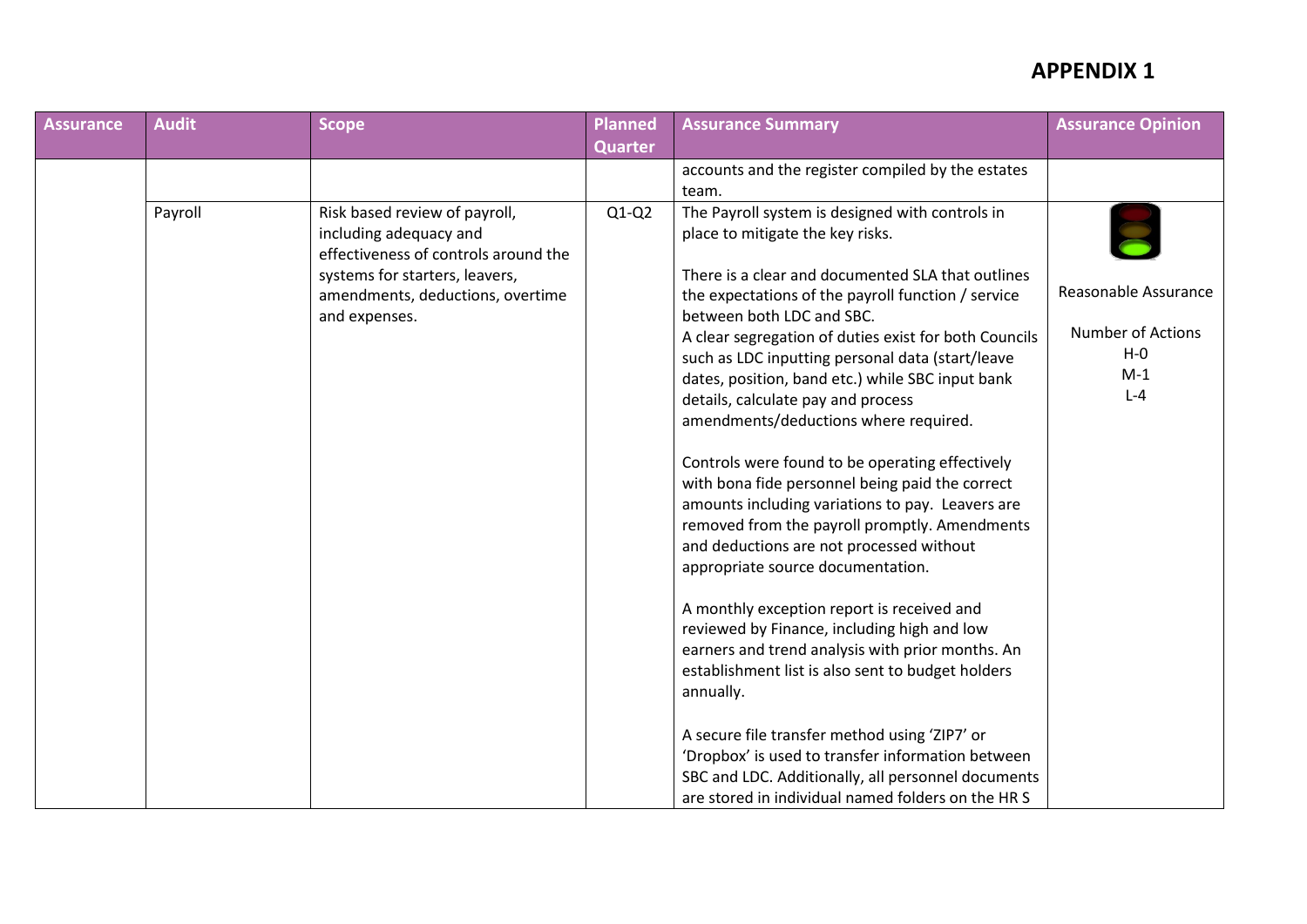| <b>Assurance</b> | <b>Audit</b> | <b>Scope</b>                                                                                                                                                                                     | <b>Planned</b> | <b>Assurance Summary</b>                                                                                                                                                                                                                                                                                                                                                                                                                                                                                                                                                                                                                                                                                                                                  | <b>Assurance Opinion</b>                                                   |
|------------------|--------------|--------------------------------------------------------------------------------------------------------------------------------------------------------------------------------------------------|----------------|-----------------------------------------------------------------------------------------------------------------------------------------------------------------------------------------------------------------------------------------------------------------------------------------------------------------------------------------------------------------------------------------------------------------------------------------------------------------------------------------------------------------------------------------------------------------------------------------------------------------------------------------------------------------------------------------------------------------------------------------------------------|----------------------------------------------------------------------------|
|                  |              |                                                                                                                                                                                                  | <b>Quarter</b> |                                                                                                                                                                                                                                                                                                                                                                                                                                                                                                                                                                                                                                                                                                                                                           |                                                                            |
|                  |              |                                                                                                                                                                                                  |                | Drive with access restricted to those within the<br>department.<br>Some minor weaknesses were identified in terms<br>of ensuring casual contracts, namely that contracts<br>are signed prior to the staff members' start date<br>and that payments to casuals are appropriately<br>authorised. Some delay was also noted in the<br>completion of the payroll reconciliation process,<br>but these were largely due to other priorities<br>arising from the pandemic response.<br>Finally, the most pressing issue to resolve is the<br>replacement of the current payroll provider, SBC,<br>when they exit the contact in July 2021.<br>Implementation of the recommendations in the<br>action plan will enhance arrangements and address<br>these risks. |                                                                            |
|                  | Procurement  | Risk based review of procurement,<br>including strategy, targets and<br>testing a sample of recent material<br>procurements to ensure compliance<br>with contract procedure rules / OJEU<br>etc. | $Q1-2$         | Procurement is generally being undertaken in<br>accordance with Contract Procedure Rules (CPRs)<br>and external legislation and this is supported by<br>the findings within the high level expenditure<br>follow up audit. A series of training courses have<br>been held for officers and guidance is available on<br>Brian. In addition, progress has been made since<br>the shared service arrangement with<br>Wolverhampton City Council ended in the<br>appointment an interim procurement resource and<br>more recently a new permanent team.                                                                                                                                                                                                       | <b>Limited Assurance</b><br>Number of Actions<br>$H - 2$<br>$M-6$<br>$L-1$ |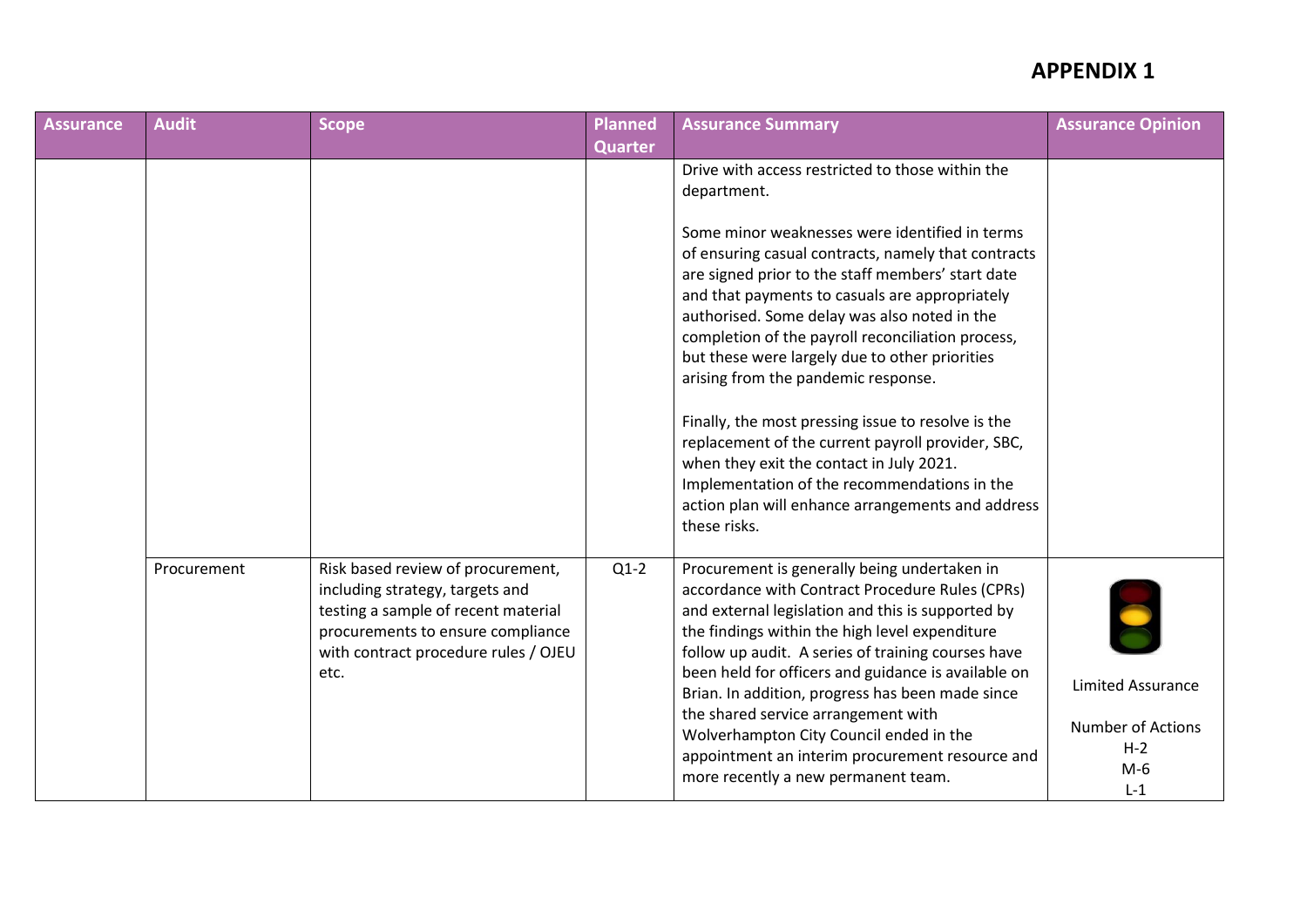| <b>Assurance</b> | <b>Audit</b> | <b>Scope</b> | Planned        | <b>Assurance Summary</b>                           | <b>Assurance Opinion</b> |
|------------------|--------------|--------------|----------------|----------------------------------------------------|--------------------------|
|                  |              |              | <b>Quarter</b> |                                                    |                          |
|                  |              |              |                | Some weaknesses in control were, however, found    |                          |
|                  |              |              |                | in the formal procurement strategy action plan and |                          |
|                  |              |              |                | forward plan requiring finalisation. In addition,  |                          |
|                  |              |              |                | procurement performance not currently being        |                          |
|                  |              |              |                | monitored, the contracts register not being        |                          |
|                  |              |              |                | complete, waivers to CPRs not fully reported and   |                          |
|                  |              |              |                | data not always being published in accordance      |                          |
|                  |              |              |                | with the Transparency Code. The commencement       |                          |
|                  |              |              |                | of the new procurement team, approval of the       |                          |
|                  |              |              |                | procurement strategy and implementation of the     |                          |
|                  |              |              |                | recommendations in the action plan will enhance    |                          |
|                  |              |              |                | arrangements and address these risks.              |                          |
|                  |              |              |                | Post audit update from the Head of Finance &       |                          |
|                  |              |              |                | Procurement: The Procurement Strategy was          |                          |
|                  |              |              |                | reviewed by Strategic (Overview and Scrutiny)      |                          |
|                  |              |              |                | Committee on 19 November 2020 and following        |                          |
|                  |              |              |                | some enhancements suggested by the Committee,      |                          |
|                  |              |              |                | it was approved by Cabinet on 1 December 2020.     |                          |
|                  |              |              |                | The Procurement Team will focus on delivering the  |                          |
|                  |              |              |                | Strategy alongside supporting procurement          |                          |
|                  |              |              |                | activities across the Council. Recent papers       |                          |
|                  |              |              |                | published by central government as well as the     |                          |
|                  |              |              |                | impact of leaving the European Union (EU) will     |                          |
|                  |              |              |                | bring forward the action in the Procurement        |                          |
|                  |              |              |                | Strategy of updating of the Contract Procedure     |                          |
|                  |              |              |                | Rules as well as meeting the requirements of the   |                          |
|                  |              |              |                | recent internal audit. The Procurement Team have   |                          |
|                  |              |              |                | been providing support, guidance and leadership    |                          |
|                  |              |              |                | on a wide range of projects ranging from           |                          |
|                  |              |              |                | consultancy services to new software, fuel         |                          |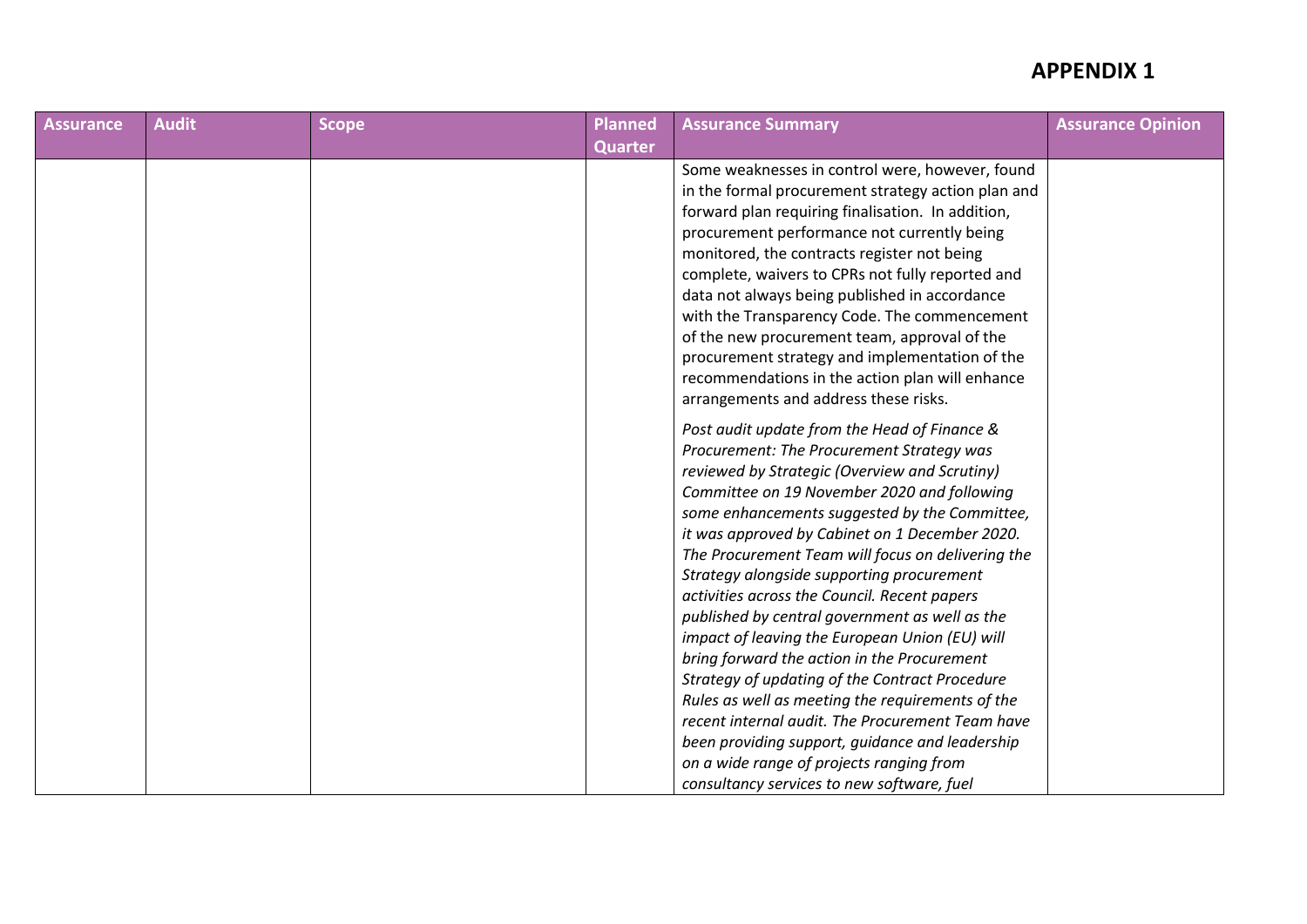| <b>Assurance</b> | <b>Audit</b> | Scope                                                                                                                                                                                                                                                                                         | <b>Planned</b> | <b>Assurance Summary</b>                                                                                                                                                                                                                                                                                                                                                                                                                                                                                                                                                                                                                                                                                                                                                                                                                                                                                                                                                                                                                                     | <b>Assurance Opinion</b>                   |
|------------------|--------------|-----------------------------------------------------------------------------------------------------------------------------------------------------------------------------------------------------------------------------------------------------------------------------------------------|----------------|--------------------------------------------------------------------------------------------------------------------------------------------------------------------------------------------------------------------------------------------------------------------------------------------------------------------------------------------------------------------------------------------------------------------------------------------------------------------------------------------------------------------------------------------------------------------------------------------------------------------------------------------------------------------------------------------------------------------------------------------------------------------------------------------------------------------------------------------------------------------------------------------------------------------------------------------------------------------------------------------------------------------------------------------------------------|--------------------------------------------|
|                  |              |                                                                                                                                                                                                                                                                                               | <b>Quarter</b> |                                                                                                                                                                                                                                                                                                                                                                                                                                                                                                                                                                                                                                                                                                                                                                                                                                                                                                                                                                                                                                                              |                                            |
|                  |              |                                                                                                                                                                                                                                                                                               |                | provision to temporary staff, and annual valuations<br>to occupational health. Working with other<br>stakeholders the contracts register is being<br>updated and from this a forward plan will be<br>drafted; allowing for procurement activities to start<br>moving to a planned model.                                                                                                                                                                                                                                                                                                                                                                                                                                                                                                                                                                                                                                                                                                                                                                     |                                            |
|                  | <b>NNDR</b>  | Risk based review of NNDR controls,<br>including review of taxable<br>properties; billing; discounts,<br>exemptions, disregards and reliefs;<br>income is correctly accounted for<br>and recorded; arrears are promptly<br>and efficiently pursued; refunds and<br>write-offs are controlled. | Q <sub>3</sub> | The NNDR System is designed with controls in<br>place to mitigate the major risks and were found to<br>be adequate and effective.<br>A number of good practice areas were noted:<br>IT systems are supported and up to date to<br>provide a Public Services Network (PSN)<br>Code of Connection between the VOA and<br>Lichfield District Council. This allows a<br>secure method to transfer information<br>(schedules, referrals etc.).<br>Amendments e.g. changes in rateable<br>value, new/demolished properties notified<br>via VOA schedules, are accurately input to<br>the Northgate system.<br>There are regular reconciliations<br>(scheduled balancing) between the data<br>held on the Northgate system and the VOA<br>schedules, including total rateable value<br>and hereditament numbers. Any errors<br>identified are investigated by staff and/or<br>through liaison with the VOA.<br>NNDR income is posted correctly and promptly to<br>customer accounts while refunds are processed<br>with a valid reason and are approved at a senior | <b>Substantial Assurance</b><br>No Actions |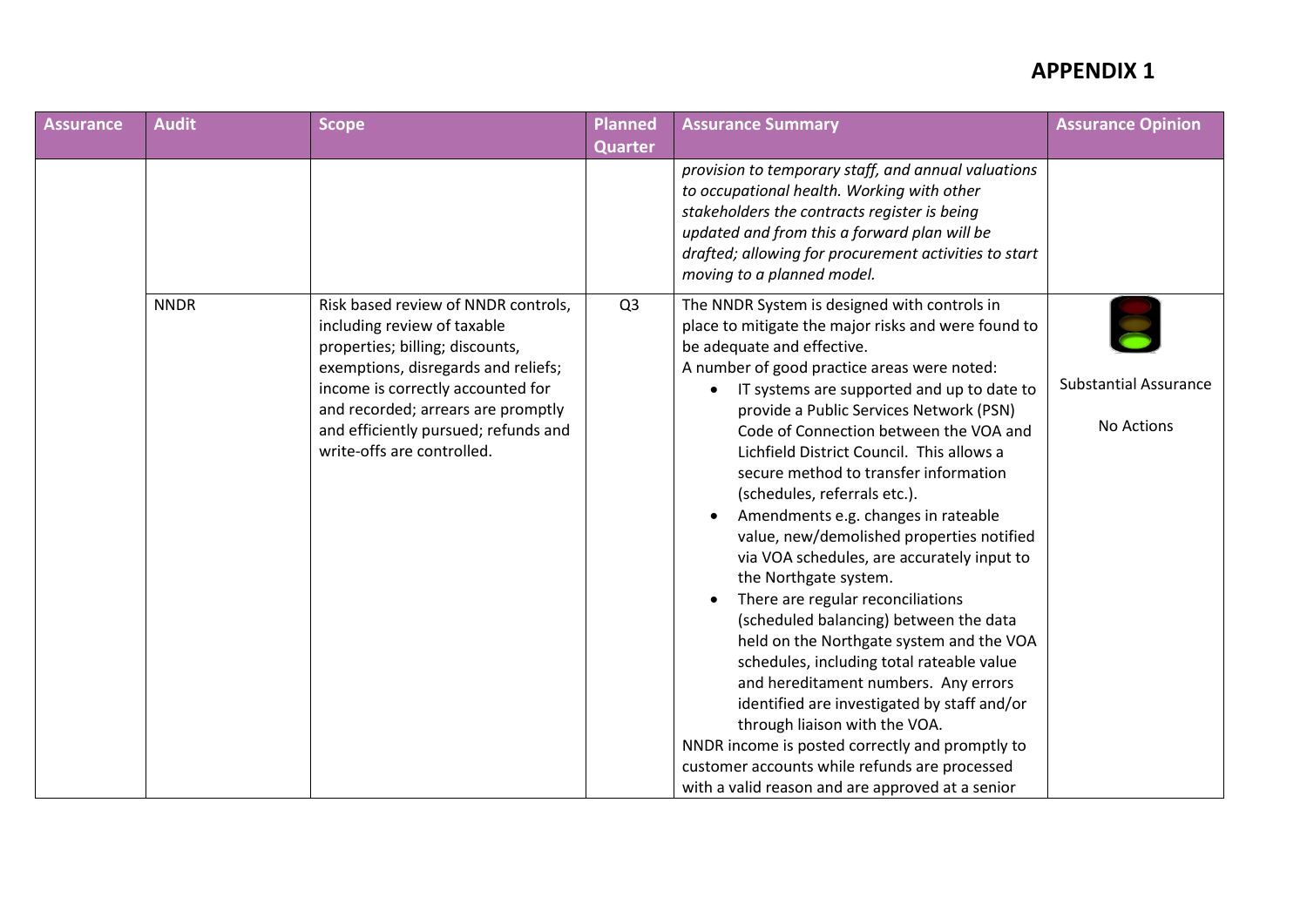| <b>Assurance</b> | <b>Audit</b>                             | <b>Scope</b>                                                                                                                                                                                                                                          | Planned        | <b>Assurance Summary</b>                                                                                                                                                                                                                                                                                                                                                                                                                                                                                                                                                                                                                                                                                                                                                                                                                                                                                                                                                                                                                       | <b>Assurance Opinion</b>                                                              |
|------------------|------------------------------------------|-------------------------------------------------------------------------------------------------------------------------------------------------------------------------------------------------------------------------------------------------------|----------------|------------------------------------------------------------------------------------------------------------------------------------------------------------------------------------------------------------------------------------------------------------------------------------------------------------------------------------------------------------------------------------------------------------------------------------------------------------------------------------------------------------------------------------------------------------------------------------------------------------------------------------------------------------------------------------------------------------------------------------------------------------------------------------------------------------------------------------------------------------------------------------------------------------------------------------------------------------------------------------------------------------------------------------------------|---------------------------------------------------------------------------------------|
|                  |                                          |                                                                                                                                                                                                                                                       | <b>Quarter</b> |                                                                                                                                                                                                                                                                                                                                                                                                                                                                                                                                                                                                                                                                                                                                                                                                                                                                                                                                                                                                                                                |                                                                                       |
|                  |                                          |                                                                                                                                                                                                                                                       |                | level. Authorisation from the Head of Service is<br>required if the amount is greater than £50,000; this<br>was noted through sample testing. In addition,<br>income reconciliations are completed regularly.<br>Continuation of the good practice demonstrated<br>within the department will mitigate against the<br>risks audited. There are no recommendations<br>arising from this review.                                                                                                                                                                                                                                                                                                                                                                                                                                                                                                                                                                                                                                                 |                                                                                       |
|                  | Housing & Council<br><b>Tax Benefits</b> | Standard risk based review of<br>housing and council tax benefit<br>systems using CIPFA control<br>matrices. To include a review of the<br>adequacy and effectiveness of the<br>application of the Citizens Access<br>System at management's request. | Q4             | The benefits system is designed with controls in<br>place to mitigate the major risks. Claims are<br>verified and processed promptly and accurately.<br>There are business continuity plans in place and IT<br>systems are supported and up to date. Checks are<br>in place to identify errors prior to transmitting<br>payment runs, regular reconciliations of the<br>systems are carried out, and management checks<br>are completed on a sample of claims to confirm<br>accuracy of assessment. A suite of performance<br>indicators is in place to monitor the speed of<br>processing, management check results, and the<br>volume of claims on a monthly basis. Proactive<br>work to check claims is completed to minimise<br>fraud and error within the system. Some changes<br>to working procedures were required as a result of<br>Covid-19, however, adequate controls were found<br>to be in operation within the new practices. All of<br>these controls were found to be operating<br>effectively to mitigate against key risks. | <b>Substantial Assurance</b><br><b>Number of Actions</b><br>$H - O$<br>$M-1$<br>$L-1$ |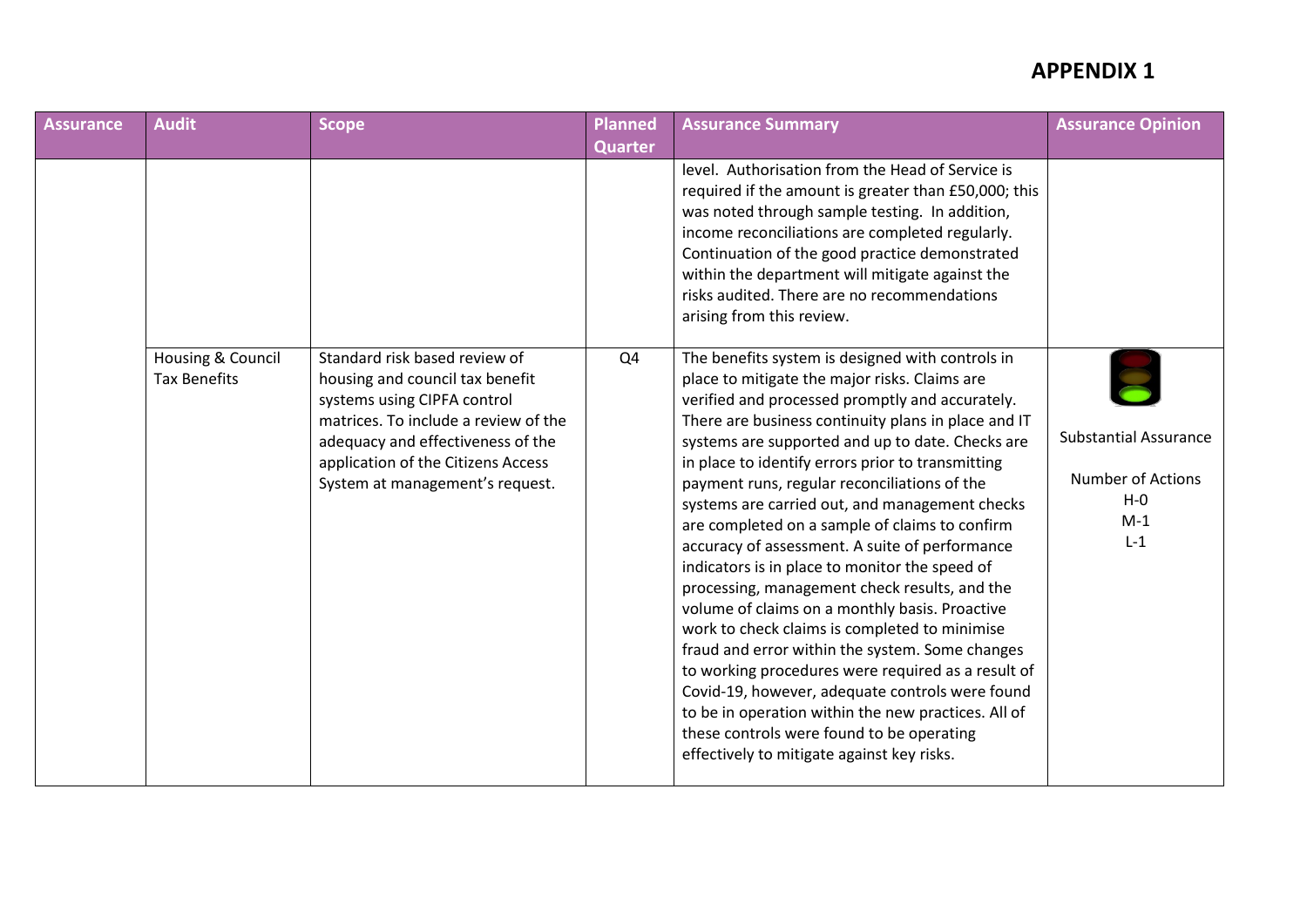| Assurance | <b>Audit</b>            | <b>Scope</b>                                                                                                                    | Planned        | <b>Assurance Summary</b>                                                                                                                                                                                                                                                                                                                                                                                                                                                                                                                                                                                                                                                                                                                                                                                                                                                                                                                                                                                                                                                                                                                                                                               | <b>Assurance Opinion</b>                                                        |
|-----------|-------------------------|---------------------------------------------------------------------------------------------------------------------------------|----------------|--------------------------------------------------------------------------------------------------------------------------------------------------------------------------------------------------------------------------------------------------------------------------------------------------------------------------------------------------------------------------------------------------------------------------------------------------------------------------------------------------------------------------------------------------------------------------------------------------------------------------------------------------------------------------------------------------------------------------------------------------------------------------------------------------------------------------------------------------------------------------------------------------------------------------------------------------------------------------------------------------------------------------------------------------------------------------------------------------------------------------------------------------------------------------------------------------------|---------------------------------------------------------------------------------|
|           |                         |                                                                                                                                 | <b>Quarter</b> |                                                                                                                                                                                                                                                                                                                                                                                                                                                                                                                                                                                                                                                                                                                                                                                                                                                                                                                                                                                                                                                                                                                                                                                                        |                                                                                 |
|           |                         |                                                                                                                                 |                | Two weaknesses were found in relation to a lack of<br>backup for the Civica server and the absence of a<br>performance indicator to monitor overpayments<br>within the current suite of KPI's. Implementation of<br>the recommendations will enhance arrangements.                                                                                                                                                                                                                                                                                                                                                                                                                                                                                                                                                                                                                                                                                                                                                                                                                                                                                                                                     |                                                                                 |
|           | <b>Capital Strategy</b> | Risk based review of delivery of the<br>Council's capital strategy and<br>associated programme management<br>delivery controls. | $Q1-2$         | There is a Capital Strategy in place, which has been<br>made available to all officers and is supported by a<br>series of additional guidance notes. There is an<br>asset management plan for the replacement of<br>vehicles and LOPS equipment. There is a clear and<br>documented capital programme that supports the<br>strategy. There is a process in place to ensure<br>applications for capital funding are considered,<br>reviewed and approved prior to inclusion in the<br>capital programme. The progress of projects<br>included in the capital programme is regularly<br>monitored and reports are issued to the allocated<br>responsible officer of spend against budget. Capital<br>is included in the Money Matter Reports which are<br>taken to Strategic Overview and Scrutiny<br>Committee and Cabinet for review 4 times a year.<br>These controls are operating effectively to mitigate<br>against key risks.<br>Weaknesses were found in relation to there not<br>being formal asset management plans for all asset<br>types, detailed project plans not being in place to<br>support all projects within the capital programme<br>and post project reviews not being completed. | Reasonable Assurance<br><b>Number of Actions</b><br>$H - O$<br>$M-3$<br>$L - 0$ |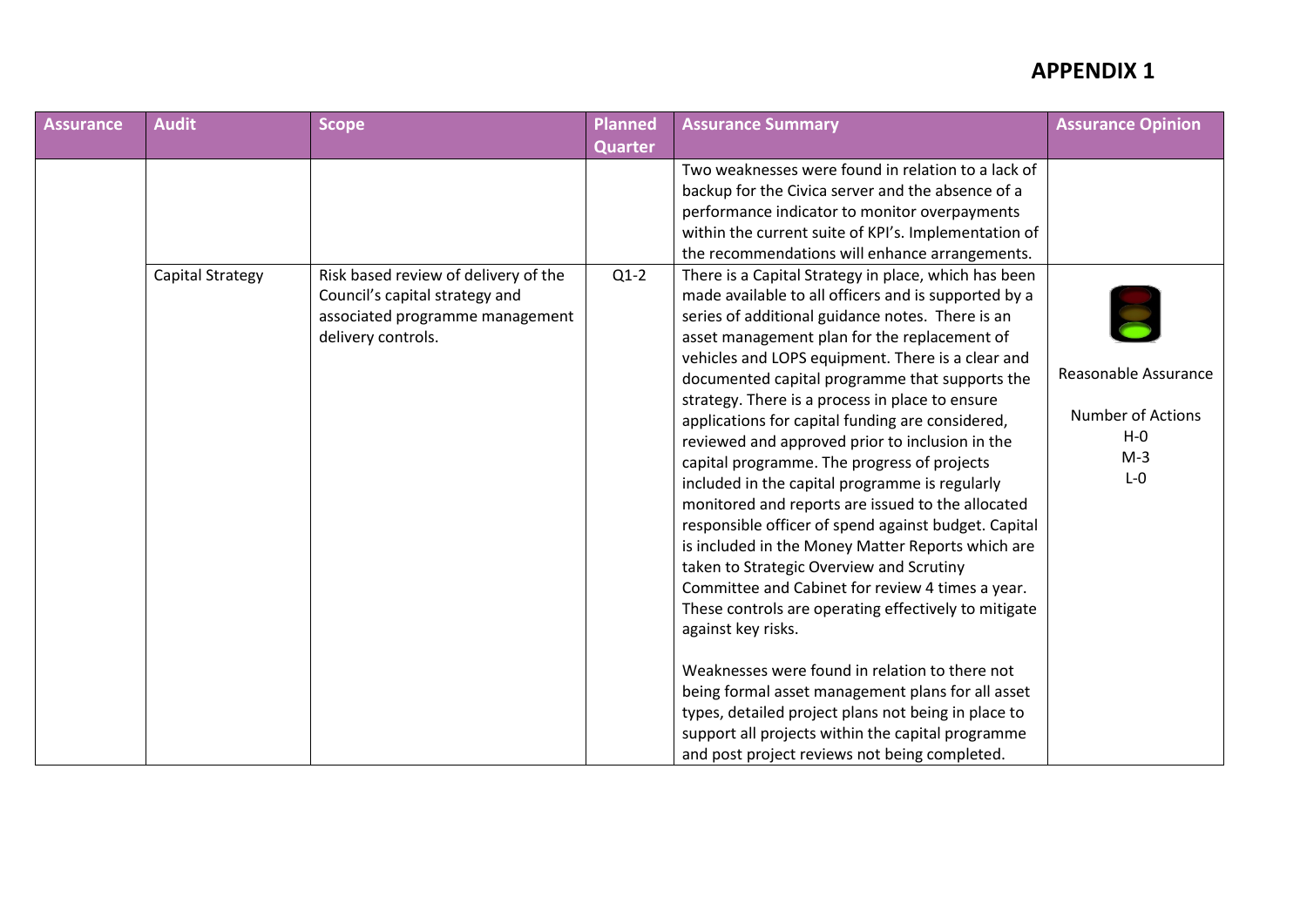| <b>Assurance</b> | <b>Audit</b>         | <b>Scope</b>                                                                                                                                     | <b>Planned</b> | <b>Assurance Summary</b>                                                                                                                                                                                                                                                                                                                                                                                                                                                                                                                                                                                                                                                                                  | <b>Assurance Opinion</b>                                |
|------------------|----------------------|--------------------------------------------------------------------------------------------------------------------------------------------------|----------------|-----------------------------------------------------------------------------------------------------------------------------------------------------------------------------------------------------------------------------------------------------------------------------------------------------------------------------------------------------------------------------------------------------------------------------------------------------------------------------------------------------------------------------------------------------------------------------------------------------------------------------------------------------------------------------------------------------------|---------------------------------------------------------|
|                  |                      |                                                                                                                                                  | <b>Quarter</b> |                                                                                                                                                                                                                                                                                                                                                                                                                                                                                                                                                                                                                                                                                                           |                                                         |
|                  | Income<br>Management | Risk based review of the Council's<br>income streams and systems of<br>internal control governing<br>completeness and accuracy of<br>accounting. | $Q1-2$         | The income management system is designed with<br>controls in place to mitigate the major risks. There<br>is clear segregation of duties through the billing,<br>collection and reconciliation processes to mitigate<br>against the risk of fraud/error.                                                                                                                                                                                                                                                                                                                                                                                                                                                   | Reasonable Assurance                                    |
|                  |                      |                                                                                                                                                  |                | Controls were found to be operating effectively<br>and payments received were processed promptly<br>and accurately. IT file transfers are routinely<br>scheduled and error notifications provided where<br>an upload failure occurs. Reconciliations are<br>performed by system owners for payments for<br>Council Tax/ NNDR and Sundry debtors systems to<br>confirm interface success. Performance on income<br>received and sundry debt is monitored and<br>reported within the Money Matters Report. An<br>additional report which highlights the impact of<br>Covid-19 on income streams is now reported<br>monthly to Leadership Team, Cabinet and Chair/<br>Vice Chair of O&S Strategic Committee. | <b>Number of Actions</b><br>$H - O$<br>$M-4$<br>$L - 0$ |
|                  |                      |                                                                                                                                                  |                | Some areas for improvement were identified,<br>namely, in considering compiling an over-arching<br>income management strategy, ensuring evidence<br>of approval of fees and charges is retained, that<br>reconciliations are completed promptly<br>(acknowledging this being due to the impact of<br>Covid-19 on operations) and that revised banking<br>processes are risk assessed for safety.                                                                                                                                                                                                                                                                                                          |                                                         |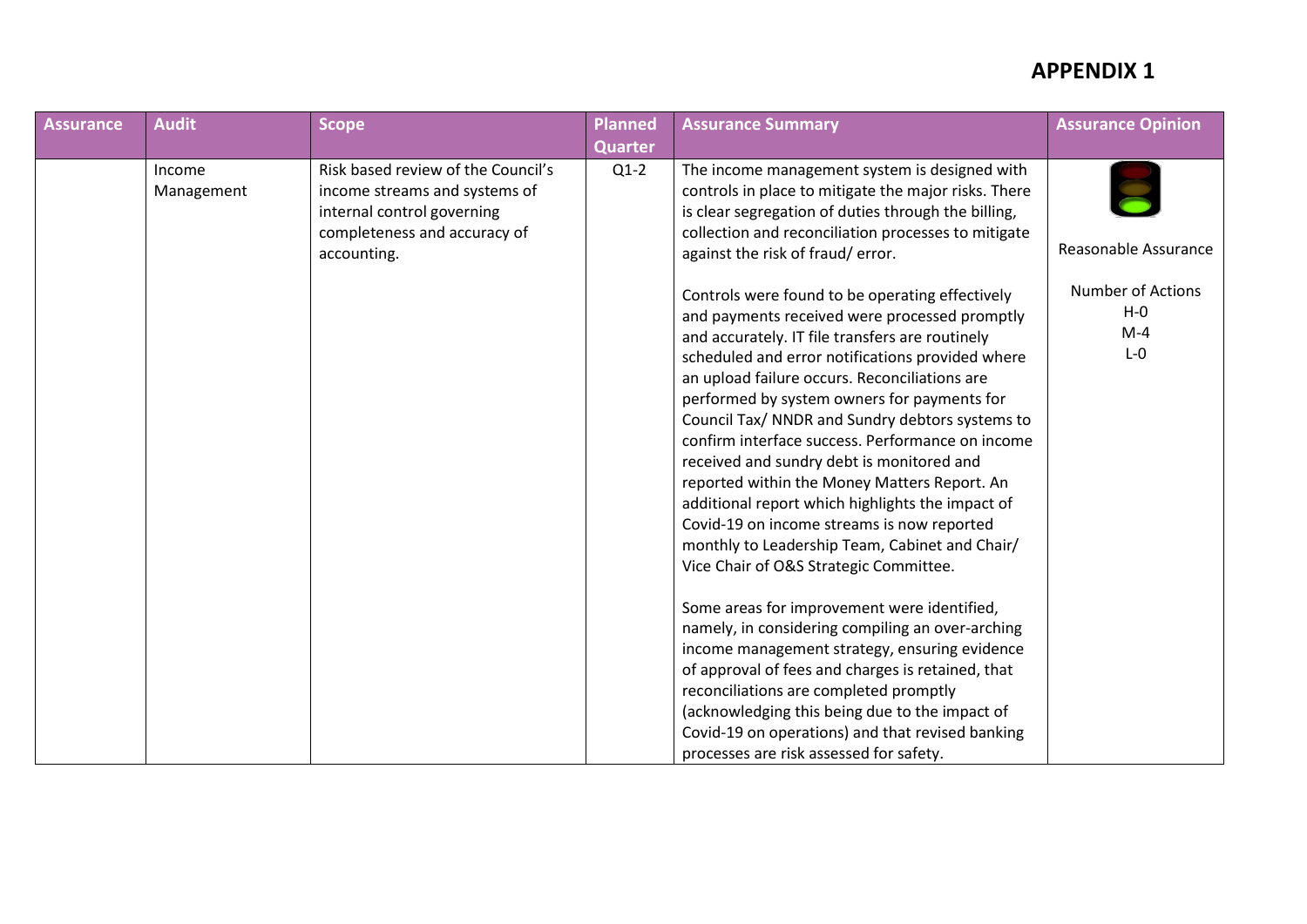| Assurance                                  | <b>Audit</b>                      | <b>Scope</b>                                                                                                                                                                                                                                                   | Planned        | <b>Assurance Summary</b>                                                                                                                                                                                                                                                                                                                                                                                                                                                                                                                                                                                                                                                                                                                                                                                                                                                                                                                                                                                                                                                                                                                                                                                                  | <b>Assurance Opinion</b>                                                                |
|--------------------------------------------|-----------------------------------|----------------------------------------------------------------------------------------------------------------------------------------------------------------------------------------------------------------------------------------------------------------|----------------|---------------------------------------------------------------------------------------------------------------------------------------------------------------------------------------------------------------------------------------------------------------------------------------------------------------------------------------------------------------------------------------------------------------------------------------------------------------------------------------------------------------------------------------------------------------------------------------------------------------------------------------------------------------------------------------------------------------------------------------------------------------------------------------------------------------------------------------------------------------------------------------------------------------------------------------------------------------------------------------------------------------------------------------------------------------------------------------------------------------------------------------------------------------------------------------------------------------------------|-----------------------------------------------------------------------------------------|
|                                            |                                   |                                                                                                                                                                                                                                                                | <b>Quarter</b> |                                                                                                                                                                                                                                                                                                                                                                                                                                                                                                                                                                                                                                                                                                                                                                                                                                                                                                                                                                                                                                                                                                                                                                                                                           |                                                                                         |
| Strategic &<br>Operational<br><b>Risks</b> | <b>Strategic Risk</b><br>Register | Risk based review of the adequacy<br>and effectiveness of the controls in<br>place to mitigate the Council's<br>strategic risks. This is to be<br>confirmed following the production<br>of the new strategic risk register<br>based on the new corporate plan. | $Q1-Q4$        | (Draft)<br>Controls documented in the strategic risk register<br>to mitigate the Council's 7 strategic risks, were<br>found to be in place and operating effectively.<br>There are no recommendations at this time.                                                                                                                                                                                                                                                                                                                                                                                                                                                                                                                                                                                                                                                                                                                                                                                                                                                                                                                                                                                                       | <b>Substantial Assurance</b><br>No Actions                                              |
|                                            | <b>Risk Management</b>            | Review of the adequacy of the<br>Council's risk management systems.                                                                                                                                                                                            | Q <sub>3</sub> | The risk management system is designed with<br>controls in place to mitigate the major risks. The<br>Council has an approved risk management policy<br>which has been approved at Audit and Member<br>Standards Committee in November 2019. The<br>policy is available to staff on the intranet. There is<br>a strategic risk register, which currently includes 7<br>strategic risks. Each strategic risk includes the<br>inherent, current and target scores, links to the<br>Council's strategic objectives and incorporates the<br>'3 lines of defence' assurance model. The Council<br>has identified its risk appetite, with two strategic<br>risks outside of this appetite. All risks outside of<br>appetite are actively managed, with progress<br>reported back to Leadership Team and Audit &<br>Member Standards (A&MS) Committee.<br>The strategic risk register is reviewed quarterly by<br>Leadership Team and A&MS Committee and there<br>is evidence of constructive challenge and scrutiny<br>at both levels. In addition, the Cabinet Member<br>(Finance and Procurement) also has sight of the<br>register quarterly. Service risk registers, also<br>incorporating the 3 lines of defence, have been | <b>Substantial Assurance</b><br><b>Number of Actions</b><br>$H - O$<br>$M-2$<br>$L - 4$ |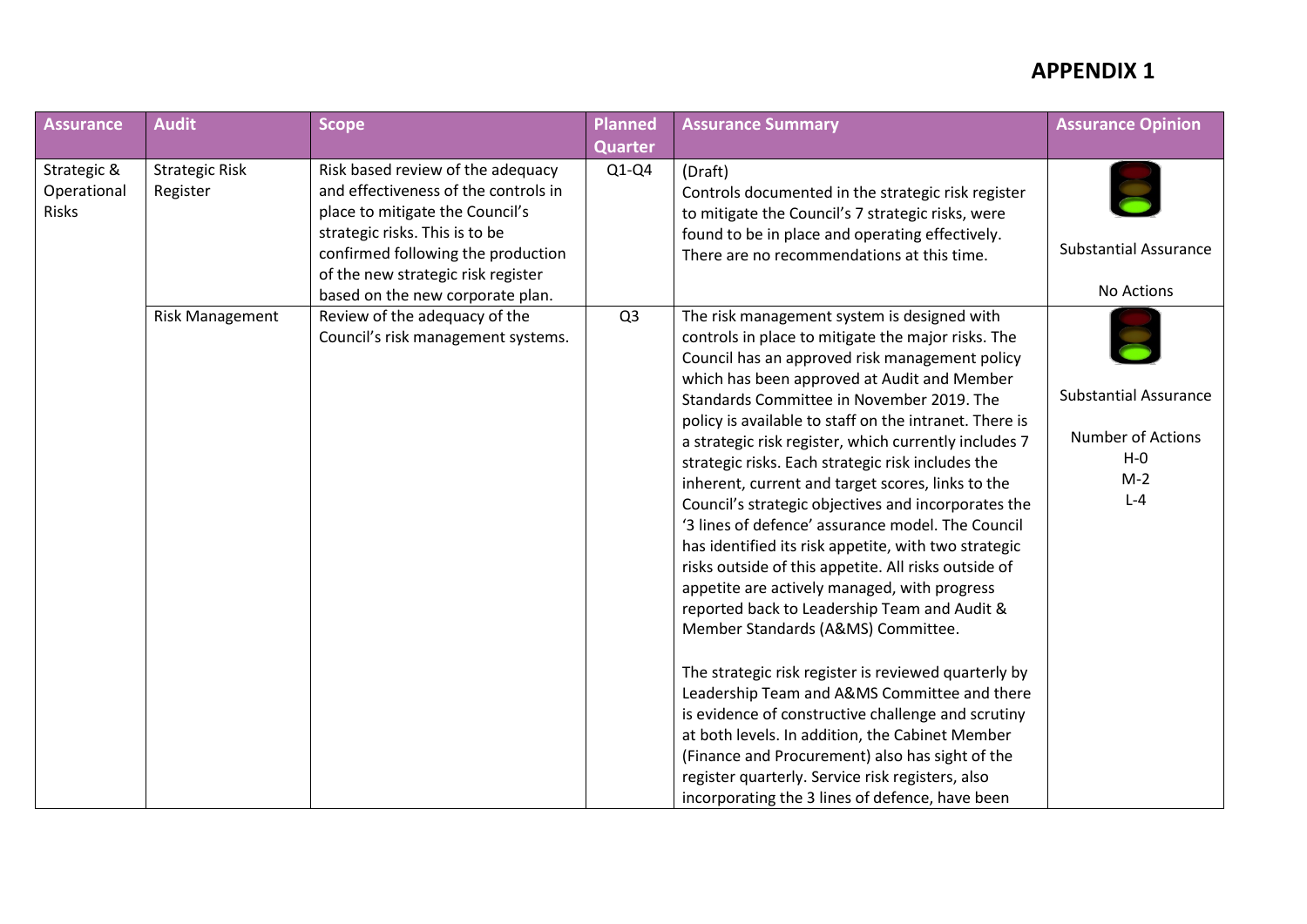| Assurance | <b>Audit</b>   | <b>Scope</b>                                                                                                                                                                                                                                                                                                                                                                                  | <b>Planned</b> | <b>Assurance Summary</b>                                                                                                                                                                                                                                                                                                                                                                                                                                                                                                                                                                                                                                                                                                                                                                        | <b>Assurance Opinion</b>                   |
|-----------|----------------|-----------------------------------------------------------------------------------------------------------------------------------------------------------------------------------------------------------------------------------------------------------------------------------------------------------------------------------------------------------------------------------------------|----------------|-------------------------------------------------------------------------------------------------------------------------------------------------------------------------------------------------------------------------------------------------------------------------------------------------------------------------------------------------------------------------------------------------------------------------------------------------------------------------------------------------------------------------------------------------------------------------------------------------------------------------------------------------------------------------------------------------------------------------------------------------------------------------------------------------|--------------------------------------------|
|           |                |                                                                                                                                                                                                                                                                                                                                                                                               | <b>Quarter</b> |                                                                                                                                                                                                                                                                                                                                                                                                                                                                                                                                                                                                                                                                                                                                                                                                 |                                            |
|           |                |                                                                                                                                                                                                                                                                                                                                                                                               |                | drafted more recently and are in the process of<br>being embedded.<br>Risk Management training has been provided to<br>both Members and Managers during 2019 and<br>2020.<br>Some minor area for improvement were identified<br>which will further strengthen the transformation of<br>the Council's risk management processes. Notably,<br>ensuring risk guidance notes are updated to reflect<br>recently introduced risk processes (3 lines of<br>defence model, service risks) and that service level<br>risk management continues to be fully embedded<br>throughout the Council. Some minor areas for<br>improvement were also noted in terms of use of<br>the project risk management corporate template<br>and ensuring the risk template for Committee<br>reports is fully rolled out. |                                            |
|           | Covid-19 Risks | 'Flash' audits of dynamic risks arising<br>from the Council's Covid-19<br>response. To include continuity and<br>recovery arrangements, business<br>grants, new funding, staff wellbeing,<br>governance, financial, productivity.<br>This audit will compliment other<br>strategic and operational risk and ICT<br>audits on the plan which will be<br>looked at with a 'Covid-19 risk lens'. | $Q1-Q4$        | <b>Staff Wellbeing</b><br>Control measures to mitigate against the risk of<br>staff wellbeing being adversely impacted by the<br>Covid-19 crisis were found to be adequate and<br>effective.<br>A number of good practice areas were noted:<br>Amendments to home working, sickness /<br>absences and caring responsibilities<br>associated with the Covid-19 outbreak was<br>quickly established (approved by LT), including<br>counselling services available to provide staff<br>with support and advice.<br>Regular weekly all staff communications have<br>been maintained throughout the pandemic                                                                                                                                                                                         | <b>Substantial Assurance</b><br>No Actions |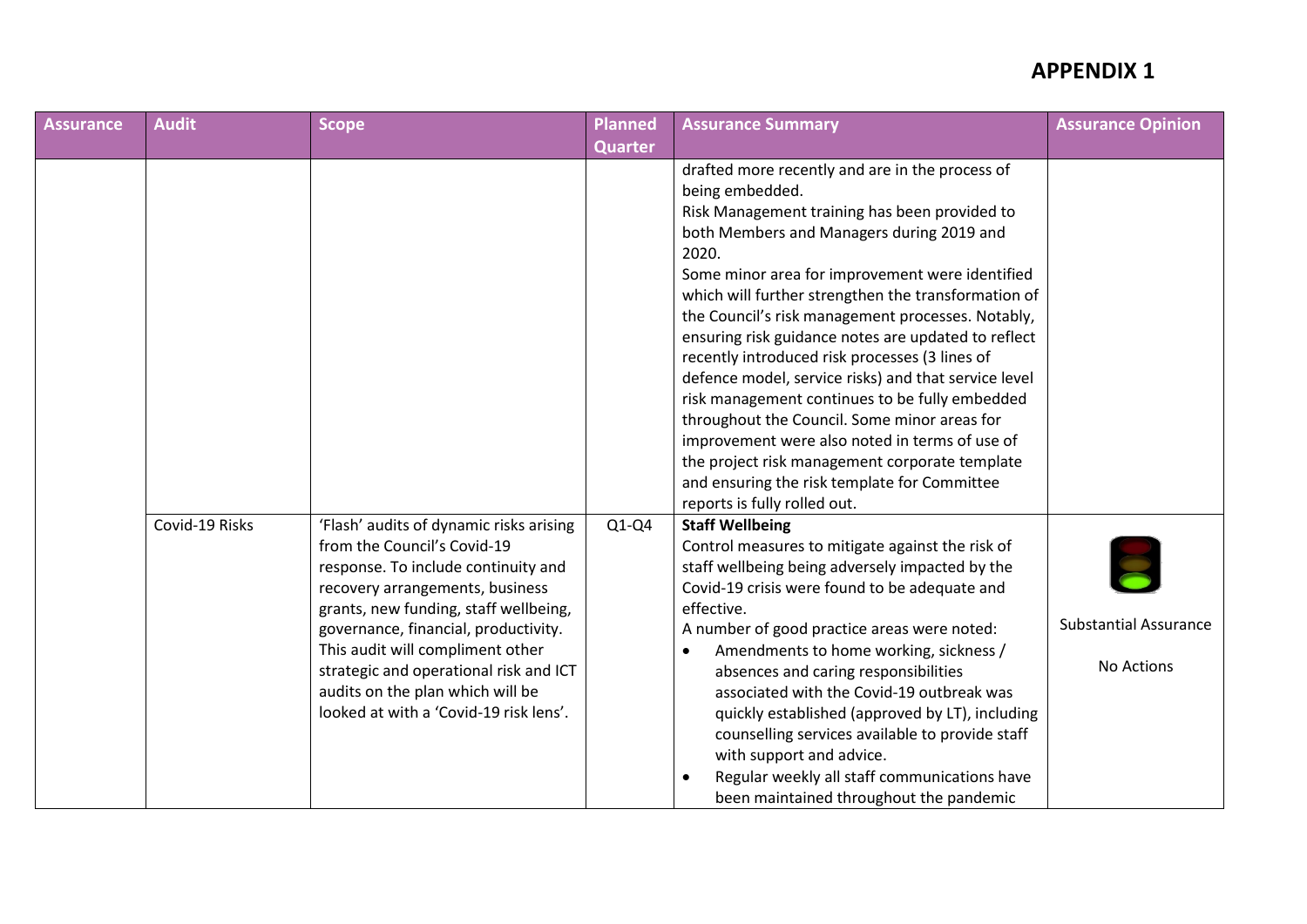| <b>Assurance</b> | <b>Audit</b> | <b>Scope</b> | <b>Planned</b> | <b>Assurance Summary</b>                                                                                                                                                                                                                                                                                                                                                                                                                                                                                                                                                                                                                                                                                                                                                                                                                                                                                                                                                                                                                                                                                                                                                                                                                                                                                                                                                                           | <b>Assurance Opinion</b> |
|------------------|--------------|--------------|----------------|----------------------------------------------------------------------------------------------------------------------------------------------------------------------------------------------------------------------------------------------------------------------------------------------------------------------------------------------------------------------------------------------------------------------------------------------------------------------------------------------------------------------------------------------------------------------------------------------------------------------------------------------------------------------------------------------------------------------------------------------------------------------------------------------------------------------------------------------------------------------------------------------------------------------------------------------------------------------------------------------------------------------------------------------------------------------------------------------------------------------------------------------------------------------------------------------------------------------------------------------------------------------------------------------------------------------------------------------------------------------------------------------------|--------------------------|
|                  |              |              | <b>Quarter</b> |                                                                                                                                                                                                                                                                                                                                                                                                                                                                                                                                                                                                                                                                                                                                                                                                                                                                                                                                                                                                                                                                                                                                                                                                                                                                                                                                                                                                    |                          |
|                  |              |              |                | setting out organisational updates as well as<br>providing clarity on wider (frequently<br>changing) government guidance. Wellbeing<br>has been regularly cited, including a number<br>of links for mental health. Communications<br>have been factual, delivered with the right<br>balance of humour (e.g. 'Reg the dog'), to<br>raise staff morale and have been generally<br>very well received.<br>Staff wellbeing engagement has been<br>undertaken via a Home Working survey in<br>May 2020 (results shared in June 2020). Of<br>the 102 staff members participating, 80% of<br>those felt their managers were understanding<br>about their health and wellbeing. The HR &<br>Wellbeing Action Group are working on the<br>response to the survey in a 'you said, we did'<br>format.<br>Wellbeing services and activities are available<br>on the intranet providing staff with a range of<br>tools at their disposal e.g. 'Instructor Live'<br>online workouts, FAQ's and downloadable<br>material. Mental Health First Aiders are also<br>contactable with their details provided.<br>Finally, despite the ongoing situation with<br>COVID-19, sickness levels have not suffered a<br>significant impact, but remained constant.<br>As the pandemic enters a 'second wave', coupled<br>with additional pressures on staff wellbeing arising<br>from the winter months and prolonged remote |                          |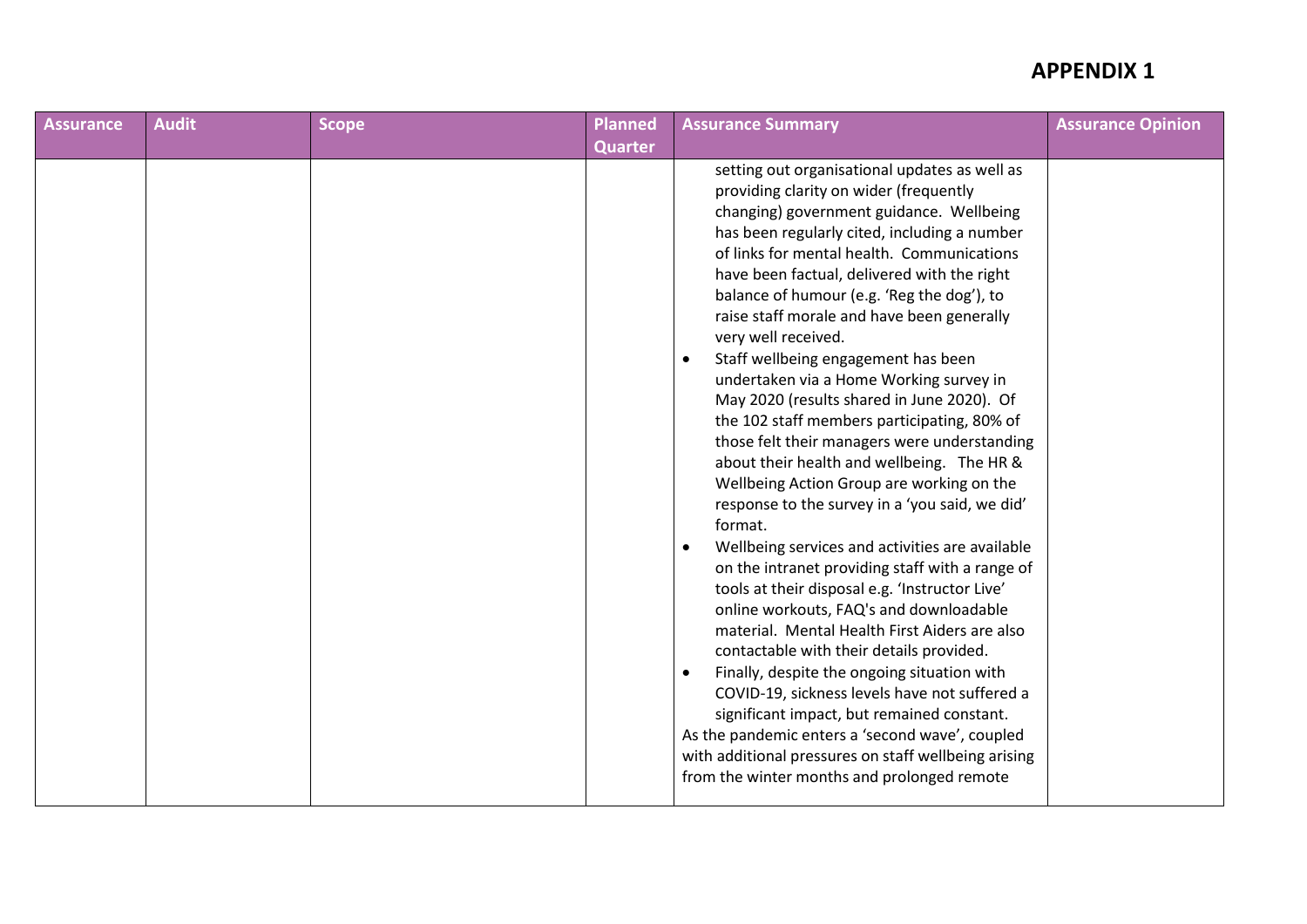| <b>Assurance</b> | <b>Audit</b> | <b>Scope</b> | Planned        | <b>Assurance Summary</b>                                                                                                                                                                                                                                                                                                                                                                                                                                                                                                                                                                                                                                                                                                                                                                                                                                                                                                                                                                                                                                                                                                                                                              | <b>Assurance Opinion</b> |
|------------------|--------------|--------------|----------------|---------------------------------------------------------------------------------------------------------------------------------------------------------------------------------------------------------------------------------------------------------------------------------------------------------------------------------------------------------------------------------------------------------------------------------------------------------------------------------------------------------------------------------------------------------------------------------------------------------------------------------------------------------------------------------------------------------------------------------------------------------------------------------------------------------------------------------------------------------------------------------------------------------------------------------------------------------------------------------------------------------------------------------------------------------------------------------------------------------------------------------------------------------------------------------------|--------------------------|
|                  |              |              | <b>Quarter</b> |                                                                                                                                                                                                                                                                                                                                                                                                                                                                                                                                                                                                                                                                                                                                                                                                                                                                                                                                                                                                                                                                                                                                                                                       |                          |
|                  |              |              |                | working, the following areas are suggested as<br>forward focus to maintain staff wellbeing:<br>Ensuring that the work streams to address<br>$\bullet$<br>the results of the staff survey are<br>completed and additional snap surveys are<br>undertaken to measure the success of this<br>work and to continue to 'listen' to staff.<br>More informal staff engagement should be<br>$\bullet$<br>considered coupled with seasonal / staff<br>awareness raising themes e.g. the use of<br>'Zoom or Teams' as a tool for virtual coffee<br>/ lunch breaks e.g. the recent Macmillan<br>Coffee Morning for charity.<br>Continue to promote a culture that values<br>$\bullet$<br>individuals and teams (e.g. the 'saying<br>thank you to ' in weekly comms,<br>promote informal virtual team<br>engagement over the forthcoming holiday<br>period).<br>Encouraging staff to focus on their physical<br>$\bullet$<br>health (i.e. via reinforcing government<br>safety measures and other measures e.g.<br>promoting nutrition, fitness and<br>educational content etc.)<br>Continually keep abreast of, and<br>implement suitable innovative<br>developments to promote staff wellbeing. |                          |
|                  |              |              |                | <b>Business Continuity/ Emergency Planning and</b>                                                                                                                                                                                                                                                                                                                                                                                                                                                                                                                                                                                                                                                                                                                                                                                                                                                                                                                                                                                                                                                                                                                                    |                          |
|                  |              |              |                | <b>Recovery</b>                                                                                                                                                                                                                                                                                                                                                                                                                                                                                                                                                                                                                                                                                                                                                                                                                                                                                                                                                                                                                                                                                                                                                                       |                          |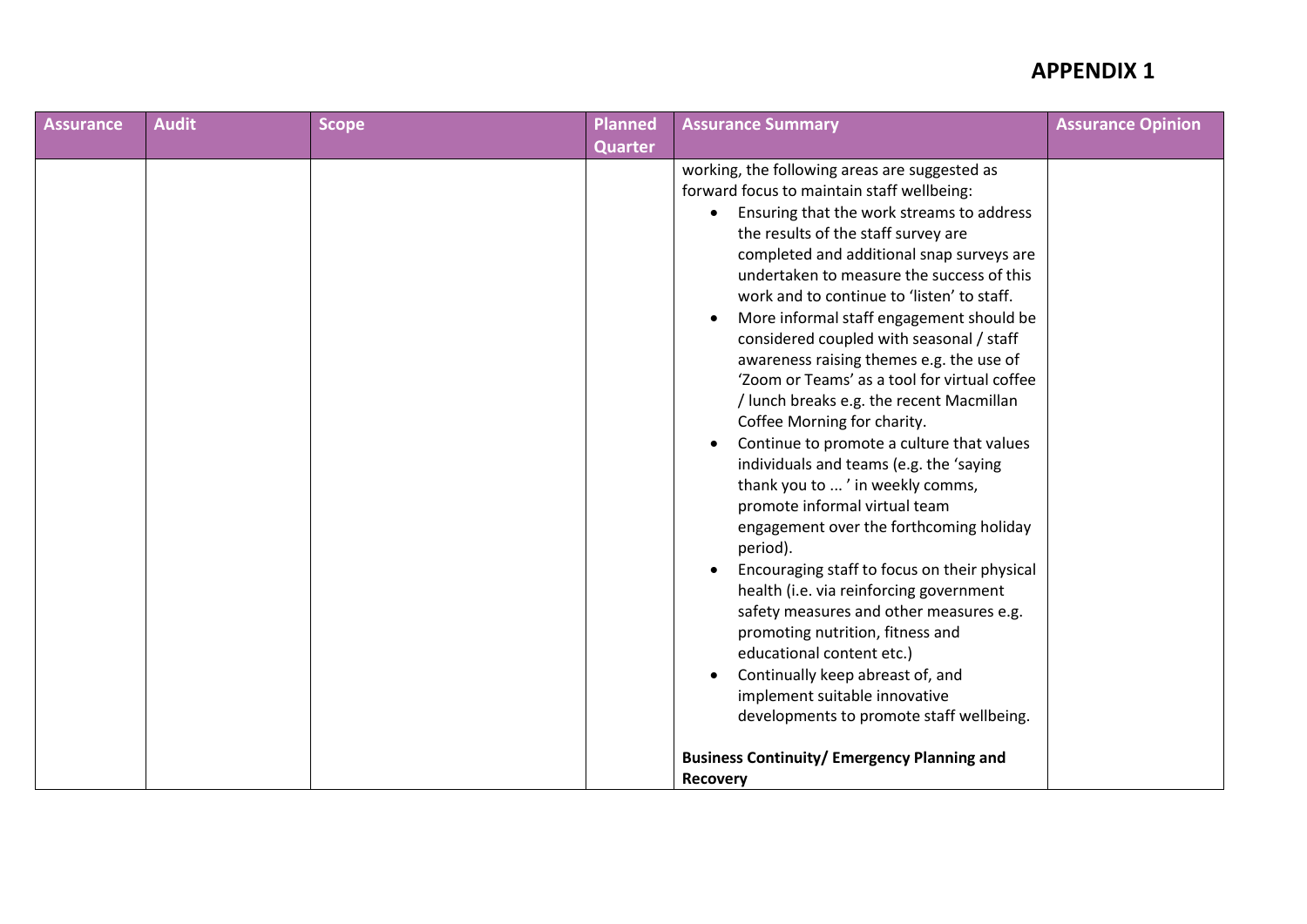| <b>Assurance</b> | <b>Audit</b> | <b>Scope</b> | Planned        | <b>Assurance Summary</b>                                                                                                                                                                                                                                                                                                                                                                                                                                                                                                                                                                                                                                                                                                                                                                                                                                                                                                                                                                                                                                                                                                                                                                                                                                                                                                                                          | <b>Assurance Opinion</b>                   |
|------------------|--------------|--------------|----------------|-------------------------------------------------------------------------------------------------------------------------------------------------------------------------------------------------------------------------------------------------------------------------------------------------------------------------------------------------------------------------------------------------------------------------------------------------------------------------------------------------------------------------------------------------------------------------------------------------------------------------------------------------------------------------------------------------------------------------------------------------------------------------------------------------------------------------------------------------------------------------------------------------------------------------------------------------------------------------------------------------------------------------------------------------------------------------------------------------------------------------------------------------------------------------------------------------------------------------------------------------------------------------------------------------------------------------------------------------------------------|--------------------------------------------|
|                  |              |              | <b>Quarter</b> |                                                                                                                                                                                                                                                                                                                                                                                                                                                                                                                                                                                                                                                                                                                                                                                                                                                                                                                                                                                                                                                                                                                                                                                                                                                                                                                                                                   |                                            |
|                  |              |              |                | Control measures to mitigate against the risk of<br>business continuity and emergency planning<br>arrangements being adversely impacted by the<br>Covid-19 crisis were found to be adequate and<br>effective during the first wave, indicating a good<br>level or preparedness for second / subsequent<br>waves and 'lockdowns'.<br>A number of good practice areas were noted:<br>Weekly Strategic Co-ordinating Group<br>$\bullet$<br>(SCG) meetings as part of the wider<br>Staffordshire Local Resilience Forum<br>response via the Civil Contingencies Unit<br>(CCU) were held during the height of the<br>first wave of the pandemic. Staff played a<br>strong role in tactical subgroups which sit<br>under the SCG, which although were stood<br>down for a period over the summer, are<br>now back in place responding to the<br>second wave / national lockdown.<br>An internal Tactical Co-ordinating Group<br>$\bullet$<br>(TCG) was set up to meet on a weekly basis<br>and respond to the COVID-19 pandemic.<br>Loggists were present at each of the above<br>meetings, with actions and decision logs<br>written up.<br>An audit was undertaken of critical staff<br>$\bullet$<br>within each directorate area to ensure in<br>the early stages there was capacity to work<br>from home, so that critical service delivery<br>could be maintained. | <b>Substantial Assurance</b><br>No Actions |
|                  |              |              |                |                                                                                                                                                                                                                                                                                                                                                                                                                                                                                                                                                                                                                                                                                                                                                                                                                                                                                                                                                                                                                                                                                                                                                                                                                                                                                                                                                                   |                                            |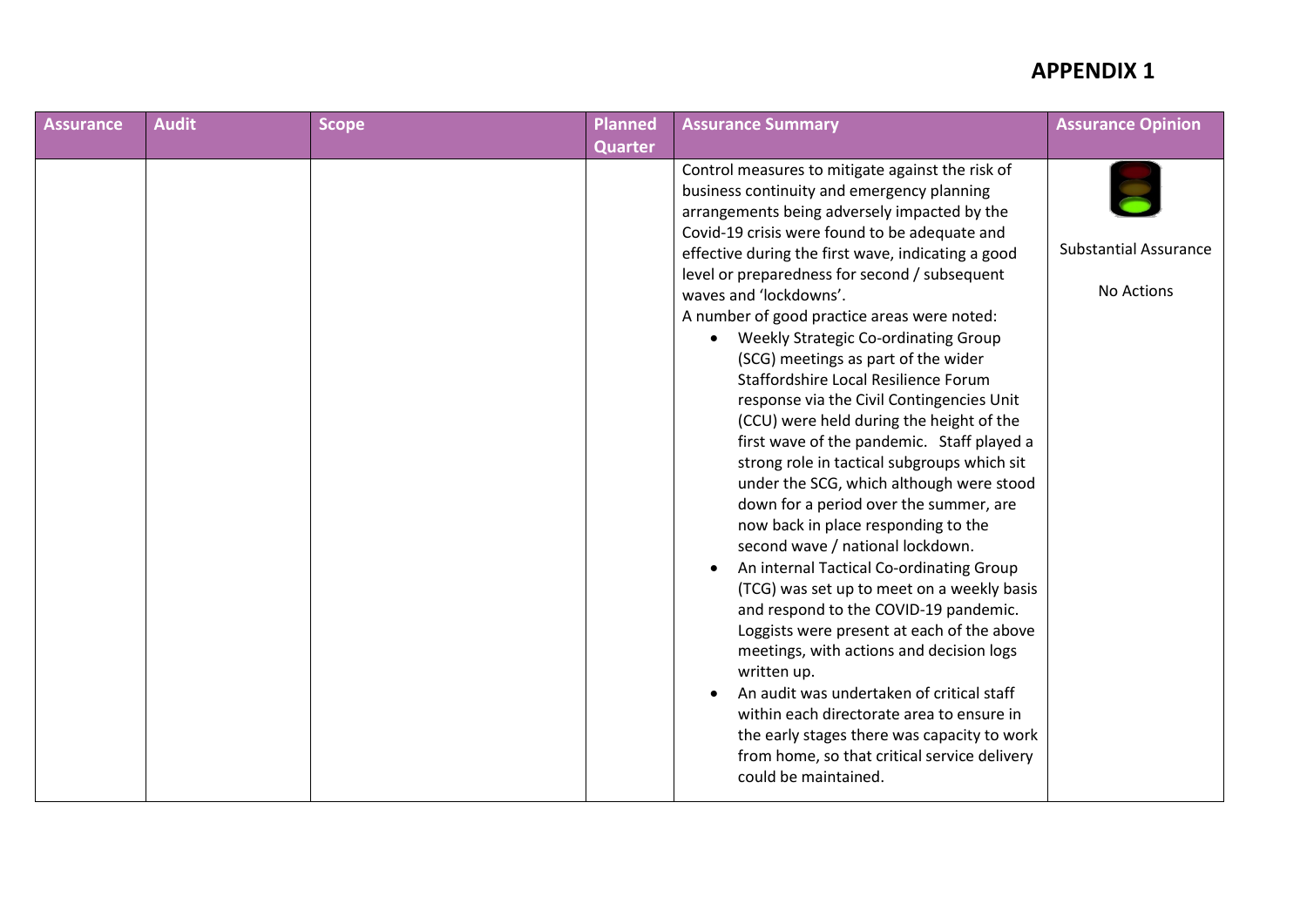| <b>Assurance</b> | <b>Audit</b> | <b>Scope</b> | <b>Planned</b> | <b>Assurance Summary</b>                                                                                                                                                                                                                                                                                                                                                                                                                                                                                                                                                                                                                                                                                                                                                                                                                                                                                                                                                                                                                                                                                                                                                                                                                                                                                               | <b>Assurance Opinion</b> |
|------------------|--------------|--------------|----------------|------------------------------------------------------------------------------------------------------------------------------------------------------------------------------------------------------------------------------------------------------------------------------------------------------------------------------------------------------------------------------------------------------------------------------------------------------------------------------------------------------------------------------------------------------------------------------------------------------------------------------------------------------------------------------------------------------------------------------------------------------------------------------------------------------------------------------------------------------------------------------------------------------------------------------------------------------------------------------------------------------------------------------------------------------------------------------------------------------------------------------------------------------------------------------------------------------------------------------------------------------------------------------------------------------------------------|--------------------------|
|                  |              |              | <b>Quarter</b> |                                                                                                                                                                                                                                                                                                                                                                                                                                                                                                                                                                                                                                                                                                                                                                                                                                                                                                                                                                                                                                                                                                                                                                                                                                                                                                                        |                          |
|                  |              |              |                | Regularity and effective communications<br>$\bullet$<br>channels was evident via Multi-Agency<br>Intelligence and Communications meetings<br>and regular media releases to update the<br>public on the Council's activity. A number<br>of examples include - a monthly business<br>newsletter from the Economic<br>Development Team featuring COVID<br>related information on national and local<br>support.<br>Effective recovery and reset arrangements<br>$\bullet$<br>were put in place following the first wave<br>e.g. with the Local Resilience Forum<br>Recovery Co-ordinating Group (RCG) which<br>meets monthly and is facilitated by the<br>CCU and an internal recovery group<br>meeting bi-weekly, to focus on the<br>Council's recovery work streams (re-<br>opening of council buildings, ongoing<br>support for residents etc.). This work-<br>stream also captured learning and<br>innovation from new ways of working /<br>service delivery arising from the initial<br>lockdown with a view to initiating longer-<br>term changes e.g. the approach to face-to-<br>face customer services.<br>Significant plans were re-reviewed against<br>$\bullet$<br>a COVID-19 lens e.g. mass transportation<br>plan, rest centre venues plan - to ensure<br>learning was 'locked in' and for<br>preparedness. |                          |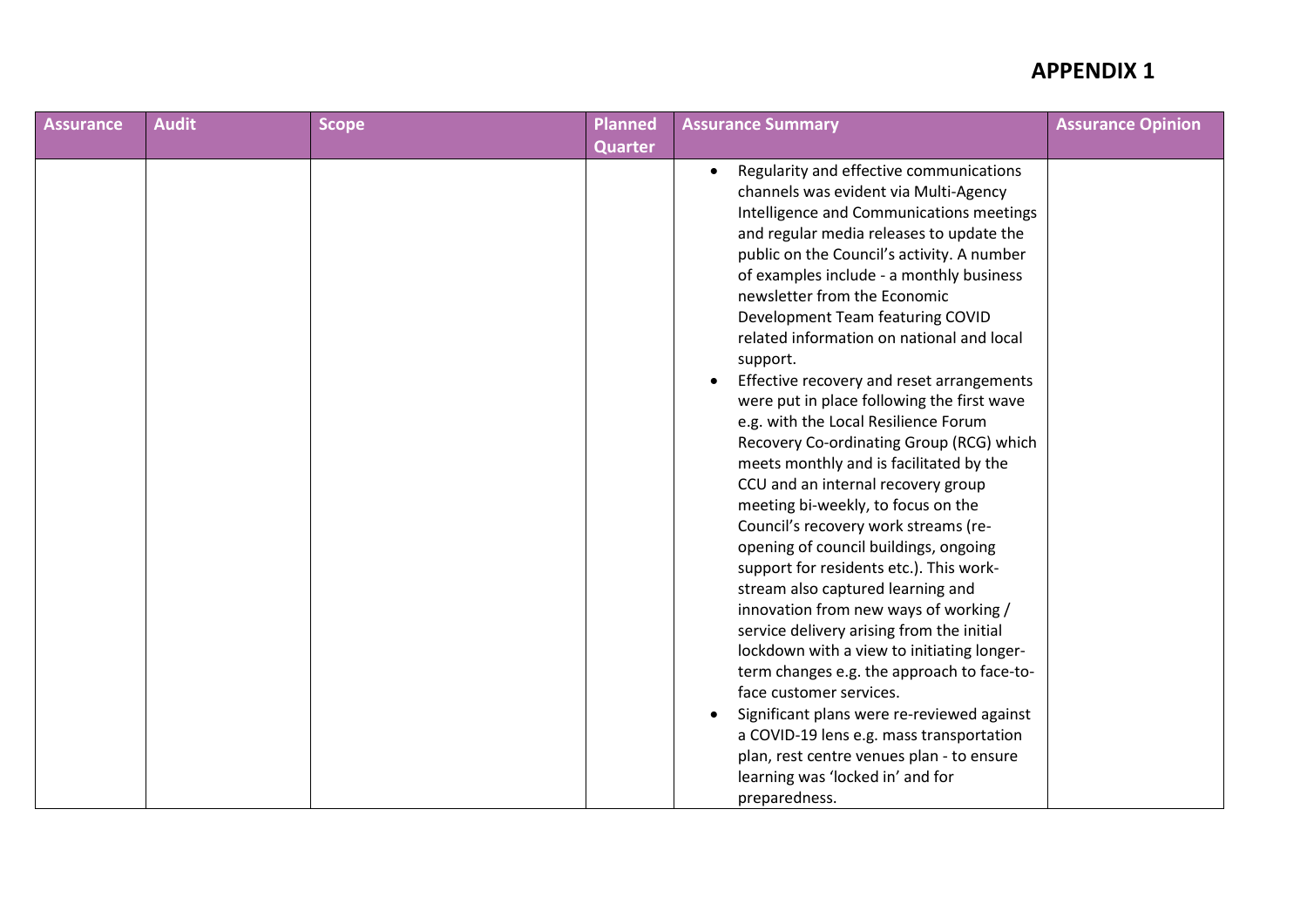| <b>Assurance</b> | <b>Audit</b> | Scope | Planned        | <b>Assurance Summary</b>                                                                                                                                                                                                                                                                                                                                                                                                                                                                                                                                                                                                                                                                                                                                                                                                                      | <b>Assurance Opinion</b>                   |
|------------------|--------------|-------|----------------|-----------------------------------------------------------------------------------------------------------------------------------------------------------------------------------------------------------------------------------------------------------------------------------------------------------------------------------------------------------------------------------------------------------------------------------------------------------------------------------------------------------------------------------------------------------------------------------------------------------------------------------------------------------------------------------------------------------------------------------------------------------------------------------------------------------------------------------------------|--------------------------------------------|
|                  |              |       | <b>Quarter</b> |                                                                                                                                                                                                                                                                                                                                                                                                                                                                                                                                                                                                                                                                                                                                                                                                                                               |                                            |
|                  |              |       |                | The Council participated in the CCU's<br>$\bullet$<br>debrief survey, together with other<br>partners including a 'lessons register' for<br>partners to adopt following the first wave.<br>As the pandemic enters the second wave / national<br>lockdown, capitalising on the learning from the<br>first wave experience should put the Council at a<br>good level of preparedness to manage second /<br>subsequent waves / lockdowns as well as any<br>potential additional pressures (seasonal flu,<br>adverse weather).                                                                                                                                                                                                                                                                                                                    |                                            |
|                  |              |       |                | <b>Health and Safety</b><br>Control measures to mitigate against the risk of<br>potential health and safety failings arising from the<br>Covid-19 crisis, were found to be adequate and<br>effective.<br>A number of good practice areas were noted:<br>Notifications from Gov.uk have been set up<br>$\bullet$<br>due to the variability of guidance and<br>legislation from the government during the<br>pandemic. Correspondence is received on<br>a daily basis and changes are implemented<br>to ensure our risk assessments and<br>guidance are accurate and in line with<br>government benchmarks.<br>New and safe systems of working are in<br>$\bullet$<br>place within office environments and<br>buildings (Frog Land & Depot). Established<br>one-way systems are in operation with<br>visible signage throughout (floor stickers | <b>Substantial Assurance</b><br>No Actions |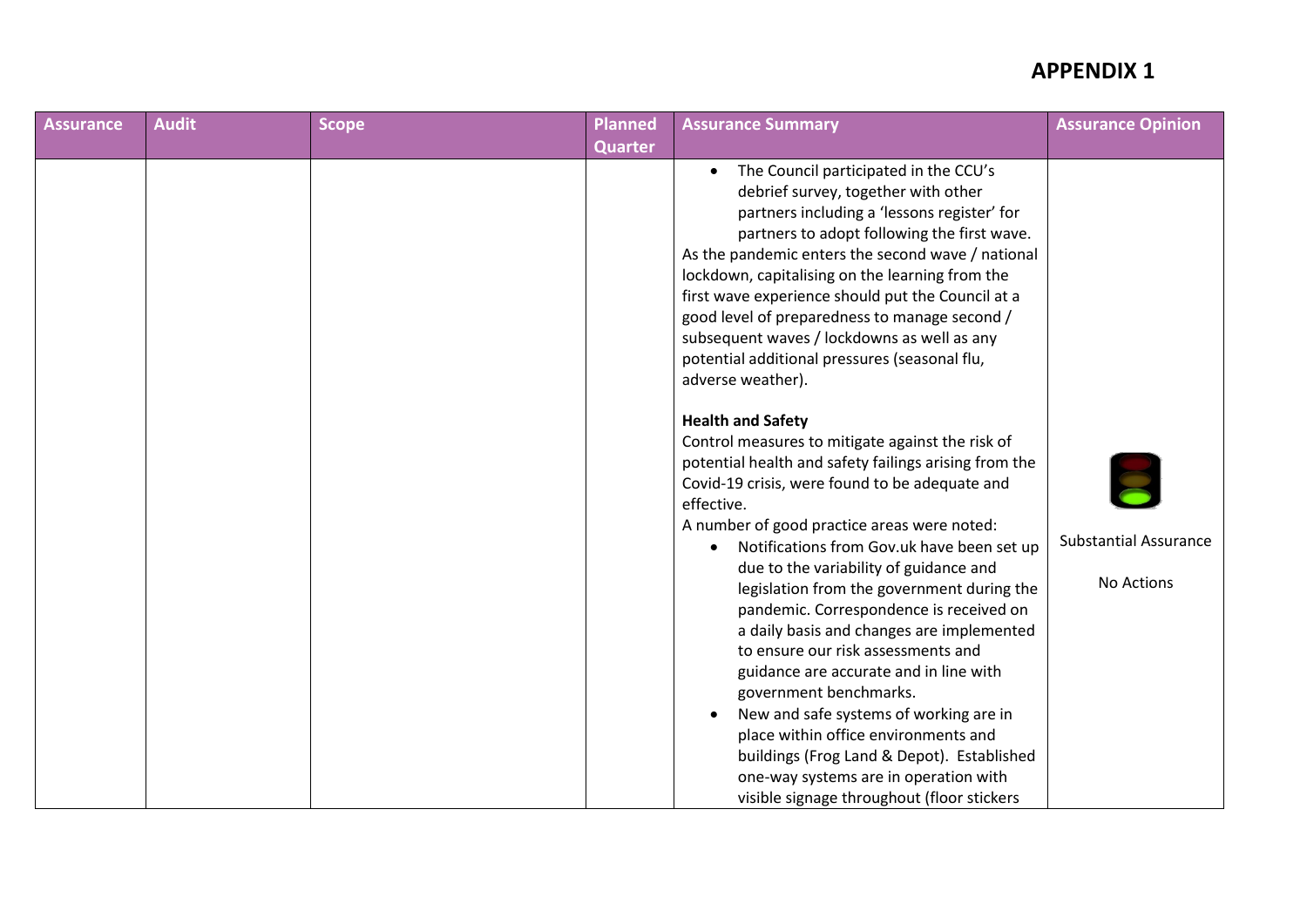| <b>Assurance</b> | <b>Audit</b> | <b>Scope</b> | <b>Planned</b> | <b>Assurance Summary</b>                                                                                                                                                                                                                                                                                                                                                                                                                                                                                                                                                                                                                                                                                                                                                                                                                                                                                                                                                                                                                                                                                                                                                                                                                                                                             | <b>Assurance Opinion</b> |
|------------------|--------------|--------------|----------------|------------------------------------------------------------------------------------------------------------------------------------------------------------------------------------------------------------------------------------------------------------------------------------------------------------------------------------------------------------------------------------------------------------------------------------------------------------------------------------------------------------------------------------------------------------------------------------------------------------------------------------------------------------------------------------------------------------------------------------------------------------------------------------------------------------------------------------------------------------------------------------------------------------------------------------------------------------------------------------------------------------------------------------------------------------------------------------------------------------------------------------------------------------------------------------------------------------------------------------------------------------------------------------------------------|--------------------------|
|                  |              |              | <b>Quarter</b> |                                                                                                                                                                                                                                                                                                                                                                                                                                                                                                                                                                                                                                                                                                                                                                                                                                                                                                                                                                                                                                                                                                                                                                                                                                                                                                      |                          |
|                  |              |              |                | and posters). Maps are also visible upon<br>entry points with the QR Code also in<br>place.<br>COVID specific risk assessments have been<br>$\bullet$<br>completed and take into consideration the<br>hazards identified within the different<br>areas. Emphasis has been made on the<br>preventative measures to protect oneself<br>from harm or ill-health. E.g. using the 'pay<br>by phone' rather than the pay and display<br>machine when parking. Additionally,<br>cleaning procedures are encouraged to<br>sanitise areas in frequent use.<br>Social distancing is reinforced by utilising<br>$\bullet$<br>floor markings, posters and<br>communications. Office environments<br>have been altered and a 2m distance is in<br>place between workstations. In addition a<br>rota system in place for those wishing to<br>work from the office.<br>Personal Protective Equipment (PPE)<br>$\bullet$<br>although in short supply nationally at the<br>peak of the pandemic has remained<br>constant at Lichfield throughout the COVID<br>crisis. Weekly returns meant adequate<br>supplies were available from Staffordshire<br>County Council to staff and volunteers. At<br>present PPE provisions are based on a 30<br>day supply including emergency supplies<br>and day to day consumption. |                          |
|                  |              |              |                |                                                                                                                                                                                                                                                                                                                                                                                                                                                                                                                                                                                                                                                                                                                                                                                                                                                                                                                                                                                                                                                                                                                                                                                                                                                                                                      |                          |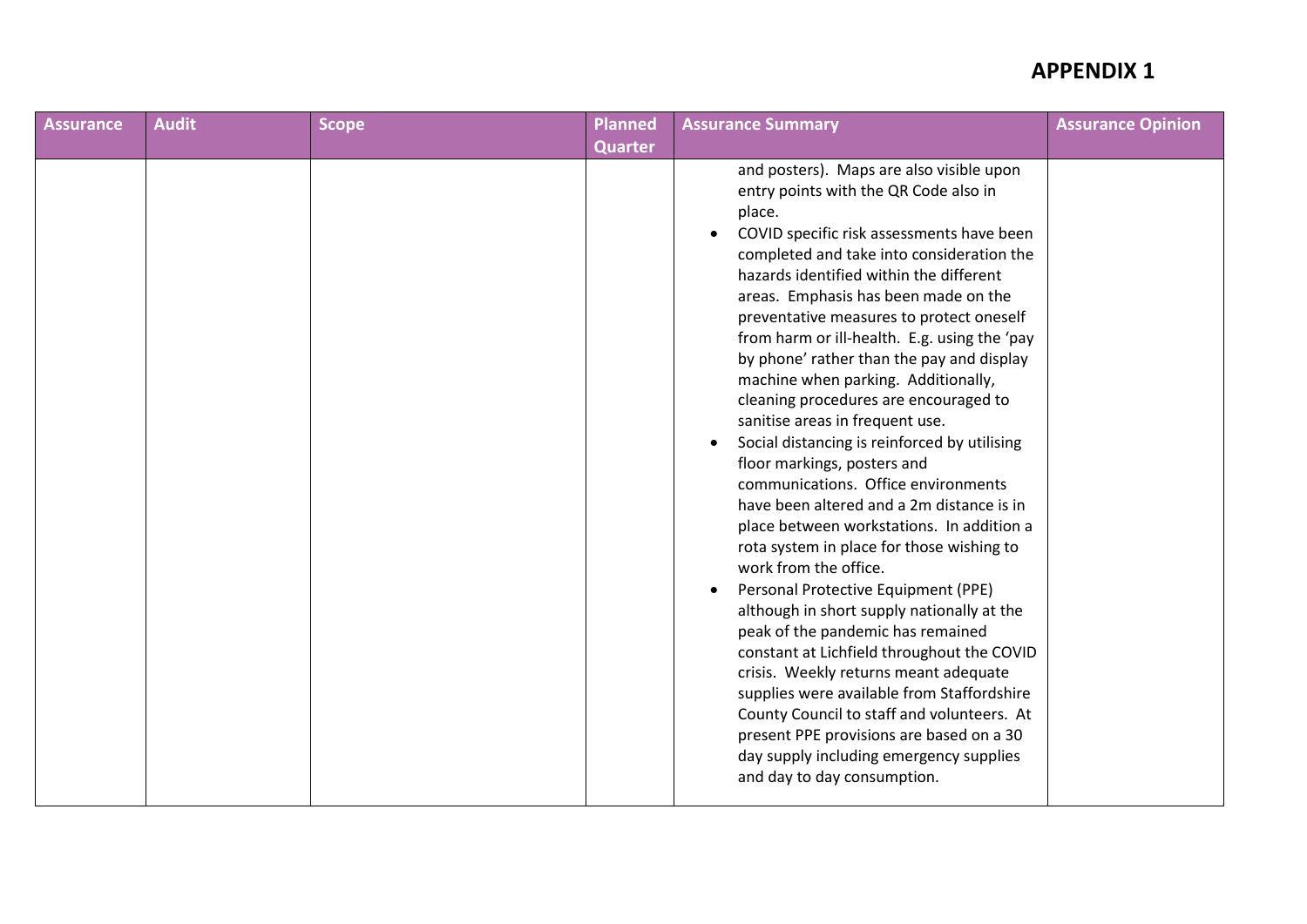| <b>Assurance</b> | <b>Audit</b> | <b>Scope</b> | <b>Planned</b> | <b>Assurance Summary</b>                                                                                                                                                                                                                                                                                                                                                                                                                                                                                                                                                                                                                                                                                                                                                                                                                                                                                                                                                                                                                                                                                                                                                                                                                                                                                 | <b>Assurance Opinion</b> |
|------------------|--------------|--------------|----------------|----------------------------------------------------------------------------------------------------------------------------------------------------------------------------------------------------------------------------------------------------------------------------------------------------------------------------------------------------------------------------------------------------------------------------------------------------------------------------------------------------------------------------------------------------------------------------------------------------------------------------------------------------------------------------------------------------------------------------------------------------------------------------------------------------------------------------------------------------------------------------------------------------------------------------------------------------------------------------------------------------------------------------------------------------------------------------------------------------------------------------------------------------------------------------------------------------------------------------------------------------------------------------------------------------------|--------------------------|
|                  |              |              | <b>Quarter</b> |                                                                                                                                                                                                                                                                                                                                                                                                                                                                                                                                                                                                                                                                                                                                                                                                                                                                                                                                                                                                                                                                                                                                                                                                                                                                                                          |                          |
|                  |              |              |                | Assurance can be given that 'partner'<br>buildings such as Freedom Leisure and The<br>Garrick Theatre are COVID Secure. Risk<br>assessments have been completed and<br>overseen by our Health & Safety Manager.<br>Measures put in place include a reduction<br>in capacity, clear and adequate signage<br>'Hands, Face, Space', track and trace<br>procedures and closure of some of their<br>services.<br>With the easing of lockdown restrictions, safety<br>measure should continue to be kept under review<br>and be reflective of national guidance prevalent at<br>the time. For health & safety 'pressure points',<br>such as the forthcoming elections, again safety<br>must be paramount and guidance where available<br>followed. Following the exercise, a 'lessons<br>learned' may be beneficial.<br>Finally, staff resources within the health and safety<br>team should continue to be monitored. The team<br>has been under a great deal of pressure<br>responding to unprecedented health and safety<br>demand arising from the pandemic over the last 12<br>months, which has understandably impacted on<br>their responsiveness on occasions.<br><b>Business Grant Relief / Small Business Grant /</b><br>Retail, Hospitality & Leisure Grant / Discretionary<br><b>Grant Awards.</b> |                          |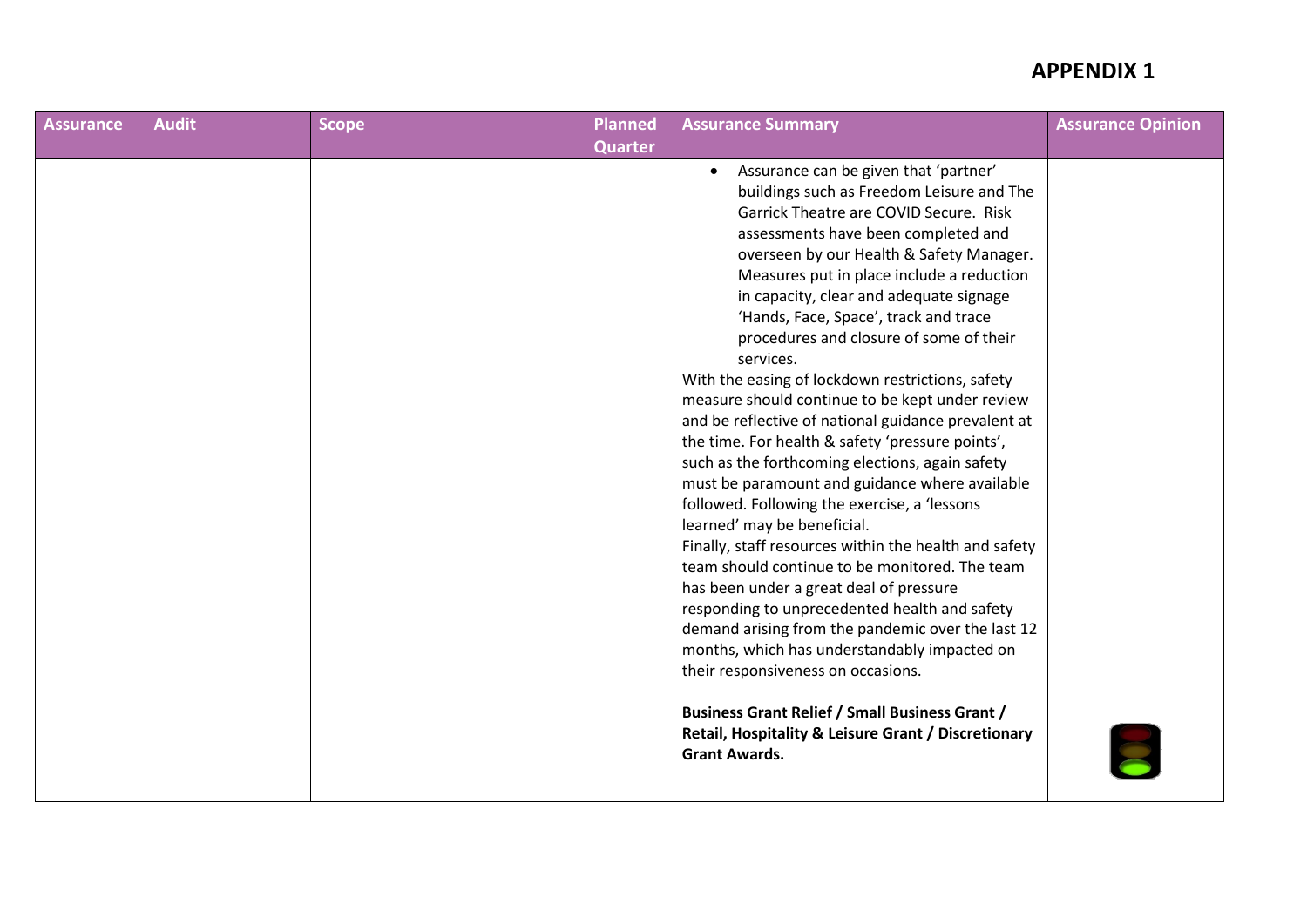| <b>Assurance</b> | <b>Audit</b> | <b>Scope</b> | <b>Planned</b> | <b>Assurance Summary</b>                                                                                                                                                                                                                                                                                                                                                                                                                                                                                                                                                                                                                                                                                                                                                                                                                                                                                      | <b>Assurance Opinion</b>     |
|------------------|--------------|--------------|----------------|---------------------------------------------------------------------------------------------------------------------------------------------------------------------------------------------------------------------------------------------------------------------------------------------------------------------------------------------------------------------------------------------------------------------------------------------------------------------------------------------------------------------------------------------------------------------------------------------------------------------------------------------------------------------------------------------------------------------------------------------------------------------------------------------------------------------------------------------------------------------------------------------------------------|------------------------------|
|                  |              |              | <b>Quarter</b> |                                                                                                                                                                                                                                                                                                                                                                                                                                                                                                                                                                                                                                                                                                                                                                                                                                                                                                               |                              |
|                  |              |              |                | The system for payment of Covid-19 related<br>business grants was found to be robust. A number                                                                                                                                                                                                                                                                                                                                                                                                                                                                                                                                                                                                                                                                                                                                                                                                                | <b>Substantial Assurance</b> |
|                  |              |              |                | of good practice areas were noted:<br>Publication of grant schemes were made<br>readily available on Lichfield District<br>Council's website and Social Media<br>Platforms. Eligibility criteria and signposts<br>to Government guidance was clear and<br>contact details provided for further<br>support.<br>A comprehensive online form was created<br>allowing staff to signpost those eligible for<br>the Small Business Grant Fund (SBGF) and<br>Retail, Leisure & Hospitality Grant Fund<br>(RLHGF).<br>Extensive measures were undertaken to<br>make contact with business who were also<br>eligible for the above grants but they were<br>either uncontactable or expressed they did<br>not want to receive the grant.<br>Effective eligibility checks were seen<br>$\bullet$<br>throughout the course of delivering grant<br>payments. Guidance from the<br>Government dictated the criteria for the | No Actions                   |
|                  |              |              |                | SBGF and RLHGF which was based on<br>Rateable Values of business premises.                                                                                                                                                                                                                                                                                                                                                                                                                                                                                                                                                                                                                                                                                                                                                                                                                                    |                              |
|                  |              |              |                | A segregation of duties existed between<br>the Economic Development Team, Finance                                                                                                                                                                                                                                                                                                                                                                                                                                                                                                                                                                                                                                                                                                                                                                                                                             |                              |
|                  |              |              |                | Team and Revenues & Benefits Team.<br>Anti-fraud / corruption measures were also                                                                                                                                                                                                                                                                                                                                                                                                                                                                                                                                                                                                                                                                                                                                                                                                                              |                              |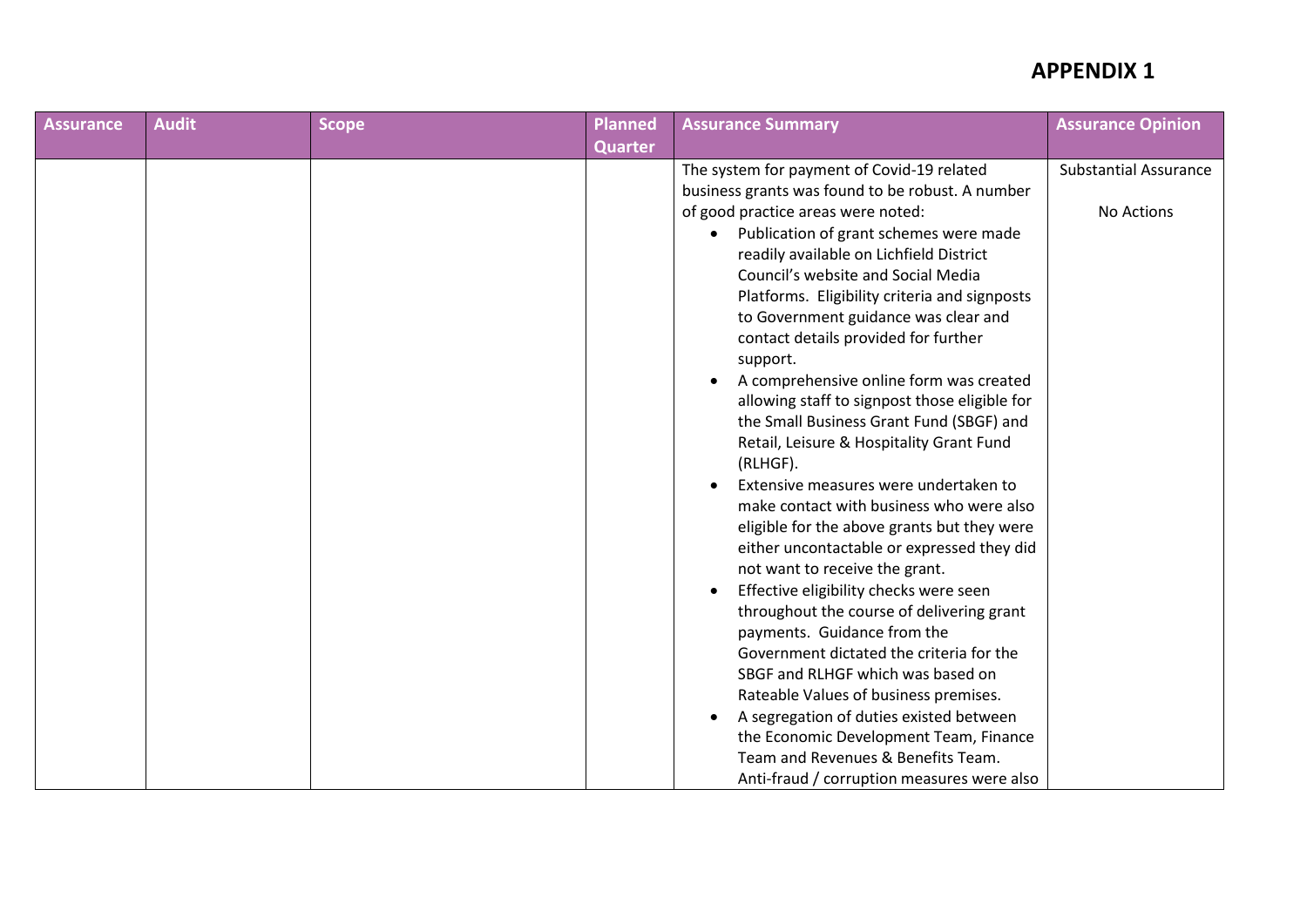| <b>Assurance</b> | <b>Audit</b> | <b>Scope</b> | <b>Planned</b> | <b>Assurance Summary</b>                                                                                                                                                                                                                                                                                                                                                                                                                                                                                                                                                                                                                                                                                                                                                                                                                                                                                                                                                                                                                                                                                                                                                                                                                                                                                                | <b>Assurance Opinion</b> |
|------------------|--------------|--------------|----------------|-------------------------------------------------------------------------------------------------------------------------------------------------------------------------------------------------------------------------------------------------------------------------------------------------------------------------------------------------------------------------------------------------------------------------------------------------------------------------------------------------------------------------------------------------------------------------------------------------------------------------------------------------------------------------------------------------------------------------------------------------------------------------------------------------------------------------------------------------------------------------------------------------------------------------------------------------------------------------------------------------------------------------------------------------------------------------------------------------------------------------------------------------------------------------------------------------------------------------------------------------------------------------------------------------------------------------|--------------------------|
|                  |              |              | <b>Quarter</b> |                                                                                                                                                                                                                                                                                                                                                                                                                                                                                                                                                                                                                                                                                                                                                                                                                                                                                                                                                                                                                                                                                                                                                                                                                                                                                                                         |                          |
|                  |              |              |                | undertaken in the form of 'Spotlight' and in<br>house verification checks.<br>Finally, weekly assurance returns were<br>sent to The Department for Business,<br>Energy & Industrial Strategy (BEIS) to<br>demonstrate the take up of businesses<br>awarded funding.<br>All of the above was done as a new work stream,<br>with little notice, from existing staff resources and<br>with the additional pressure of the Government<br>direction to ensure businesses in need were<br>supported quickly.<br>Of a random sample of Small Business Grant Fund<br>(SBGF), Retail, Hospitality & Leisure Grant Fund<br>(RHLGF), Retail, Hospitality & Leisure Grant Fund<br>(RHLGF), Discretionary Business Grant Fund<br>(DBGF), no exceptions were noted.<br>With the continuation of covid-19 related grant<br>schemes into 2021/22, the following areas are<br>suggested as a forward focus:<br>By delivering the SBGF and RLHGF an<br>opportunity arose to complete a data<br>cleanse. Monitoring of information held<br>on the systems will ensure eligibility to<br>future grants are completed with ease and<br>less complications.<br>Continuing to ensure that those teams<br>responsible for grant award delivery work<br>effectively together and are fully appraised<br>of guidance / requirements in good time. |                          |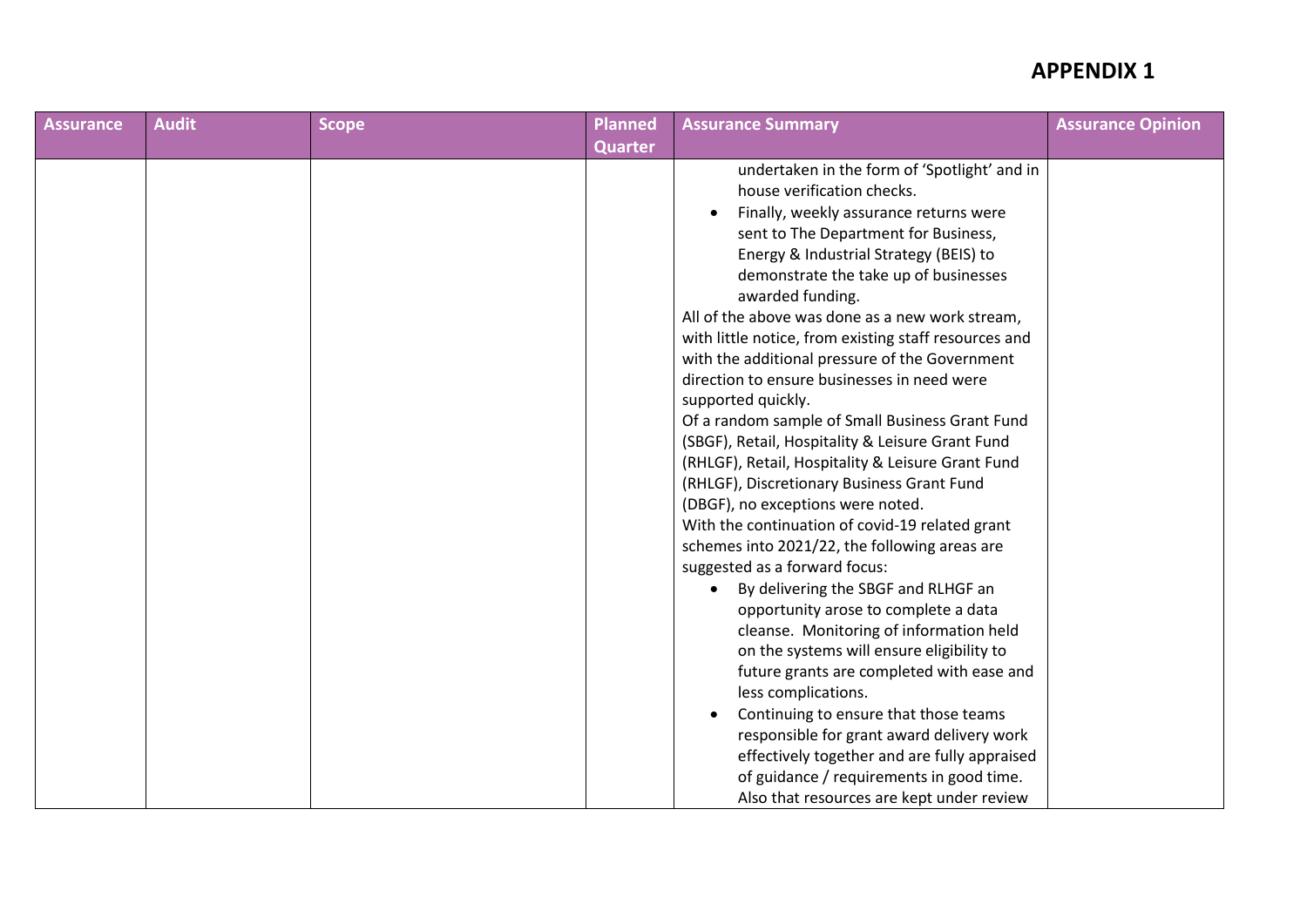| Assurance | <b>Audit</b>                                      | <b>Scope</b>                                                                                                                                      | <b>Planned</b> | <b>Assurance Summary</b>                                                                                                                                                                                                                                                                                                                                                                                                                                                                                                                                                                                                                                         | <b>Assurance Opinion</b>                              |
|-----------|---------------------------------------------------|---------------------------------------------------------------------------------------------------------------------------------------------------|----------------|------------------------------------------------------------------------------------------------------------------------------------------------------------------------------------------------------------------------------------------------------------------------------------------------------------------------------------------------------------------------------------------------------------------------------------------------------------------------------------------------------------------------------------------------------------------------------------------------------------------------------------------------------------------|-------------------------------------------------------|
|           |                                                   |                                                                                                                                                   | <b>Quarter</b> |                                                                                                                                                                                                                                                                                                                                                                                                                                                                                                                                                                                                                                                                  |                                                       |
|           |                                                   |                                                                                                                                                   |                | to ensure that delivery teams have<br>sufficient capacity.<br>Consideration to 'lessons learned' should be given<br>to make future grant awards are effectively<br>delivered.                                                                                                                                                                                                                                                                                                                                                                                                                                                                                    |                                                       |
|           | Management of<br>Property (LA Trading<br>Company) | Risk based review of the Council's<br>controls in place for managing<br>property and the Council's assurance<br>regarding the operation and risks | $Q1-Q2$        | While the Company was not fully operational and<br>had not undertaken any development at the time<br>of the audit, assurance can be given that the design<br>of controls is adequate for when the company                                                                                                                                                                                                                                                                                                                                                                                                                                                        |                                                       |
|           |                                                   | surrounding the LA Trading<br>Company.                                                                                                            |                | commences operations.                                                                                                                                                                                                                                                                                                                                                                                                                                                                                                                                                                                                                                            | <b>Substantial Assurance</b>                          |
|           |                                                   |                                                                                                                                                   |                | There is a governance agreement is in place<br>between the Council and the Company which is<br>designed to manage the risks to the Council from<br>the operations of the trading company, Lichfield<br>Housing Limited. The governance agreement<br>includes matters delegated for approval to the<br>shareholder committee, board or director.<br>Additionally, there is an assigned officer of the<br>Council whose role will be to consult, request<br>information and manage the relationship with the<br>Company. The agreement has been signed by the<br>Council (Director and Leader) and the Company<br>(Managing Director and Finance Director) and has | <b>Number of Actions</b><br>$H - O$<br>$M-1$<br>$L-1$ |
|           |                                                   |                                                                                                                                                   |                | been agreed by the Portfolio Holder for<br>Investment, Economic Growth and Tourism<br>(Chairman of the SAMC). The company has a<br>business plan which was developed through<br>Leadership Team and has been formally presented<br>and agreed by the Chairman of the SAMC (SAMC<br>has since been disbanded) with figures presented                                                                                                                                                                                                                                                                                                                              |                                                       |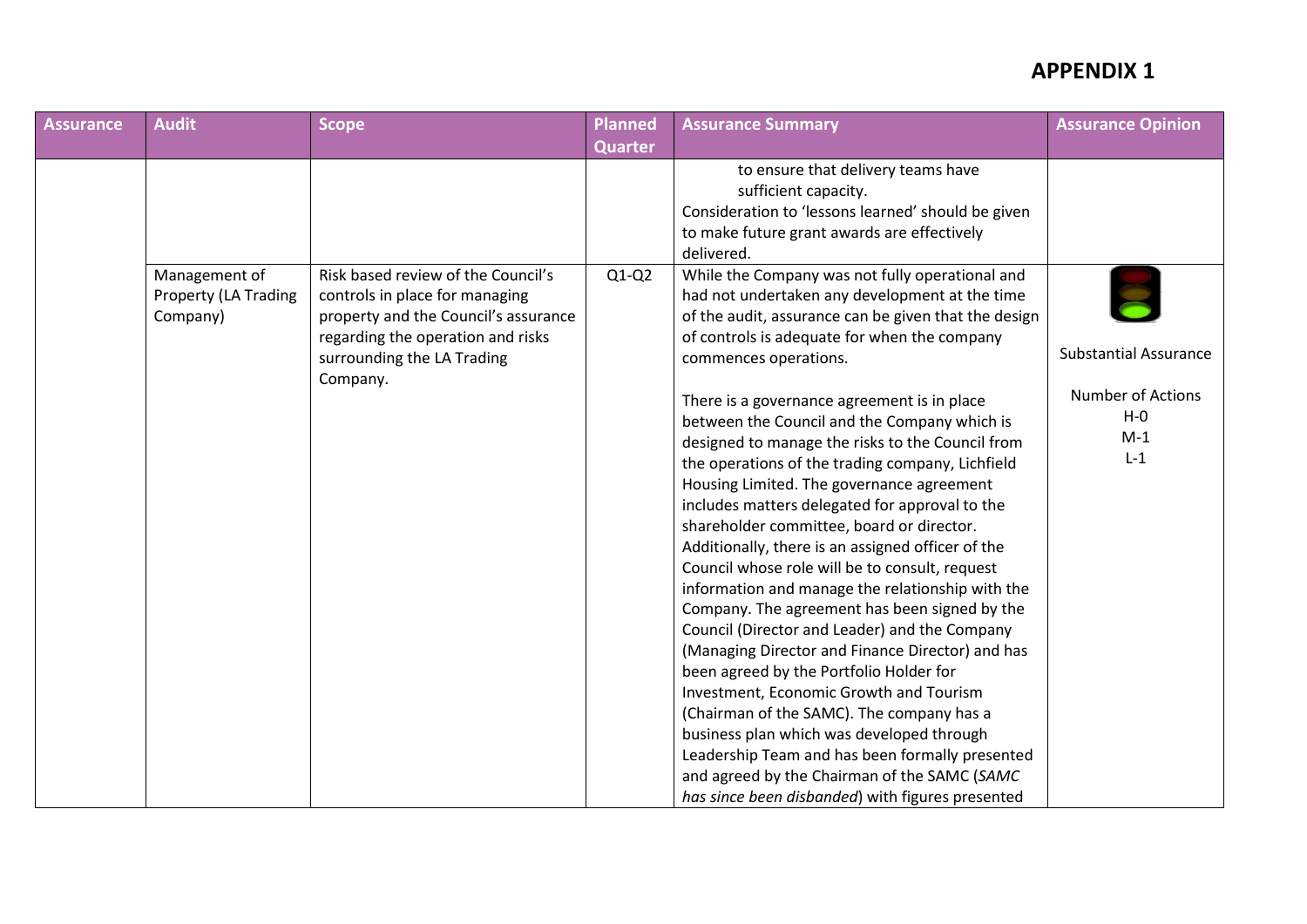| <b>Assurance</b> | <b>Audit</b>               | <b>Scope</b>                                                                                                                                                | <b>Planned</b> | <b>Assurance Summary</b>                                                                                                                                                                                                                                                                                                                                                                                                                                                                                                                                                                                                                                                                                                                                                                                                                                                                                                                                                                                                                                         | <b>Assurance Opinion</b> |
|------------------|----------------------------|-------------------------------------------------------------------------------------------------------------------------------------------------------------|----------------|------------------------------------------------------------------------------------------------------------------------------------------------------------------------------------------------------------------------------------------------------------------------------------------------------------------------------------------------------------------------------------------------------------------------------------------------------------------------------------------------------------------------------------------------------------------------------------------------------------------------------------------------------------------------------------------------------------------------------------------------------------------------------------------------------------------------------------------------------------------------------------------------------------------------------------------------------------------------------------------------------------------------------------------------------------------|--------------------------|
|                  |                            |                                                                                                                                                             | <b>Quarter</b> |                                                                                                                                                                                                                                                                                                                                                                                                                                                                                                                                                                                                                                                                                                                                                                                                                                                                                                                                                                                                                                                                  |                          |
|                  |                            |                                                                                                                                                             |                | to the full Committee through update reports. The<br>issue of shares and agreement of a loan has been<br>agreed through the shareholder committee. Stages<br>of development of the company are overseen<br>through a delivery plan. Delivery actions being a<br>standing agenda item for the Board. The provision<br>of the support services supplied by the Council is<br>included in a letter of agreement signed by the<br>Head of Finance and Procurement. It is envisaged<br>that individual service agreements will be<br>formalised as the needs of the Company require.<br>The Company has appointed a legal company for<br>support and advice.<br>Some minor weaknesses were noted in the<br>effectiveness of controls, for example in ensuring<br>that the recent review of Portfolio Responsibilities<br>are reflected in the Governance Agreement and<br>also within the Portfolio Holder's service<br>responsibilities in the next review of the<br>constitution. Ensuring training is in place for the<br>new Portfolio Holder is also recommended |                          |
|                  | Planning                   | Risk based review of systems of<br>internal control for planning (using<br>CIPFA control matrices), to include<br>applications, appeals, fee<br>management. | Q <sub>2</sub> | Audit included in 2021/22 Plan                                                                                                                                                                                                                                                                                                                                                                                                                                                                                                                                                                                                                                                                                                                                                                                                                                                                                                                                                                                                                                   |                          |
| ICT              | ICT Backup and<br>Recovery | A review of how data and<br>applications are backed up. This<br>areas has not been previously<br>audited in any detail.                                     | Q2             | (Draft)<br>There are documented corporate policies covering<br>the backup and recovery of IT systems and data.<br>The key one is the IT Business Continuity/DR Policy                                                                                                                                                                                                                                                                                                                                                                                                                                                                                                                                                                                                                                                                                                                                                                                                                                                                                            |                          |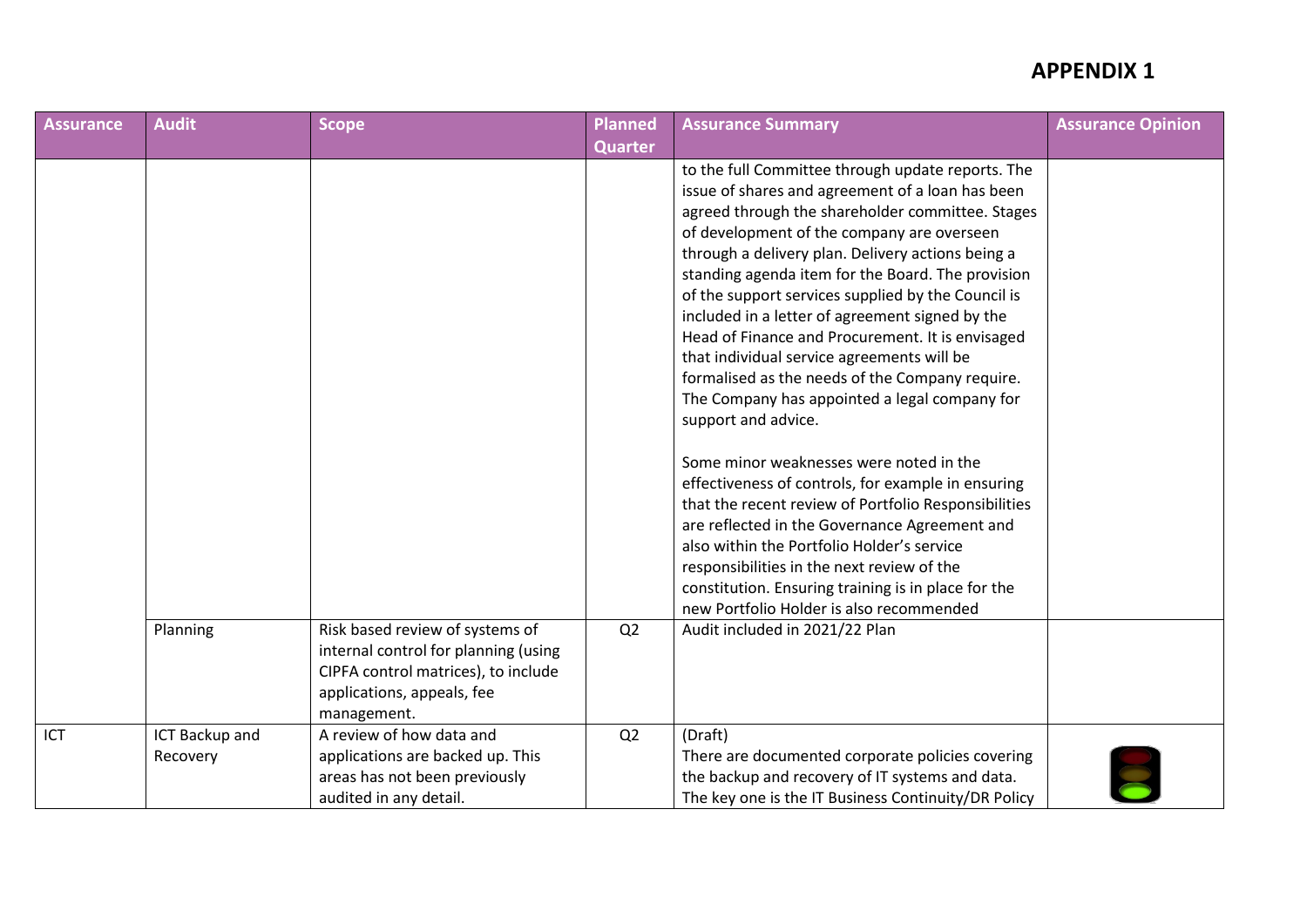| <b>Assurance</b> | <b>Audit</b> | <b>Scope</b> | <b>Planned</b> | <b>Assurance Summary</b>                            | <b>Assurance Opinion</b> |
|------------------|--------------|--------------|----------------|-----------------------------------------------------|--------------------------|
|                  |              |              | <b>Quarter</b> |                                                     |                          |
|                  |              |              |                | and others include Cloud Computing and              |                          |
|                  |              |              |                | Information Management.                             | Reasonable Assurance     |
|                  |              |              |                | A new corporate solution has recently been          |                          |
|                  |              |              |                | implemented for taking backups of IT systems and    | <b>Number of Actions</b> |
|                  |              |              |                | data, which uses the latest technology and is       | $H - O$                  |
|                  |              |              |                | configured to take regular backups. All backups are | $M-7$                    |
|                  |              |              |                | taken to digital media and tape media is no longer  | $L-2$                    |
|                  |              |              |                | used, which removes an element of risk given they   |                          |
|                  |              |              |                | are inherently unreliable. There are a number of    |                          |
|                  |              |              |                | configured backup jobs on the new solution, which   |                          |
|                  |              |              |                | define the regularity and retention of backups. A   |                          |
|                  |              |              |                | sample test of servers confirmed that each was      |                          |
|                  |              |              |                | associated with a relevant backup job. The          |                          |
|                  |              |              |                | completion of backup jobs is monitored via          |                          |
|                  |              |              |                | automated reporting routines which log any          |                          |
|                  |              |              |                | issues/alerts on the service desk system. User      |                          |
|                  |              |              |                | access to the new solution was reviewed and         |                          |
|                  |              |              |                | found to be appropriately restricted.               |                          |
|                  |              |              |                | The local and cloud backup copies are encrypted     |                          |
|                  |              |              |                | and it was also confirmed that the new backup       |                          |
|                  |              |              |                | solution complies with the National Cyber Security  |                          |
|                  |              |              |                | Centre's recommendation for an "air-gap"            |                          |
|                  |              |              |                | between the production and backup                   |                          |
|                  |              |              |                | environments, to protect against the latest         |                          |
|                  |              |              |                | ransomware cyber-attacks. The use of the cloud for  |                          |
|                  |              |              |                | off-site storage also removes the need to manually  |                          |
|                  |              |              |                | transfer backup tapes between sites.                |                          |
|                  |              |              |                | We have identified some risks associated with the   |                          |
|                  |              |              |                | automated monitoring in place and the               |                          |
|                  |              |              |                | completeness of checks undertaken. IT also need     |                          |
|                  |              |              |                | to confirm that all local servers have an off-site  |                          |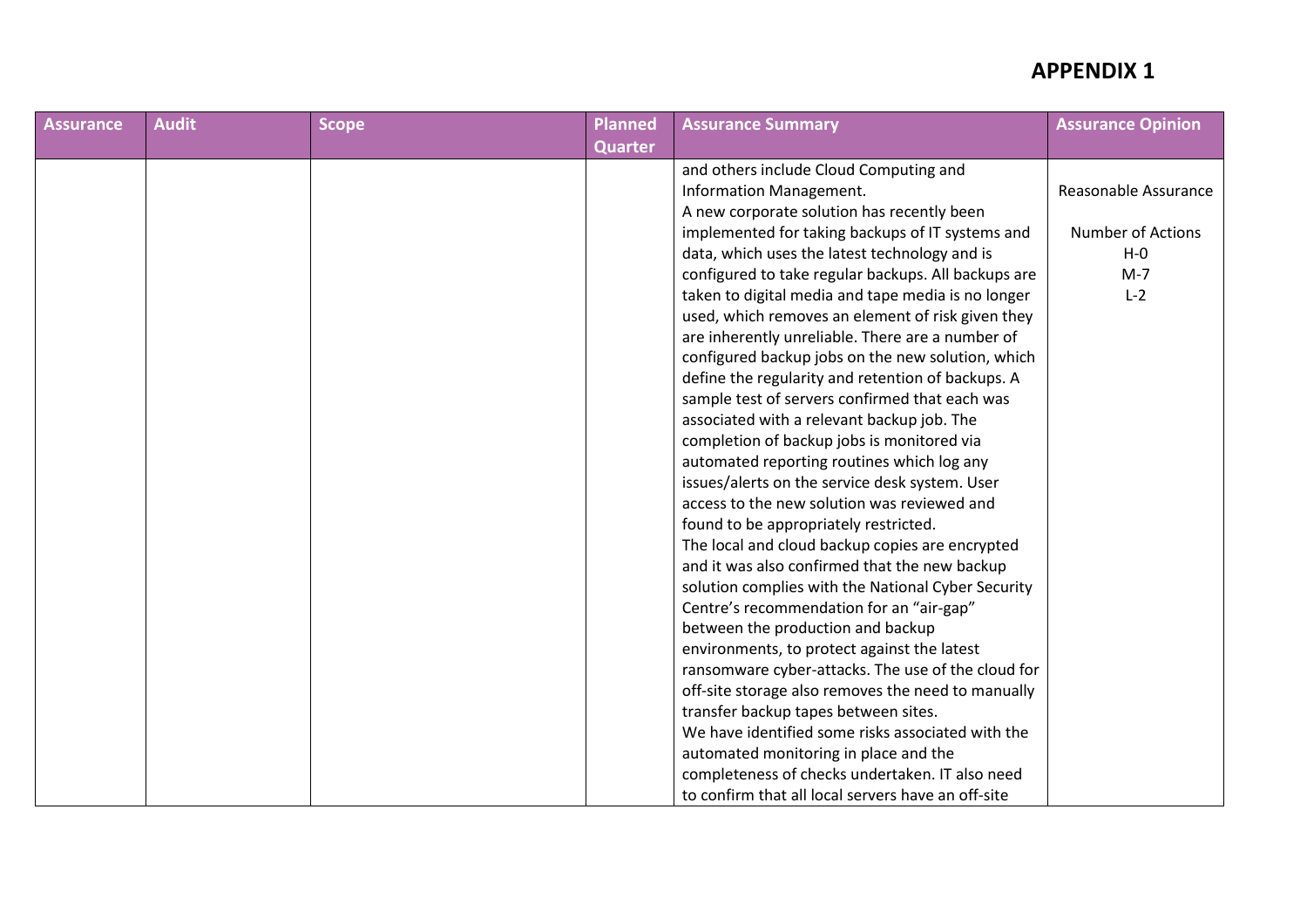| <b>Assurance</b> | <b>Audit</b>          | <b>Scope</b>                                                                                                                                                            | <b>Planned</b> | <b>Assurance Summary</b>                                                                                                                                                                                                                                                                                                                                                                                                                                                                                                                                                                                                                                                                                                                                                                                  | <b>Assurance Opinion</b>                                             |
|------------------|-----------------------|-------------------------------------------------------------------------------------------------------------------------------------------------------------------------|----------------|-----------------------------------------------------------------------------------------------------------------------------------------------------------------------------------------------------------------------------------------------------------------------------------------------------------------------------------------------------------------------------------------------------------------------------------------------------------------------------------------------------------------------------------------------------------------------------------------------------------------------------------------------------------------------------------------------------------------------------------------------------------------------------------------------------------|----------------------------------------------------------------------|
|                  |                       |                                                                                                                                                                         | <b>Quarter</b> |                                                                                                                                                                                                                                                                                                                                                                                                                                                                                                                                                                                                                                                                                                                                                                                                           |                                                                      |
|                  |                       |                                                                                                                                                                         |                | backup copy, which we are aware is in progress.<br>There is a lack of documentation to support the<br>new backup solution and no formal recovery<br>testing to ensure backups are reliable. The new<br>backup solution provides greater opportunities for<br>testing backups and a formal plan for doing this<br>should be agreed and implemented.<br>Lastly, we have found that no formal assurances<br>are sought over backups for IT systems which are<br>provided as a service by other local authorities. For<br>example, the main financial system is operated by<br>Solihull Council. The payroll system is currently<br>operated by Stafford Borough Council until July<br>2021. Whilst these council's run these IT systems,<br>Lichfield District Council remains accountable for<br>it's data. |                                                                      |
|                  | <b>Remote Working</b> | A risk based review giving assurance<br>over the adequacy of the Council's<br>ICT operations with the shift towards<br>remote working arising from Covid-<br>19 crisis. | Q <sub>3</sub> | There are a robust set of corporate IT policies<br>governing home working and remote access, with<br>key messages being re-enforced in the weekly<br>Chief Executive communication. There is an<br>inventory of all computer hardware which has<br>details of the computer equipment issued to users;<br>it was tested and generally found to be up-to-date.<br>Staff home working requirements were assessed at<br>the time of the national lockdown and they were<br>given the required computer equipment and<br>remote access facilitates. Staff have been able to<br>work from home during the Covid-19 pandemic<br>and there has been no security breaches.                                                                                                                                         | Reasonable Assurance<br>Number of actions<br>$H-2$<br>$M-2$<br>$L-8$ |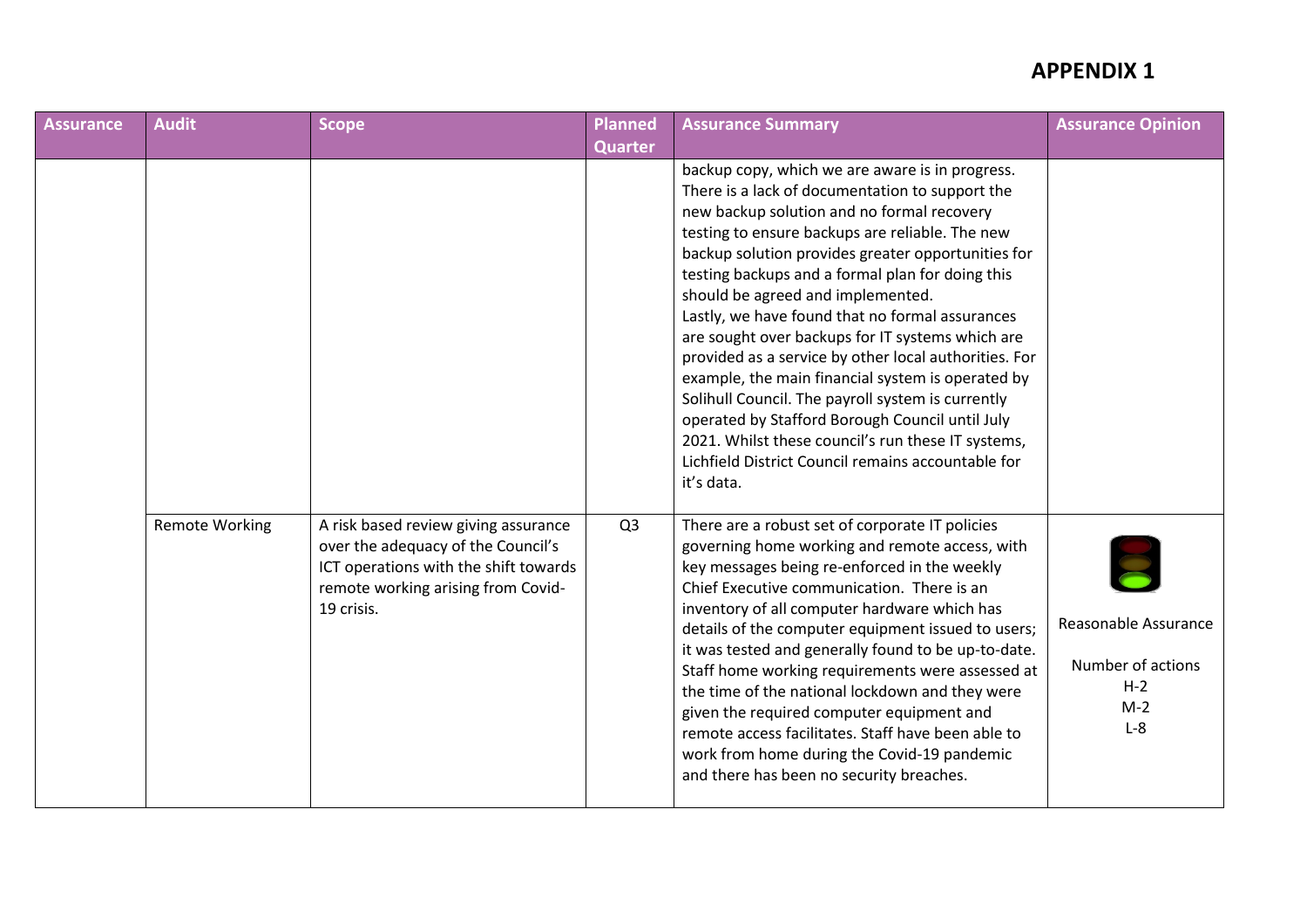| <b>Assurance</b>              | <b>Audit</b>                                             | <b>Scope</b>                                                                                                                                              | <b>Planned</b> | <b>Assurance Summary</b>                                                                                                                                                                                                                                                                                                                                                                                                                                                                                                                    | <b>Assurance Opinion</b> |
|-------------------------------|----------------------------------------------------------|-----------------------------------------------------------------------------------------------------------------------------------------------------------|----------------|---------------------------------------------------------------------------------------------------------------------------------------------------------------------------------------------------------------------------------------------------------------------------------------------------------------------------------------------------------------------------------------------------------------------------------------------------------------------------------------------------------------------------------------------|--------------------------|
|                               |                                                          |                                                                                                                                                           | <b>Quarter</b> |                                                                                                                                                                                                                                                                                                                                                                                                                                                                                                                                             |                          |
|                               |                                                          |                                                                                                                                                           |                | The biggest area of risk identified is that not all<br>laptop computers are encrypted and that users are<br>not prevented from copying data onto untrusted<br>removable storage devices. Both these weaknesses<br>remain, despite being previously reported as part of<br>our audit on Mobile Computing in 2017 and could<br>lead to a potential data breach as well as financial<br>penalties under the GDPR/Data Protection Act<br>2018.                                                                                                  |                          |
|                               |                                                          |                                                                                                                                                           |                | Users have remote access to the corporate network<br>via Citrix or a Virtual Private Network (VPN) and we<br>have identified security weaknesses in these<br>solutions which should be addressed to protect<br>against cyber-attacks. Historically, Skype for<br>Business has been the main tool for internal<br>collaboration, although it is now being replaced by<br>Zoom and Microsoft Teams. As the security and<br>control functionality within Skype for Business is<br>limited, it should be decommissioned as soon as<br>possible. |                          |
| Governance,                   | Pensions                                                 | Assurance statements to                                                                                                                                   | Q <sub>3</sub> | Complete                                                                                                                                                                                                                                                                                                                                                                                                                                                                                                                                    |                          |
| Fraud &<br>Other<br>Assurance | <b>Disabled Facilities</b><br>Grant                      | <b>Staffordshire County Council</b>                                                                                                                       | Q <sub>2</sub> | Complete                                                                                                                                                                                                                                                                                                                                                                                                                                                                                                                                    |                          |
|                               | <b>Housing Benefit</b><br>Memorandum of<br>Understanding | Assurance statement to enable the<br>Chief Finance Officer sign off to<br>DWP.                                                                            | Q <sub>3</sub> | Complete                                                                                                                                                                                                                                                                                                                                                                                                                                                                                                                                    |                          |
|                               | <b>Counter Fraud</b>                                     | Work to support the mitigation of<br>fraud risk, the provision of fraud<br>awareness training, pro-active fraud<br>exercises and reactive investigations. | $Q1-Q4$        | Complete                                                                                                                                                                                                                                                                                                                                                                                                                                                                                                                                    |                          |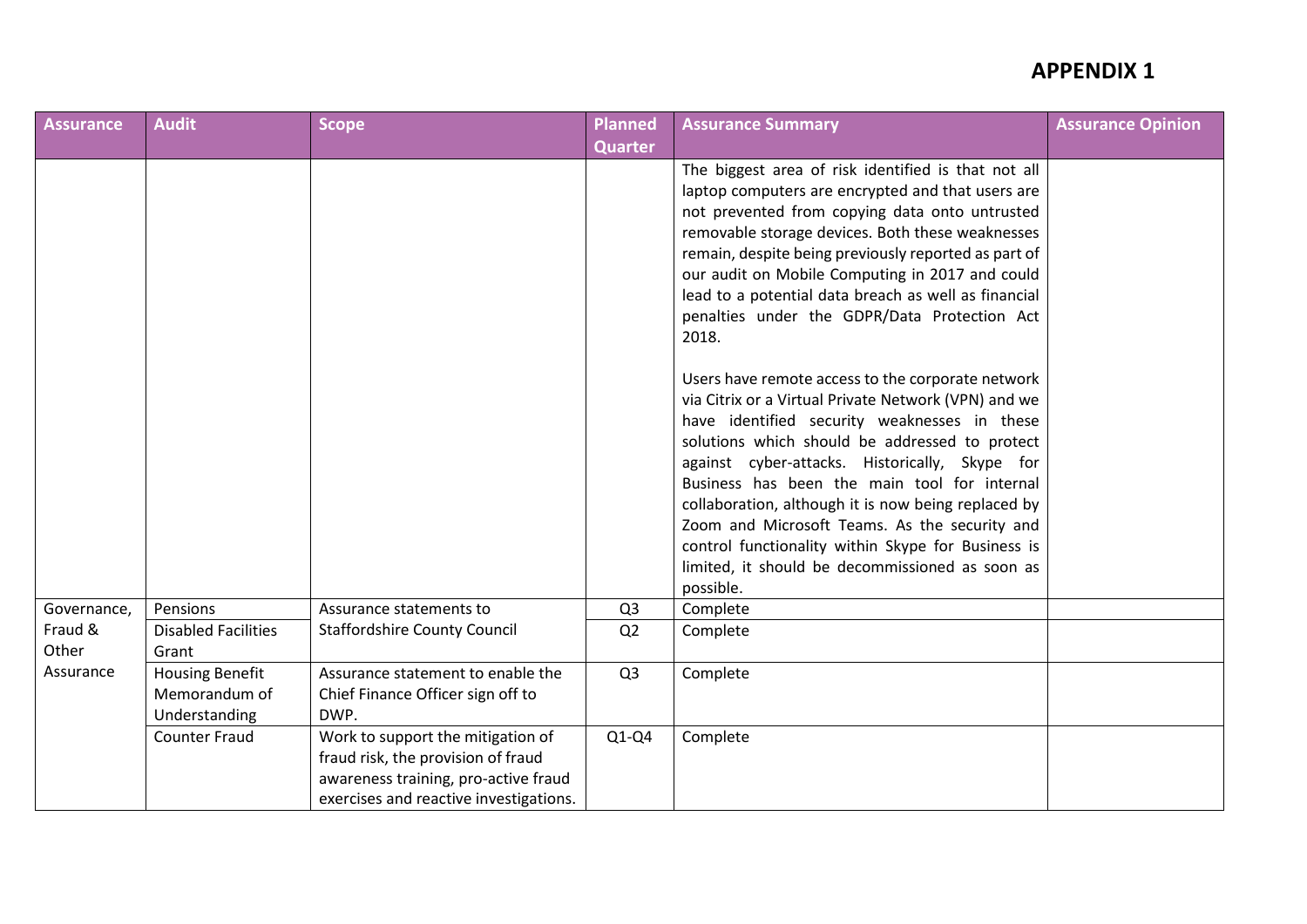| <b>Assurance</b>                                           | <b>Audit</b>                          | <b>Scope</b>                                                                                                            | Planned        | <b>Assurance Summary</b>                                                                                                                                                                                                                                                                                                                                                                                                                                                                                                                                                                                                                               | <b>Assurance Opinion</b>     |
|------------------------------------------------------------|---------------------------------------|-------------------------------------------------------------------------------------------------------------------------|----------------|--------------------------------------------------------------------------------------------------------------------------------------------------------------------------------------------------------------------------------------------------------------------------------------------------------------------------------------------------------------------------------------------------------------------------------------------------------------------------------------------------------------------------------------------------------------------------------------------------------------------------------------------------------|------------------------------|
|                                                            |                                       |                                                                                                                         | <b>Quarter</b> |                                                                                                                                                                                                                                                                                                                                                                                                                                                                                                                                                                                                                                                        |                              |
|                                                            | <b>Annual Audit</b><br>Opinion        | Production of the Annual Audit<br>Opinion.                                                                              | Q4             | Complete                                                                                                                                                                                                                                                                                                                                                                                                                                                                                                                                                                                                                                               |                              |
|                                                            | Management and<br>Planning            | Management, planning and<br>assurance reporting to Leadership<br>Team and Audit & Member<br><b>Standards Committee.</b> | $Q1-Q4$        | Complete                                                                                                                                                                                                                                                                                                                                                                                                                                                                                                                                                                                                                                               |                              |
|                                                            | Ad hoc / Consultancy<br>/ Contingency | Contingency allocation to be utilised<br>upon agreement of the Chief Finance<br>Officer.                                | $Q1-Q4$        | Complete                                                                                                                                                                                                                                                                                                                                                                                                                                                                                                                                                                                                                                               |                              |
|                                                            | <b>Risk Management</b>                | Supporting the Council's risk<br>management systems.                                                                    | $Q1-Q4$        | Complete                                                                                                                                                                                                                                                                                                                                                                                                                                                                                                                                                                                                                                               |                              |
| Follow up all<br>no and<br>limited<br>assurance<br>reports | <b>Time Management</b><br>System      | Limited Assurance Follow up                                                                                             | Q1             | Originally 14 recommendations were made and<br>from these 6 have been implemented and 8<br>recommendations superseded due to a system<br>change. TMS now sits within ICT who are the<br>developers of the system and influence the process<br>and policy whilst working with HR. The<br>introduction of the TMS.net system, now allows<br>Heads of Service access to view and monitor their<br>team's working hours. A Flexible Working<br>Framework provides an overall guidance to staff<br>whilst the Local Service Area Agreements (LSAA)<br>provide the specific detail to the working hours<br>and flexi balances agreed for their service area. | <b>Substantial Assurance</b> |
|                                                            | GIS                                   | Limited Assurance Follow up                                                                                             | Q1             | Originally 12 medium risk recommendations were<br>made and from these 5 have been implemented, 3<br>have been partially implemented and 4 are still<br>outstanding. All outstanding recommendations<br>have been rescheduled for implementation by<br>October 2020.                                                                                                                                                                                                                                                                                                                                                                                    | Reasonable Assurance         |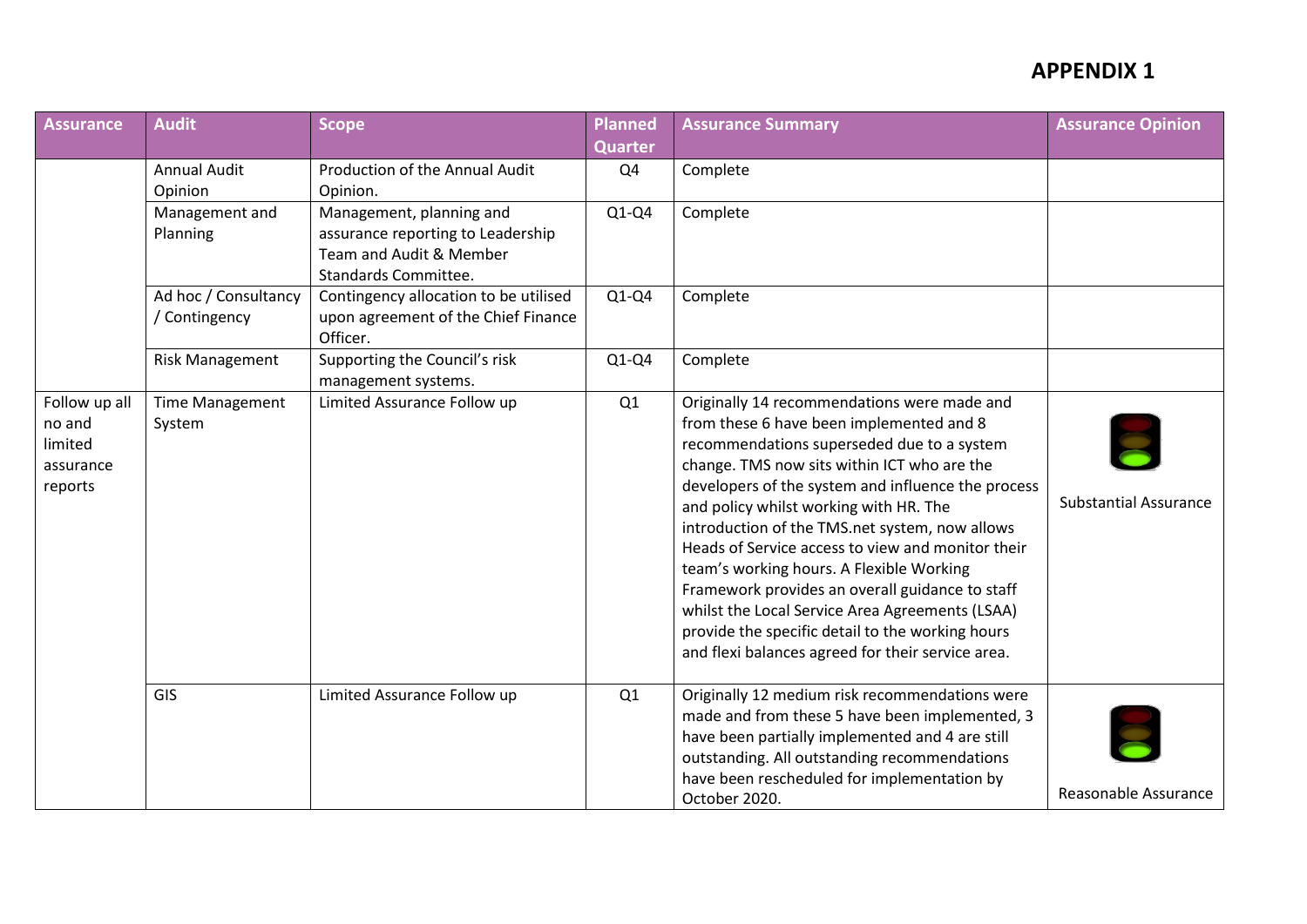| Assurance | <b>Audit</b>             | <b>Scope</b>                | Planned        | <b>Assurance Summary</b>                                                                                                                                                                                                                                                                                                                                                                                                                                                                                                                                                                                                                                                                                                                                                                                                                                   | <b>Assurance Opinion</b> |
|-----------|--------------------------|-----------------------------|----------------|------------------------------------------------------------------------------------------------------------------------------------------------------------------------------------------------------------------------------------------------------------------------------------------------------------------------------------------------------------------------------------------------------------------------------------------------------------------------------------------------------------------------------------------------------------------------------------------------------------------------------------------------------------------------------------------------------------------------------------------------------------------------------------------------------------------------------------------------------------|--------------------------|
|           |                          |                             | <b>Quarter</b> |                                                                                                                                                                                                                                                                                                                                                                                                                                                                                                                                                                                                                                                                                                                                                                                                                                                            |                          |
|           |                          |                             |                | Audit follow up no/limited assurance until a<br>revised opinion of reasonable assurance. Any<br>outstanding recommendations are reported<br>monthly to the relevant Head of Service for<br>managers to confirm status.                                                                                                                                                                                                                                                                                                                                                                                                                                                                                                                                                                                                                                     |                          |
|           | <b>GDPR</b>              | Limited Assurance Follow up | Q1             | May 2020 Follow Up Outcome: Originally 14 high<br>and medium risk recommendations were made<br>and from these 4 had been implemented and 10<br>partially implemented. Of the outstanding<br>recommendations 6 are classed as high priority<br>and 4 as medium. All outstanding<br>recommendations were initially rescheduled for<br>implementation by 31 October 2020.<br>January 2021 Progress Update: Implementation<br>date on remaining actions was amended to the end<br>of January 2021 at the request of management. An<br>audit progress update report has been completed<br>(late January 2021) and circulated to the<br>Committee. The current status is, a further 2 high<br>and 2 medium actions have now been<br>implemented, 4 high and 2 medium actions remain<br>outstanding. A further follow up is planned for<br>February / March 2021. | <b>Limited Assurance</b> |
|           | <b>Transparency Code</b> | Limited Assurance Follow up | Q1             | Originally 15 recommendations were made and<br>from these 10 have been implemented, 1 has been<br>partially implemented and 4 are still outstanding.<br>Of the outstanding recommendations none are<br>classed as high priority, all 4 are medium. All                                                                                                                                                                                                                                                                                                                                                                                                                                                                                                                                                                                                     |                          |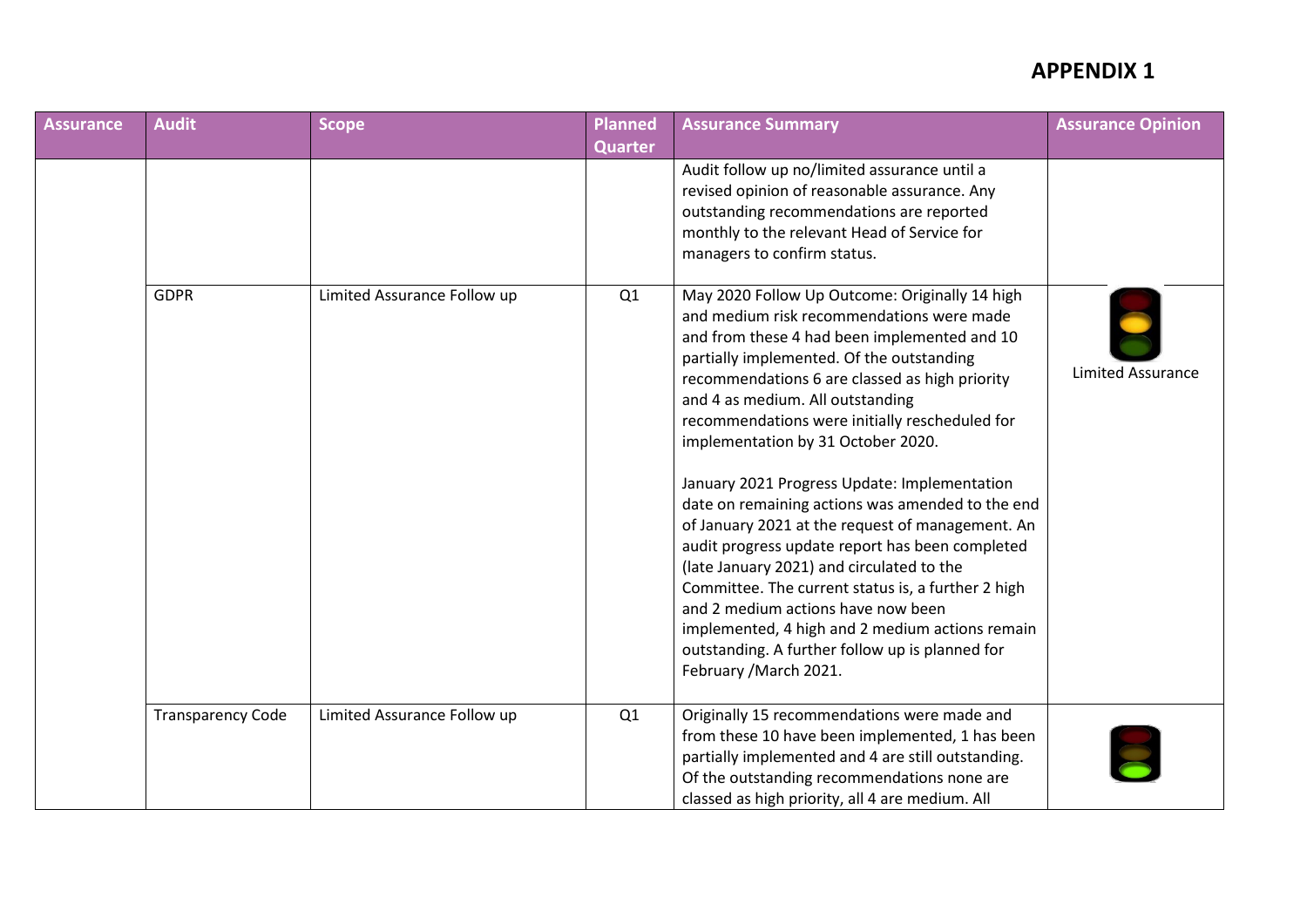| <b>Assurance</b> | <b>Audit</b>                      | <b>Scope</b>                | Planned        | <b>Assurance Summary</b>                                                                                                                                                                                                                                                                                                                                                                                                                                                                    | <b>Assurance Opinion</b> |
|------------------|-----------------------------------|-----------------------------|----------------|---------------------------------------------------------------------------------------------------------------------------------------------------------------------------------------------------------------------------------------------------------------------------------------------------------------------------------------------------------------------------------------------------------------------------------------------------------------------------------------------|--------------------------|
|                  |                                   |                             | <b>Quarter</b> |                                                                                                                                                                                                                                                                                                                                                                                                                                                                                             |                          |
|                  |                                   |                             |                | outstanding recommendations have been<br>rescheduled for implementation by October 2020.<br>Audit follow up no/limited assurance until a<br>revised opinion of reasonable assurance. Any<br>outstanding recommendations are reported<br>monthly to the relevant Head of Service for<br>managers to confirm status.                                                                                                                                                                          | Reasonable Assurance     |
|                  | <b>Mobile Computing</b>           | Limited Assurance Follow up | Q1             | Originally 8 recommendations were made and<br>from these 7 have been implemented, 1 has been<br>partially implemented. The outstanding<br>recommendation is classed as medium priority and<br>has a revised implementation date of 31 October<br>2020.<br>Audit follow up no/limited assurance until a<br>revised opinion of reasonable assurance. Any<br>outstanding recommendations are reported<br>monthly to the relevant Head of Service for<br>managers to confirm status.            | Reasonable Assurance     |
|                  | <b>IT Application</b><br>Controls | Limited Assurance Follow up | Q2             | Originally 14 recommendations were made and<br>from these 6 have been implemented, 1 has been<br>partially implemented and 7 are still outstanding.<br>Of the outstanding recommendations none are<br>classed as high priority, all 8 are medium. All<br>outstanding recommendations have been<br>rescheduled for implementation by March 2021.<br>Audit follow up no/limited assurance until a<br>revised opinion of reasonable assurance. Any<br>outstanding recommendations are reported | Reasonable Assurance     |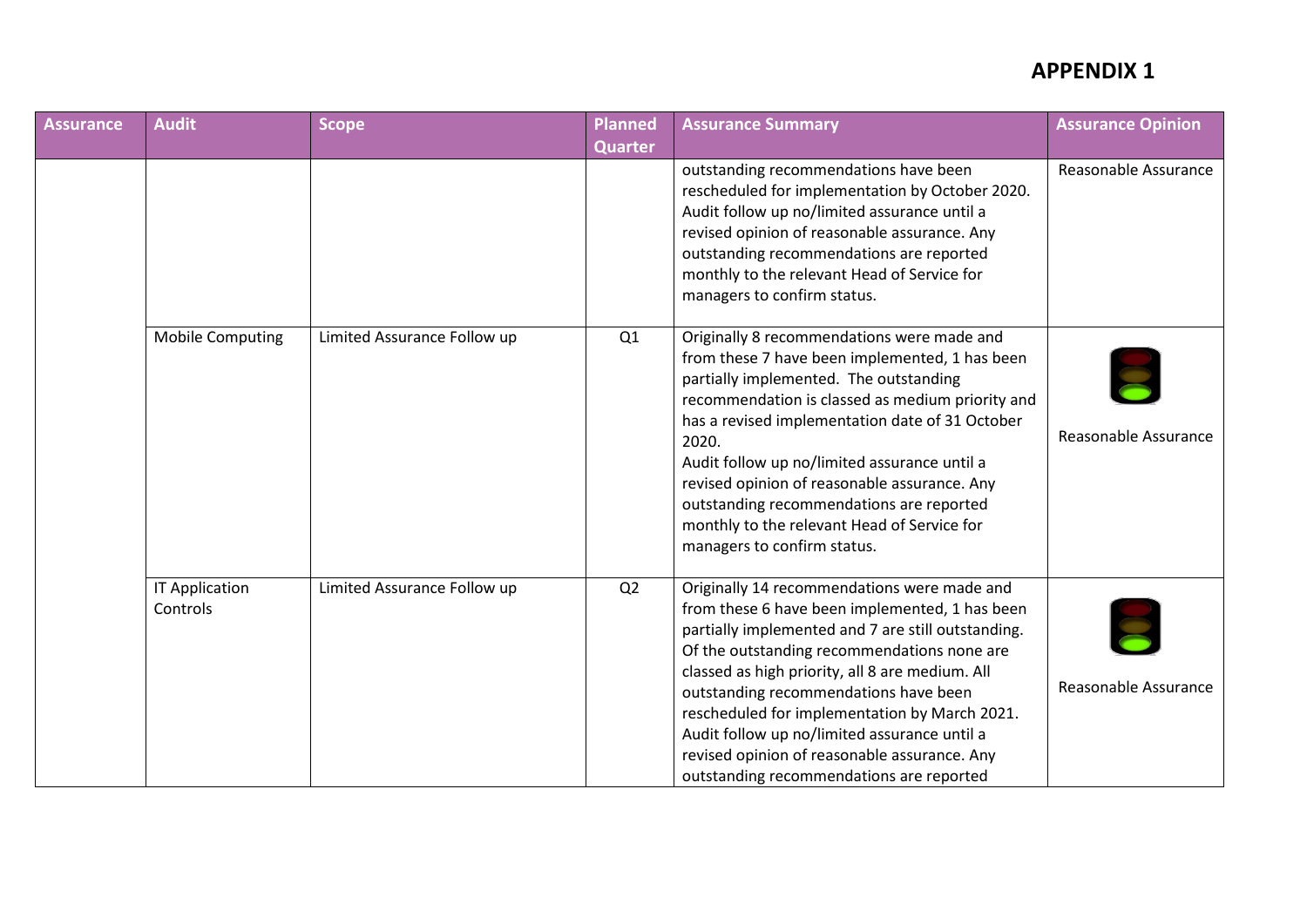| <b>Assurance</b> | <b>Audit</b>                   | <b>Scope</b>                | Planned        | <b>Assurance Summary</b>                                                                                                                                                                                                                                                                                                                                                                                                                       | <b>Assurance Opinion</b>     |
|------------------|--------------------------------|-----------------------------|----------------|------------------------------------------------------------------------------------------------------------------------------------------------------------------------------------------------------------------------------------------------------------------------------------------------------------------------------------------------------------------------------------------------------------------------------------------------|------------------------------|
|                  |                                |                             | <b>Quarter</b> |                                                                                                                                                                                                                                                                                                                                                                                                                                                |                              |
|                  |                                |                             |                | monthly to the relevant Head of Service for<br>managers to confirm status.                                                                                                                                                                                                                                                                                                                                                                     |                              |
|                  | High Expenditure               | Limited Assurance Follow up | Q2             | Two recommendations were made in the original<br>audit report (1 high and 1 medium risk). The<br>medium recommendation was found to be<br>implemented at the previous follow up audit with<br>one high recommendation outstanding. The<br>findings of this follow up review confirm that the<br>outstanding recommendation is now implemented.                                                                                                 | <b>Substantial Assurance</b> |
|                  | PR and<br>Communications       | Limited Assurance Follow up | Q <sub>3</sub> | Seven recommendations were made. The findings<br>of this implementation review show that three<br>recommendations have been fully implemented,<br>two have been partially implemented and two<br>remain outstanding.<br>Audit follow up no/limited assurance until a<br>revised opinion of reasonable assurance. Any<br>outstanding recommendations are reported<br>monthly to the relevant Head of Service for<br>managers to confirm status. | Reasonable Assurance         |
|                  | Property Leases and<br>Charges | Limited Assurance Follow up | Q <sub>3</sub> | Originally 7 high risk recommendations were<br>made. The findings of this follow up review show 4<br>of the recommendations have been implemented<br>and 3 have been partially implemented.<br>Audit follow up no/limited assurance until a<br>revised opinion of reasonable assurance. Any<br>outstanding recommendations are reported<br>monthly to the relevant Head of Service for<br>managers to confirm status.                          | Reasonable Assurance         |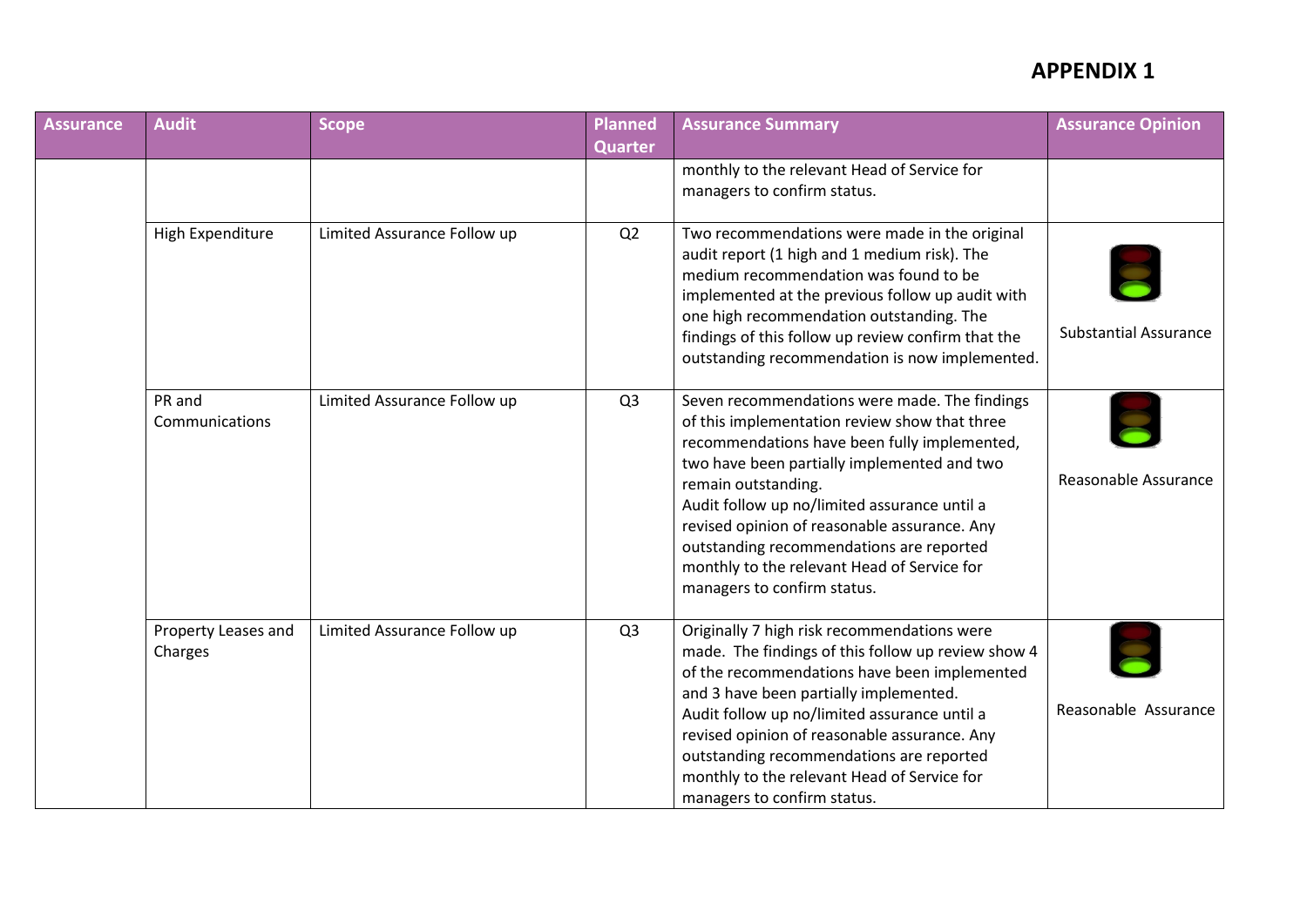| <b>Assurance</b> | <b>Audit</b> | <b>Scope</b>                | <b>Planned</b><br>Quarter | <b>Assurance Summary</b>                                                                                                                                                                                                                                                                                                                                                                                                                                                                                                                 | <b>Assurance Opinion</b>     |
|------------------|--------------|-----------------------------|---------------------------|------------------------------------------------------------------------------------------------------------------------------------------------------------------------------------------------------------------------------------------------------------------------------------------------------------------------------------------------------------------------------------------------------------------------------------------------------------------------------------------------------------------------------------------|------------------------------|
|                  | <b>GDPR</b>  | Limited Assurance Follow up | Q4                        | A second follow up audit has now been<br>undertaken and the full follow up audit<br>report was issued to accountable officers<br>and members of the Committee on 15<br>March 2021. In summary:<br>Of the 10 outstanding actions (6<br>high and 4 medium), 8 were found<br>to have been fully implemented and<br>the remaining 2 partially<br>implemented.<br>The 2 (1 high, 1 medium) remaining<br>$\bullet$<br>partially implemented<br>recommendations are expected to<br>be fully implemented by the ICT<br>Manager by 30 April 2021. | <b>Substantial Assurance</b> |